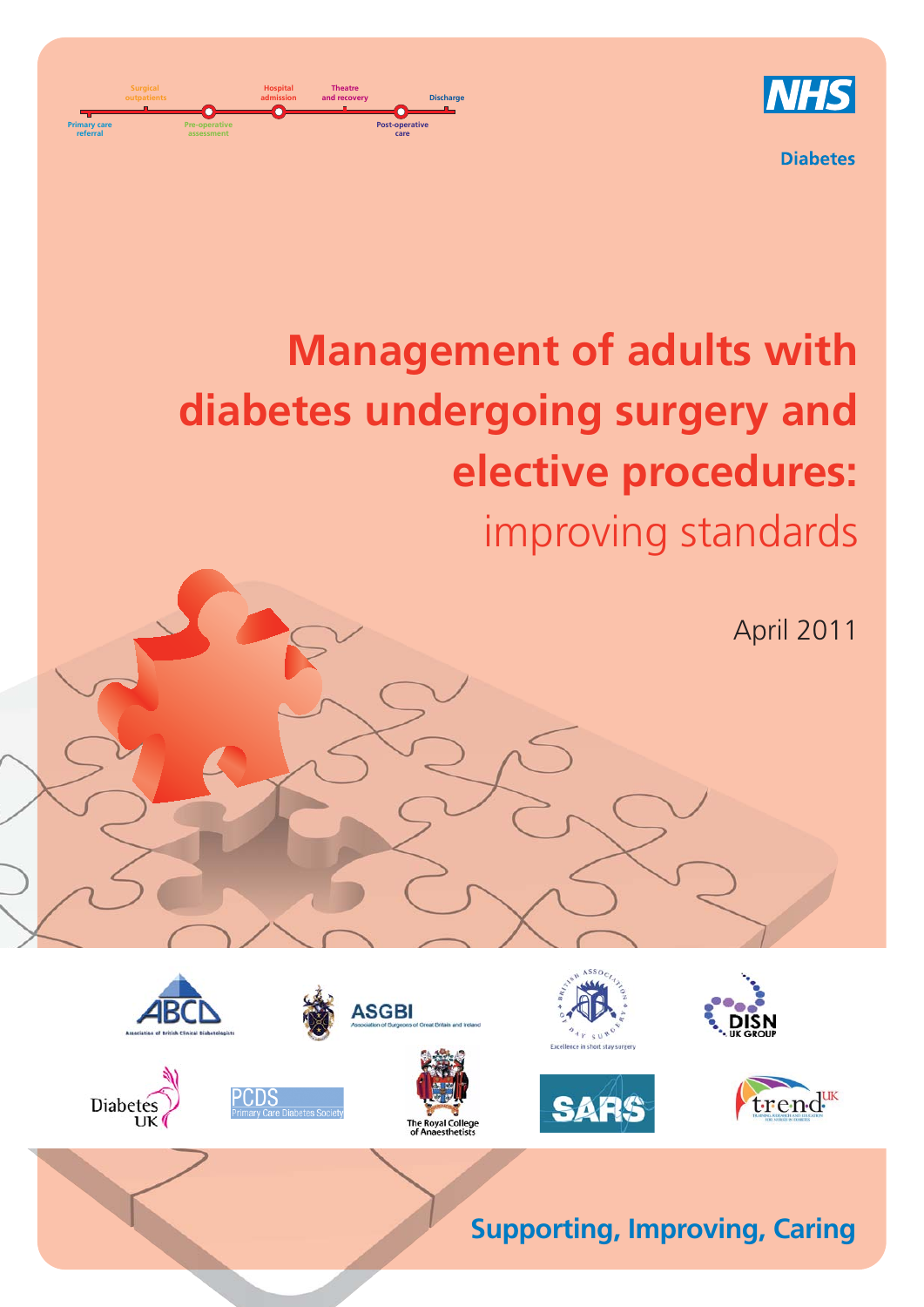#### **Authors:**

Ketan Dhatariya – Consultant in Diabetes, Norfolk & Norwich University Hospital Daniel Flanagan – Consultant in Diabetes, Plymouth Hospital Louise Hilton – Senior Diabetes Nurse, Bolton PCT Anne Kilvert – Consultant in Diabetes, Northampton General Hospital Nicholas Levy – Consultant Anaesthetist, West Suffolk Hospital Gerry Rayman – Consultant in Diabetes, Ipswich Hospital Bev Watson – Consultant Anaesthetist, Queen Elizabeth Hospital, Kings Lynn

#### **Contributors:**

David Cousins – Head of Patient Safety for Medication and Medical Devices, NPSA Carol Jairam – Diabetes Specialist Nurse, Charing Cross Hospital Karen Leyden – Consultant Anaesthetist, Northampton General Hospital Dileep Lobo – Professor of Surgery, Queens Medical Centre, Nottingham Maggie Sinclair-Hammersley – Consultant in Diabetes, John Radcliffe Hospital, Oxford

#### **Acknowledgement:**

Richard Grimsdell for the logo design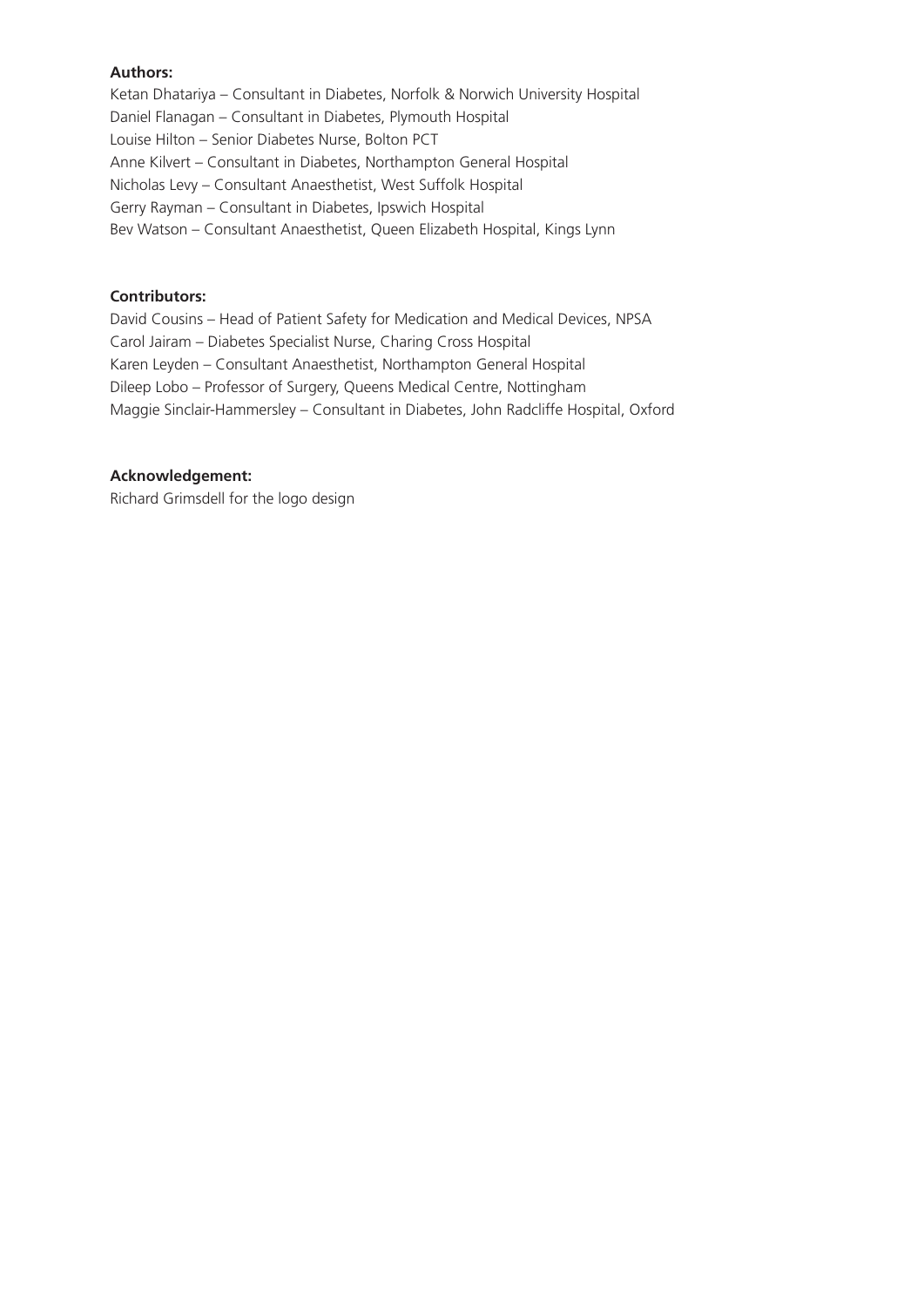# Foreword

These guidelines have been commissioned by NHS Diabetes and written by the Joint British Diabetes Societies Inpatient Care Group and representatives from the specialist societies surgeons and anaesthetists. The document has also been informed by focus groups from Diabetes UK. The aim of the guidelines is to improve standards of care for people with diabetes undergoing operative or investigative procedures requiring a period of starvation.

## **Target audience**

The guidelines emphasise the need for patient centred care at every stage and we hope that they will be of use to all healthcare professionals whose work brings them into contact with this vulnerable group of patients.

The target audience specifically includes:

- General practitioners, practice nurses and district nurses
- Pre-operative assessment nurses
- Anaesthetists
- Surgeons
- Trainee medical staff
- Post-operative recovery and surgical ward nurses
- Diabetologists
- Diabetes inpatient specialist nurses, diabetes specialist nurses and educators
- Hospital pharmacists
- Hospital managers
- Commissioners
- Patients.

Most importantly, this document is addressed to those writing and implementing local perioperative care policies and to medical and nursing educators. Managers have a responsibility to ensure that guidelines based on these recommendations are put in place. The guidelines aim to cover all stages of the patient pathway but are not designed to be read from cover to cover. Recommendations for each stage are intended to stand alone so that individual health care professionals can identify their role in the process.

These are the first UK national guidelines in this area of diabetes care and the first to address the whole pathway from referral to discharge. They will be a resource for those responsible at every stage of the pathway for the care of the surgical patient with diabetes.

We wish to congratulate the authors on producing clearly written, comprehensive, practical and easy to follow documents in a complex area of diabetes care. We thoroughly recommend the guidelines to diabetes, surgical, anaesthetic and primary care colleagues.

3

#### **Dr Gerry Rayman Anna Morton**

NHS Diabetes Clinical Lead for Inpatient Diabetes Care Director of NHS Diabetes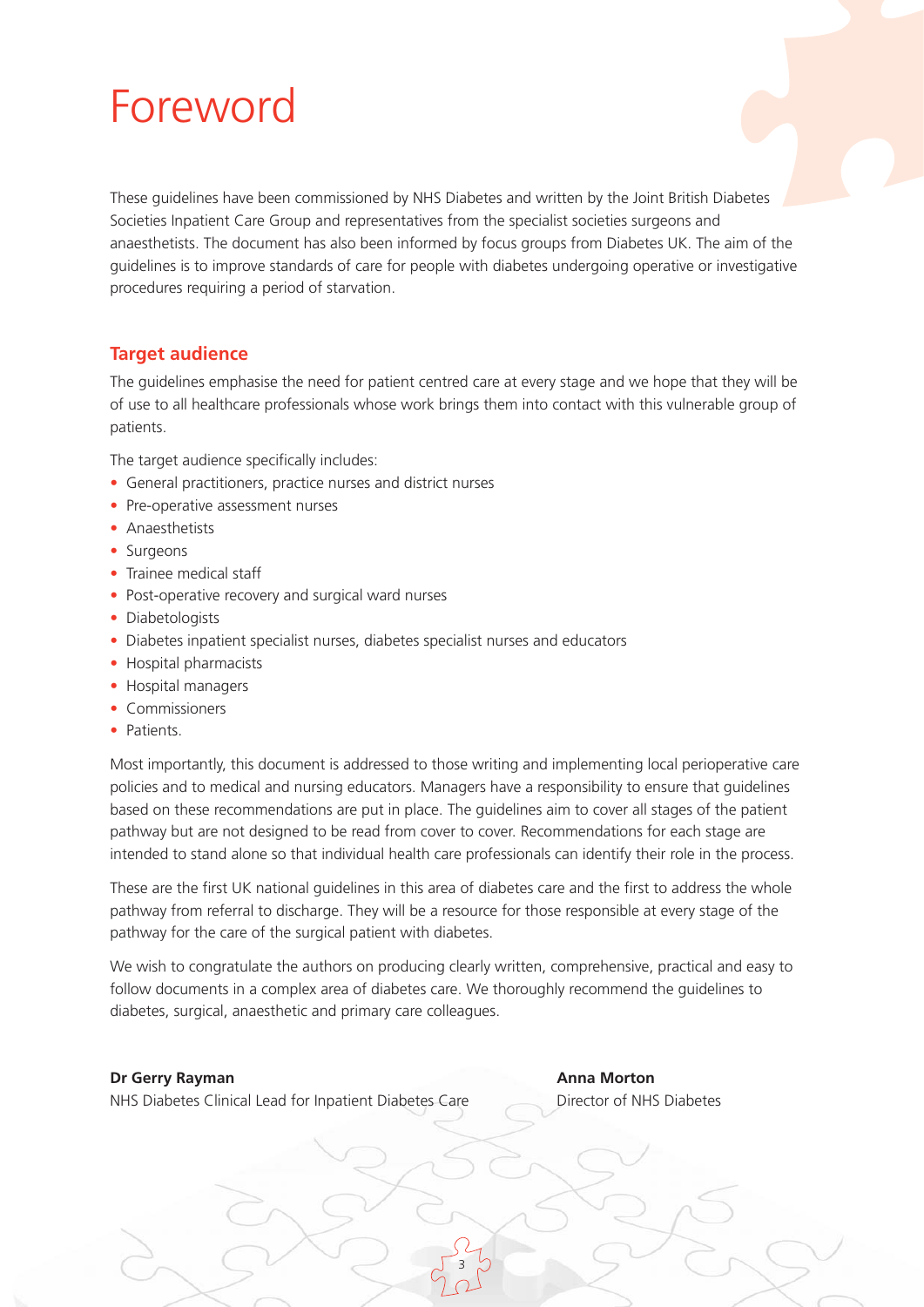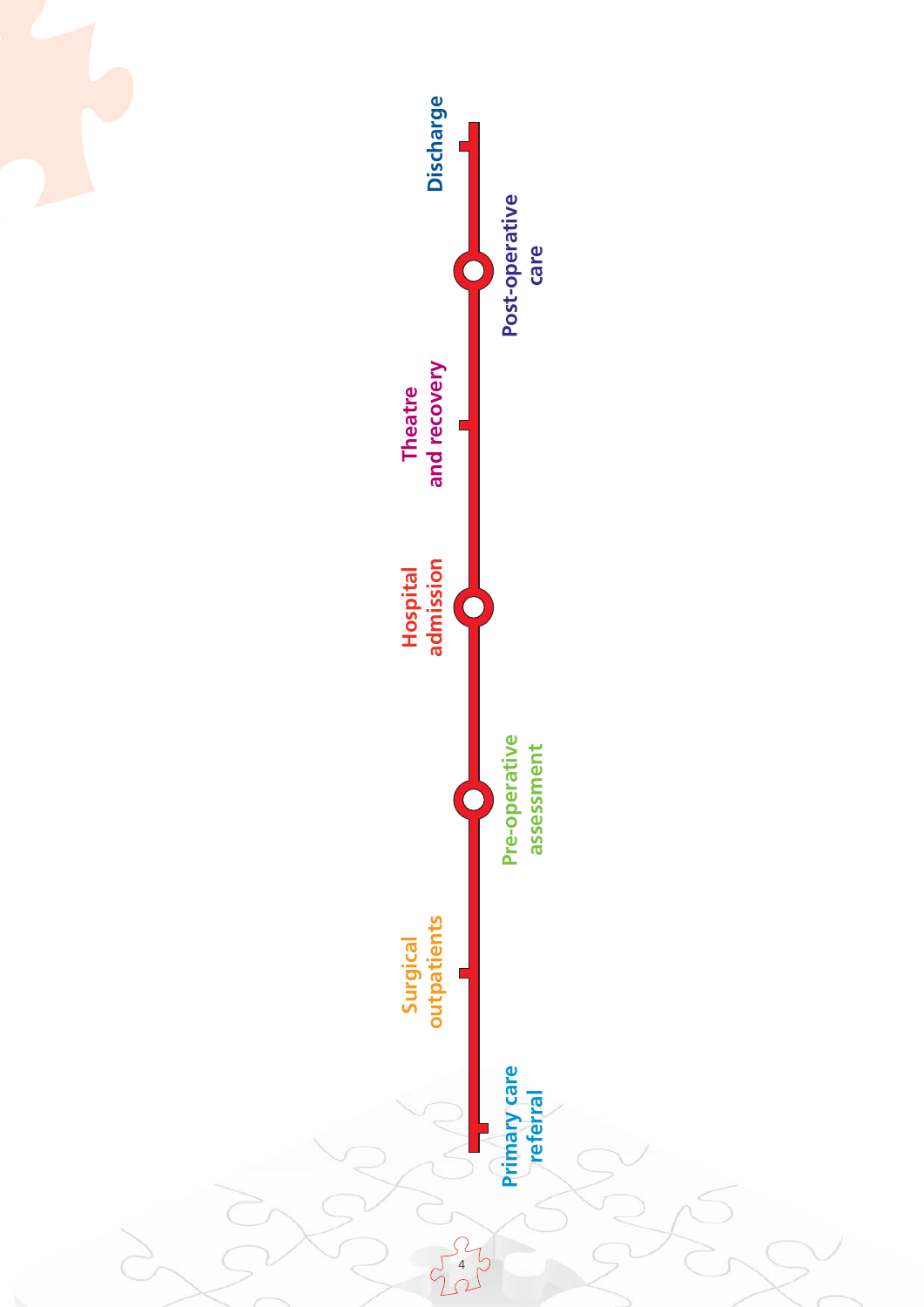# **Contents**

| Main recommendations                                                                                                  | 7  |
|-----------------------------------------------------------------------------------------------------------------------|----|
| Introduction                                                                                                          | 8  |
| Factors leading to adverse outcomes                                                                                   | 11 |
| Standards of care for people with diabetes                                                                            | 12 |
| The metabolic response to surgery and the effect of diabetes                                                          | 14 |
| Guidelines for peri-operative diabetes care                                                                           | 15 |
| <b>Primary care</b>                                                                                                   | 18 |
| <b>Surgical outpatients</b>                                                                                           | 19 |
| Pre-operative assessment                                                                                              | 20 |
| <b>Hospital admission</b>                                                                                             | 21 |
| Factors influencing the choice of peri-operative diabetes management                                                  | 22 |
| Fluid management for patients requiring a variable rate intravenous insulin infusion                                  | 24 |
| Fluid management for patients not requiring a variable rate intravenous insulin infusion                              | 24 |
| Special circumstances                                                                                                 | 26 |
| Theatre and recovery                                                                                                  | 27 |
| Post-operative care                                                                                                   | 29 |
| Safe use of insulin                                                                                                   | 30 |
| <b>Discharge</b>                                                                                                      | 31 |
| Controversial areas                                                                                                   | 34 |
| Glycaemic control                                                                                                     | 34 |
| Fluid and insulin                                                                                                     | 36 |
| Fluid management in patients requiring a variable rate intravenous insulin<br>infusion (VRIII)                        | 37 |
| Long acting insulin analogues and evening lists                                                                       | 39 |
| Prevention of pharmacological iatrogenic incidents in the surgical patient with diabetes                              | 40 |
| Audit Standards                                                                                                       | 43 |
| Appendix 1: Guideline for peri-operative adjustment of insulin                                                        | 47 |
| Appendix 2: Guideline for peri-operative adjustment of non-insulin medication                                         | 48 |
| Appendix 3: Guidelines for suitability of patients with diabetes for day case surgery                                 | 49 |
| Appendix 4: Guideline for peri-operative monitoring of diabetes and management of                                     | 50 |
| hyperglycaemia and hypoglycaemia in patients undergoing surgery with a short<br>starvation period                     |    |
| Appendix 5: Guideline for the use of a variable rate intravenous insulin infusion (VRIII)                             | 52 |
| Appendix 6: Advantages and disadvantages of intravenous solutions                                                     | 54 |
| Appendix 7: Transferring from a VRIII to subcutaneous insulin or oral treatment                                       | 56 |
| Appendix 8: Examples of patient information leaflets for patients undergoing surgery or                               | 58 |
| procedures requiring a period of starvation                                                                           |    |
| Appendix 9: Example of instructions for non-operative procedures requiring a period of<br>starvation                  | 62 |
| Appendix 10: Sick day rules for people with diabetes                                                                  | 63 |
| Appendix 11: Discharge letter: Advice for patients with diabetes who are discharged following<br>a surgical procedure | 64 |
| Appendix 12: GP letter with recommendations for referral of patients for surgery                                      | 65 |
|                                                                                                                       |    |
| References                                                                                                            | 66 |
|                                                                                                                       |    |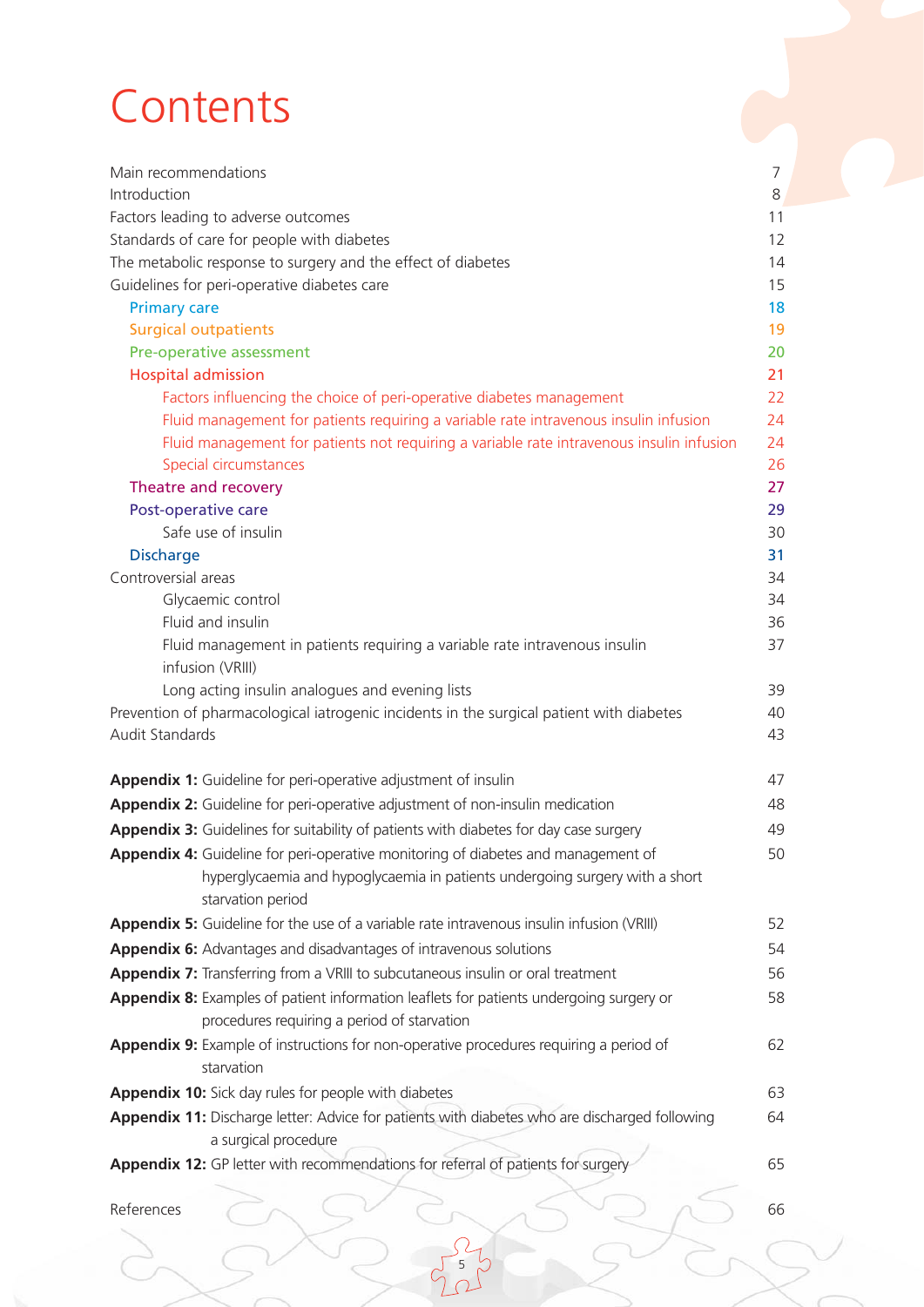

### **Comprehensive care pathway for peri-operative management of diabetes**

These guidelines cover all stages of the patient pathway from primary care referral to surgical outpatients, pre-operative assessment, hospital admission, surgery, post-operative care and discharge. The process should be seamless, with advance planning throughout.

The guidelines are primarily intended for the management of patients with diabetes referred for elective surgery. However, most of the recommendations can be applied to the patient presenting for emergency surgery with the proviso that many such patients are high risk and are likely to require an intravenous insulin infusion and level 1 care (acute ward with input from critical care team) as a minimum.

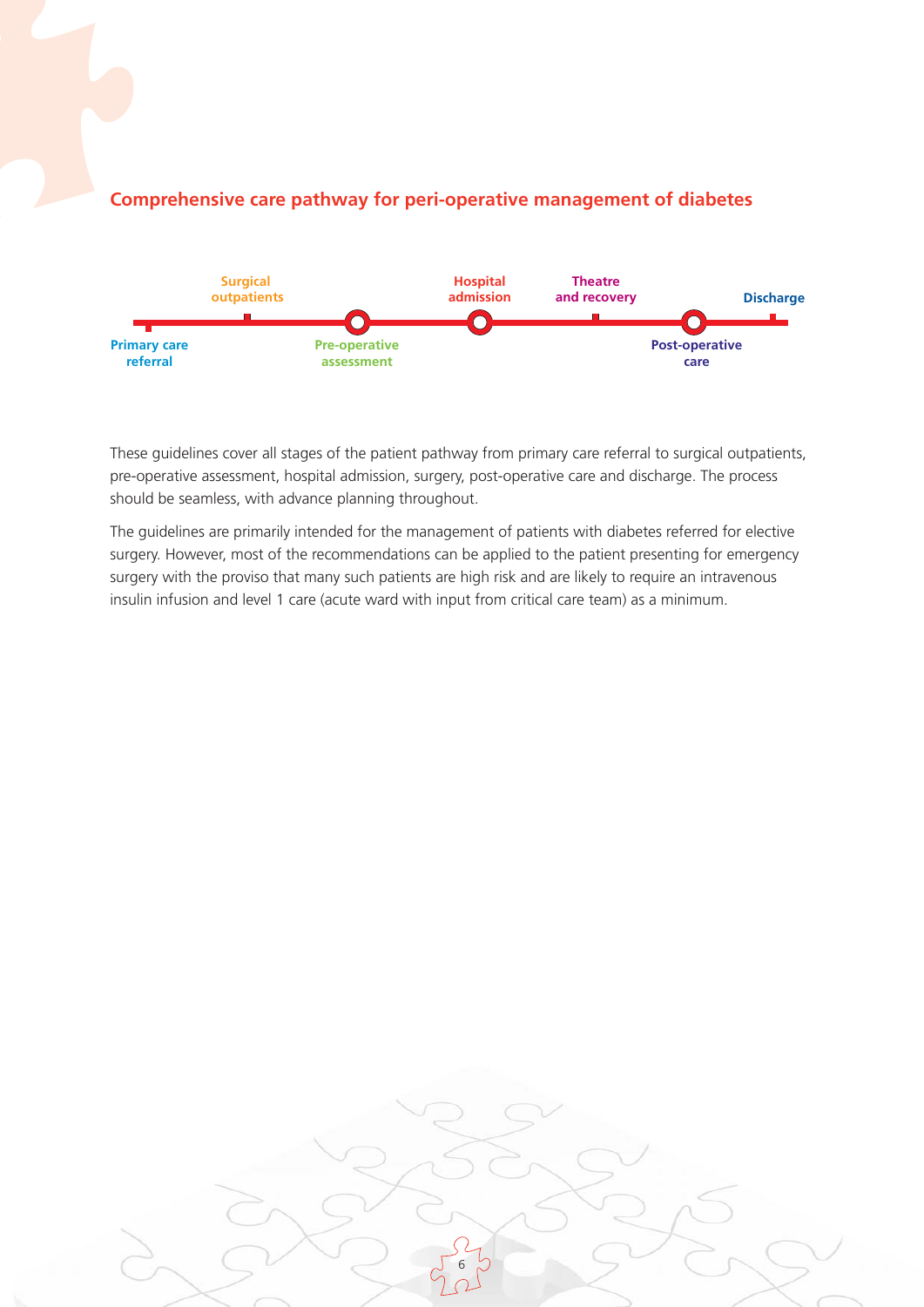# Main recommendations

## **Organisation and planning of care**

- 1. Careful planning, taking into account the specific needs of the patient with diabetes, is required at all stages of the patient pathway from GP referral to post-operative discharge.
- 2. The patient should be involved in planning for all stages.
- 3. Hospital patient administration systems should be able to identify all patients with diabetes so they can be prioritised on the operating list.
- 4. High-risk patients (poor glycaemic control/complications of diabetes) should be identified in surgical outpatients or at pre-operative assessment and plans should be put in place to manage their risk.
- 5. Early pre-operative assessment should be arranged to determine a peri-operative diabetes management strategy and to identify and optimise other co-morbidities.
- 6. Routine overnight admission for pre-operative management of diabetes should not be necessary.
- 7. Starvation time should be minimised by prioritisng patients on the operating list.
- 8. Surgical and anaesthetic principles of the Enhanced Recovery Partnership Programme should be implemented to promote earlier mobilisation with resumption of normal diet and return to usual diabetes management.
- 9. Multi-modal analgesia should be combined with appropriate anti-emetics to enable an early return to normal diet and usual diabetes regimen.
- 10. The patient should resume diabetes selfmanagement as soon as possible where appropriate.
- 11. A policy which includes plans for diabetes management should be in place for safe discharge.
- 12. Outcomes should be audited regularly.

#### **Diabetes specialists**

- 13. Clear guidelines should indicate when the diabetes specialist team should become involved.
- 14. All hospitals should implement a Diabetes Inpatient Specialist Nurse (DISN) service.

### **Peri-operative use of intravenous insulin**

- 15. The term 'variable rate intravenous insulin infusion' (VRIII) should replace the ambiguous term 'sliding scale'.
- 16. Patients with a planned short starvation period (no more than one missed meal in total) should be managed by modification of their usual diabetes medication, avoiding a VRIII wherever possible.
- 17. Patients expected to miss more than one meal should have a VRIII.
- 18. The recommended first choice substrate solution for a VRIII is 0.45% sodium chloride with 5% glucose and either 0.15% potassium chloride (KCl) or 0.3% KCl.
- 19. Insulin should be prescribed according to National Patient Safety Agency (NPSA) recommendations for safe use of insulin.

### **Peri-operative blood glucose monitoring**

- 20. Capillary blood glucose (CBG) levels should be monitored and recorded at least hourly during the procedure and in the immediate postoperative period.
- 21. Hospitals should have clear guidelines for the management of blood glucose when it is outside the acceptable range.
- 22. Training for blood glucose measurement and diabetes management should be introduced for clinical staff caring for patients with diabetes.
- 23. The WHO surgical safety checklist bundle should be implemented. The target blood glucose should be 6-10 mmol/L (acceptable range 4-12 mmol/L).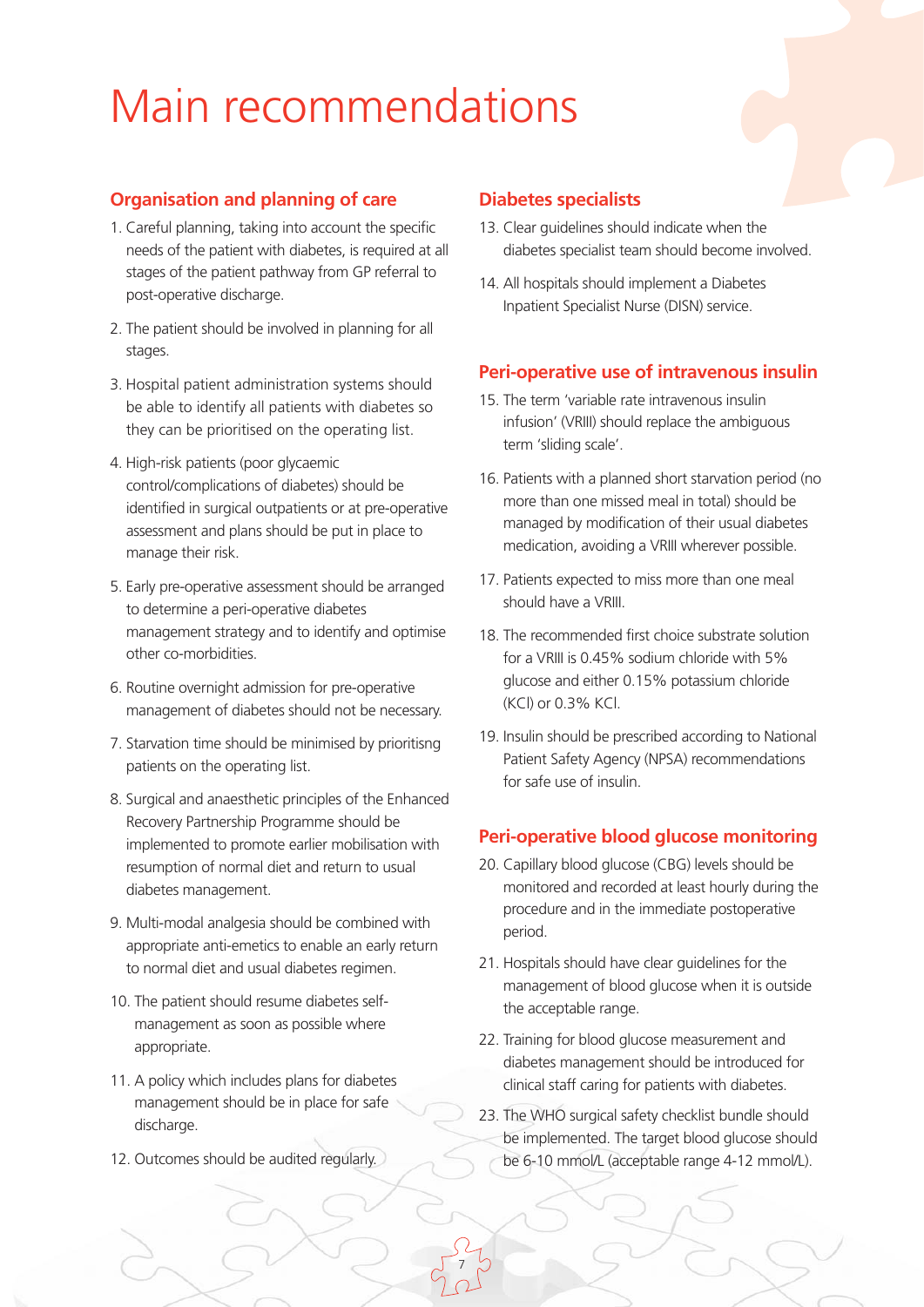# Introduction



Diabetes is the most common metabolic disorder, affecting at least 4-5% of people in the UK. Over the next decade the exponential rise in obesity is predicted to increase the prevalence of diabetes by more than 50%. This has major implications for health services, with particular impact on inpatient care. A recent audit has shown that the prevalence of diabetes in the UK inpatient population now ranges from 10-28%, exceeding previous estimates by at least 50%<sup>1</sup> and this figure is certain to rise in the future. Because diabetes related comorbidities increase the need for surgical and other operative procedures, it is not surprising that at least 10% of patients undergoing surgery have diabetes and this percentage is also likely to rise.

Diabetes leads to increased morbidity and increased length of stay, whatever the admission specialty, thereby increasing inpatient costs. This is a particular problem in surgical patients where the excess bed days were recently estimated to be 45% greater than for people with diabetes admitted to medical wards<sup>2</sup>. The peri-operative mortality rate is reported to be up to 50% higher than that of the non-diabetic population<sup>3</sup>. The reasons for these adverse outcomes are multifactorial but include:

- Hypo and hyperglycaemia
- Multiple co-morbidities including microvascular and macrovascular complications
- Complex polypharmacy, including misuse of insulin
- Inappropriate use of intravenous insulin infusion
- Management errors when converting from the intravenous insulin infusion to usual medication
- Peri-operative infection.

# **The high-risk surgical patient and the impact of diabetes**

The high-risk surgical population is made up of elderly patients with co-existing medical conditions undergoing complex or major surgery, often as an emergency. The most important co-morbid diseases include ischaemic heart disease, heart failure, respiratory disease, impaired renal function and diabetes mellitus. There is clear evidence that such diseases are strongly associated with poor outcomes after major surgery<sup>4-7</sup>.

### **Diabetes related patient factors associated with worse outcomes**

#### **Poor peri-operative glycaemia control**

Glycaemic control has a significant impact on the risk of post-operative infection across a variety of surgical specialities<sup>3</sup>. Post-operative glycaemic control significantly influences the healing of deep sternal wound infection after open heart surgery<sup>8</sup> and has been shown to have a similar on impact on healing in other forms of surgery<sup>3</sup>. The 2009 National Inpatient Diabetes Survey found that 25% of patients on surgical wards experienced a hypoglycaemic event and inpatient hypoglycaemia is associated with increased mortality<sup>1</sup>. Diabetic ketoacidosis, though completely avoidable, still occurs on surgical wards and can result in postoperative death<sup>9</sup>.

#### **Complications of diabetes**

8

Diabetes is associated with a two to four fold increase in cardiovascular disease including hypertension, coronary artery disease and stroke<sup>10</sup>. The majority of people with diabetes booked for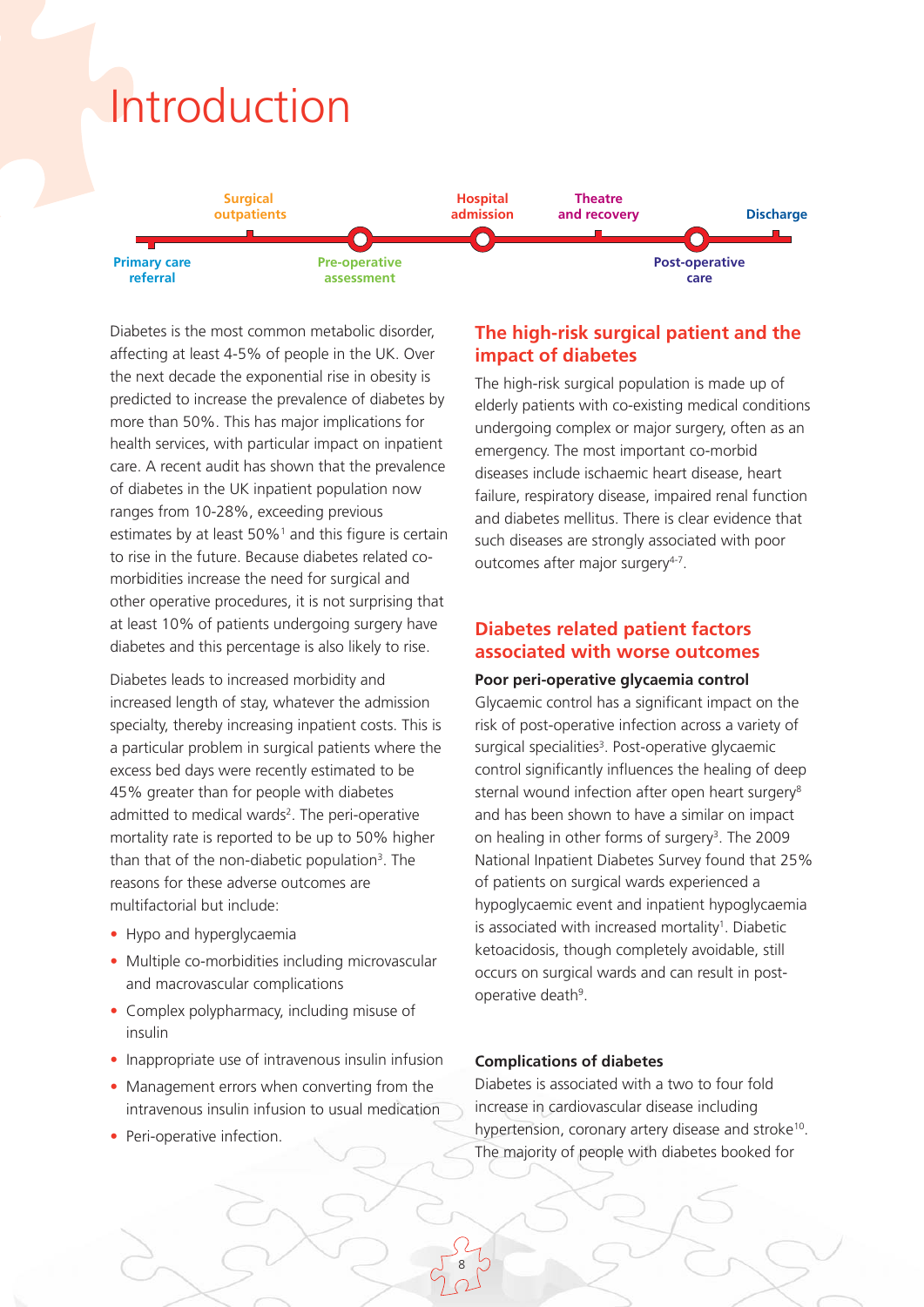surgery are likely to have one or more of these cardiovascular diseases and a significant number will have microvascular disease (nephropathy or neuropathy). Those with impaired cardiac function and/or nephropathy are at greater risk of fluid overload. Post-operative cardiac arrhythmias are more common in people with diabetes, particularly in those with autonomic dysfunction or a prolonged OTc interval<sup>11</sup>. The incidence of postoperative hypotension is increased, related to a combination of autonomic dysfunction, inadequate fluid replacement and inadequate monitoring of hypotensive therapies. This can precipitate renal failure in those with nephropathy and hypotensive falls in the elderly.

Neuropathy affects between 30-50% of people with diabetes and places them at increased risk of heel ulceration, particularly if peripheral vascular disease is also present<sup>12</sup>.

Current evidence suggests that doctors often fail to identify high-risk patients before surgery and do not ensure that appropriate peri-operative interventions are provided<sup>4</sup>. For example, despite mortality rates in excess of 12%, less than one third of high-risk patients are admitted to critical care after surgery in the UK $13,14$ . Since most postoperative deaths occur in the high-risk population, better identification and management of these patients might lead to substantial improvements in outcomes. Particular care should be paid to assessment of patients with diabetes to identify those at high risk of peri-operative complications.

#### **The patient experience**

Two recent reports by the Health Care Commission and Diabetes UK on patients' experience of inpatient care make sober reading<sup>15,16</sup>. The following quotes reflect patients' experience of their hospital stay and provide graphic illustration of the problems they may face.

*"I received notification that I was to attend a premedical inspection where my diabetes was confirmed…the operation was scheduled for the following week. I was concerned about how my diabetes was going to be handled and we were reassured…that I was to be first on the list for operations that day I was not to eat after 2am of the day of the operation and I would not be eating breakfast and obviously not taking my morning insulin as I normally would…When we turned up for the operation…the surgeon informed me that I was probably last on the day's list of operations…when I told him that I was insulin dependent and was told that I would be first on the list, he looked clearly shocked…He suggested that I have my breakfast and take my insulin and promptly disappeared…"*

*"Because I have Type 2 diabetes, I was informed that I would need to be admitted the night before so that my diabetes "could be monitored by specialist staff". During my stay I saw no-one from the diabetes care team."*

*"I was hooked up to a machine to regulate my blood glucose… the nurses didn't seem to have a clue about how the machine worked… Both me and my family were left feeling very angry about the experience."*

*"I was put on a 'sliding scale' after the operation. I asked to return to my usual regime. The request was refused… I was told that as it is a bank holiday weekend, if my levels were still high on Tuesday, they would call somebody in. I discharged myself on the Saturday. Within 24 hours my levels were back to where they were before the operation."*

*"If the NHS wishes to save money, it perhaps should first look at diabetics who do not want to stay in hospital for yet another night, but who are unable to get out because their insulin is impounded, with nobody with sufficient authority to return diabetic control to the patient."*

*"…keep your wits about you as the ignorance of diabetes by a lot of staff is verging on criminal."*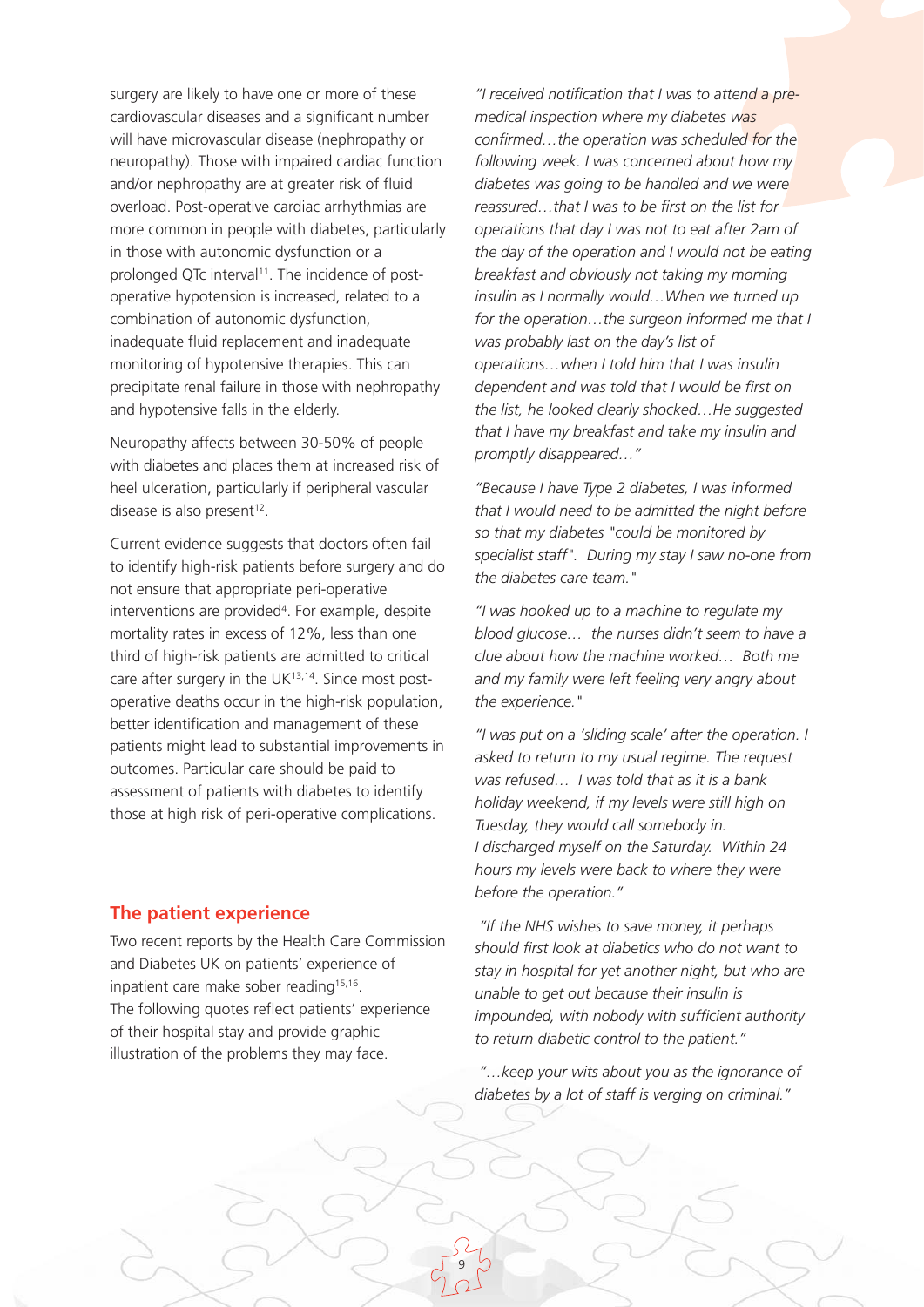Below are extracts from the Diabetes UK report<sup>15</sup>.

*"The sliding scales were mismanaged, in different ways…Several of the sliding scale arrangements were out of balance in that they led in practice to a steady reduction in blood glucose levels over several hours, leading towards hypoglycaemia. The mismanagement lay in the fact that suitable small adjustments were not made to moderate that rate of fall of blood sugar before hypoglycaemia."*

*"…nursing teams did not take effective steps to co-ordinate insulin administration, in timing and dose, with food intake... this neglect and mistreatment caused many episodes of avoidable hypoglycaemia and hyperglycaemia at levels liable to give rise to ketosis, and make the patient feel sicker in hospital! That amounts to maltreatment."*

A number of common themes emerge from these anecdotal reports:

- Lack of a care plan
- Communication failure
- Inadequate experience and knowledge amongst clinical staff
- Failure to involve the diabetes specialist team.

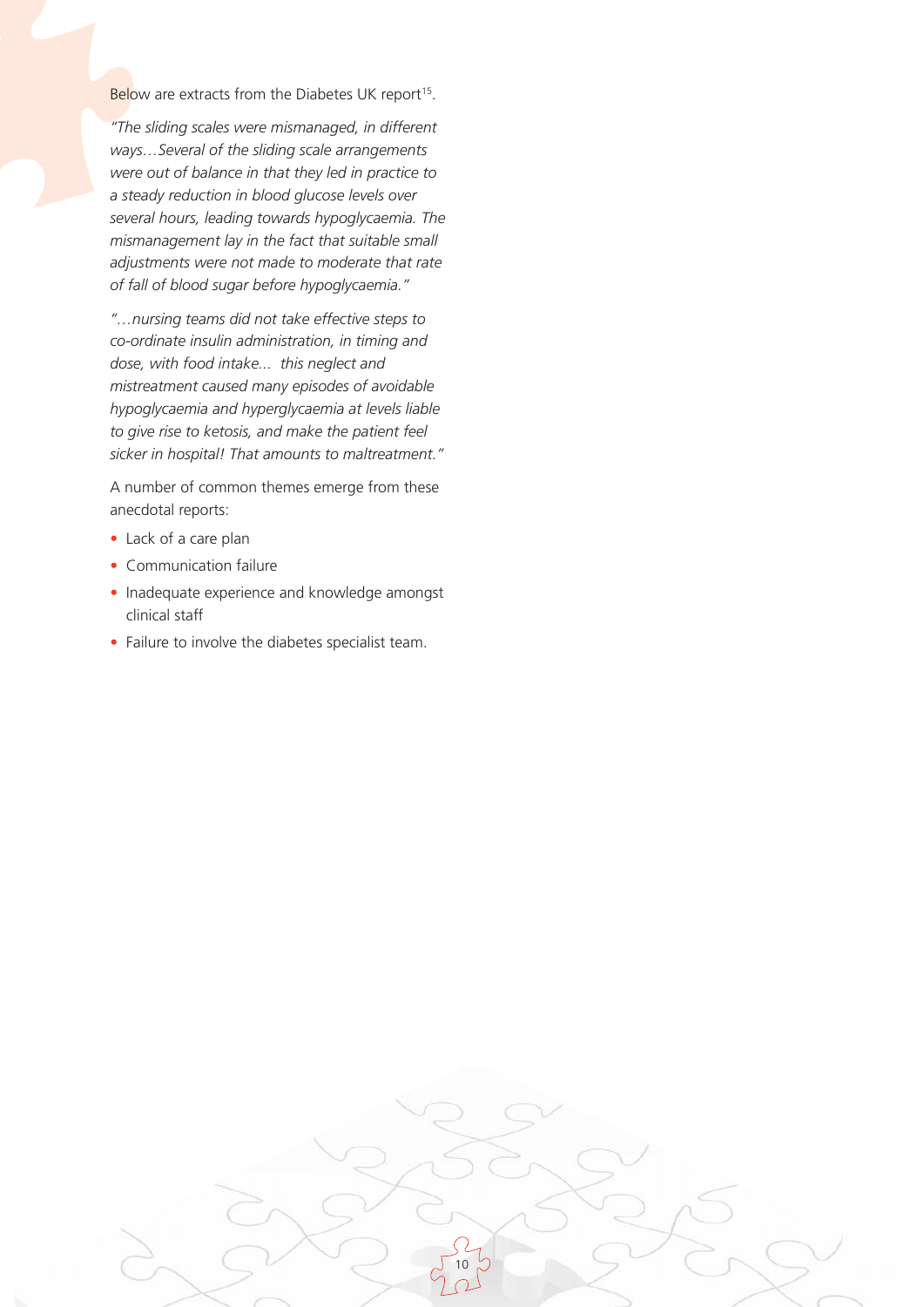# Factors leading to adverse outcomes

### **Failure to identify patients with diabetes**

If diabetes is not identified before admission, there will be no opportunity for pre-admission planning. This increases the risk of management errors during the admission<sup>17</sup>. The American Diabetes Association (ADA) and the UK NHS Institute for Innovation and Improvement both recommend an identifier in the medical record for all patients with diabetes admitted to hospital<sup>2,18</sup>.

### **Lack of institutional guidelines for management of diabetes**

Not all hospitals have comprehensive guidelines for management of glycaemia in inpatients, and many lack a strategy for achieving good glycaemic control<sup>19</sup>. An analysis of 44 US hospitals revealed shortcomings in diabetes management including persistent hyperglycaemia<sup>20</sup>. Poor glycaemic control increases morbidity with high risk of postoperative infection3.

## **Poor knowledge of diabetes amongst staff delivering care**

Understanding of diabetes and its management is poor amongst both medical and nursing staff. With the exception of blood glucose monitoring, training in diabetes management is not mandatory and nursing staff have limited learning opportunities. Undergraduate and postgraduate medical training often has little or no focus on the practical aspects of delivery of diabetes care.

Although their own knowledge and experience is limited, ward staff are frequently reluctant to allow the patient to make their own decisions about the management of their diabetes. The problem is compounded by uncertainty about the legal aspects of inpatient self-medication.

## **Complex polypharmacy and insulin prescribing errors**

Patients with diabetes frequently require complex drug regimes with high potential for error:

- Incorrect prescription
- Omitted in error or judiciously stopped and never restarted
- Continued inappropriately e.g. in presence of renal impairment
- Drug-drug interaction.

11

Insulin treatment in hospital can be life saving. It also has the potential to be life threatening given its narrow therapeutic index. Insulin is included in the list of top high alert medicines worldwide<sup>21,22</sup>.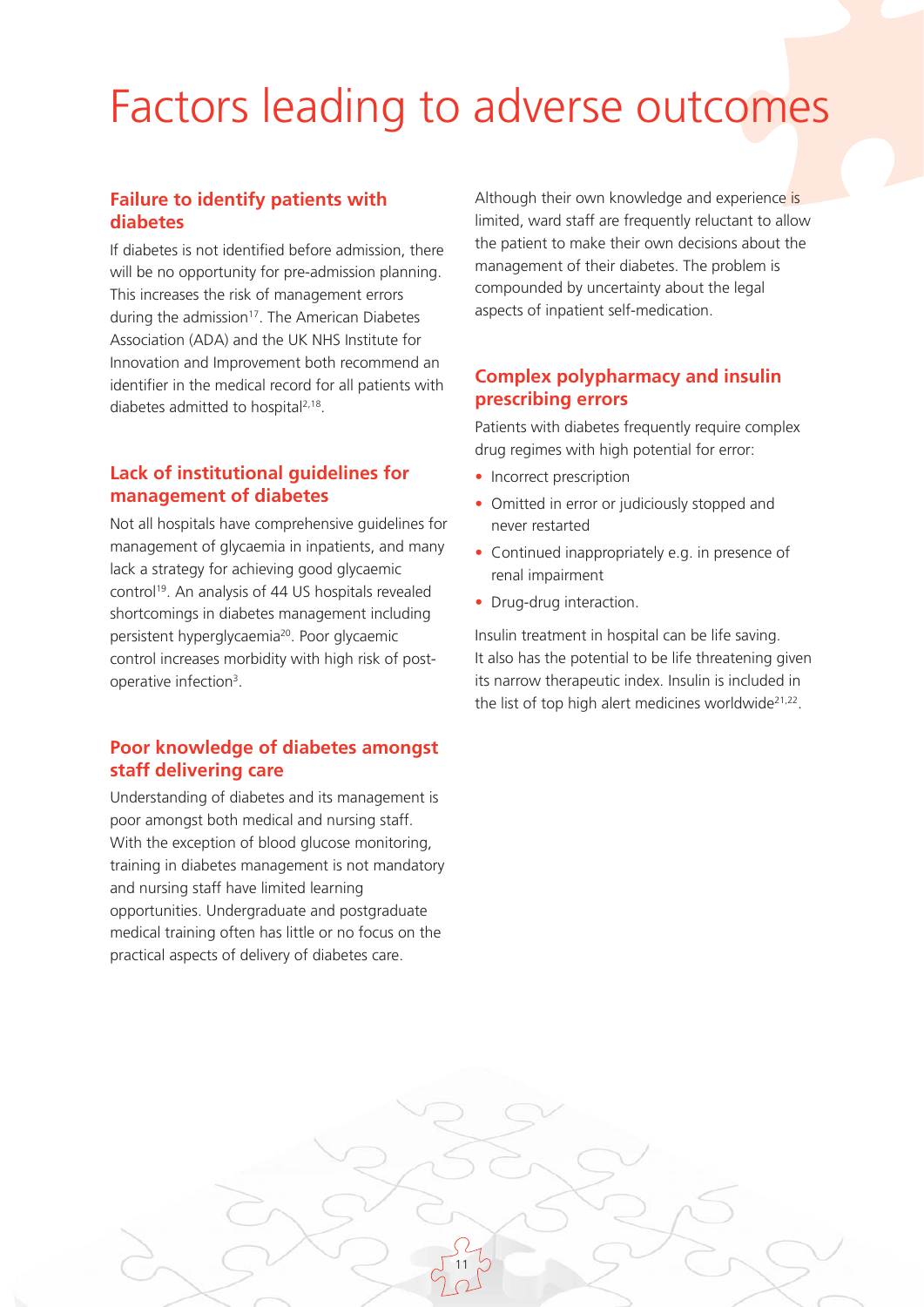# Standards of care for people with diabetes

In 2003 the National Service Framework for Diabetes set standards for the care of people with diabetes during hospital admission<sup>23</sup>. These are summarised in Box 1.

#### **BOX 1**

#### **National Service Framework for Diabetes: Summary of recommendations for inpatients**

- Diabetes must be recognised and managed effectively
- People with diabetes should be supported to continue to manage their own diabetes (including self-testing and self-administration of medicines) wherever possible. Those requiring insulin should have access to the same formulation of insulin (analogue, human or animal) as before admission
- People diagnosed with diabetes during an admission should be referred to the diabetes specialist team immediately for initial management of their diabetes
- Information and education should be provided for management of diabetes, during the admission, recovery period and following discharge. This should take into account any lifestyle and dietary changes necessitated by the procedure
- Ward staff should ensure that the timing and choice of food and snacks is appropriate. [Recent evidence suggests that meal choices for people with diabetes in hospital are poor, with up to 21% saying that they would never make the same food choices at home<sup>24</sup>]
- Ward staff should ensure that blood glucose levels are controlled when patients are either unconscious or less able to communicate with staff, for example, during the post-operative period
- Hospital staff should have up to date knowledge and skills in diabetes care. There should be close liaison with the diabetes team, including arrangements for post-discharge diabetes specific follow up.

12

Work has been undertaken to raise standards of diabetes care for patients undergoing surgical and investigative procedures. The NHSIII "Think Glucose" campaign highlights key areas for improvement in the care of inpatients with diabetes<sup>18</sup>:

- Focus on the patient
- Early identification of people with diabetes
- Comprehensive standardised assessment of patient needs
- Care Pathway: jointly agreed and implemented.
- Involvement of Diabetes Inpatient Specialist Team
- Staff education.

Diabetes UK has produced guidance for patients in the document 'Diabetes care in hospital: What care to expect during your hospital stay'25.

## **Development of Joint British Diabetes Societies (JBDS) guidelines for perioperative care of people with diabetes**

In the face of the increasing anxiety and dissatisfaction from patients<sup>16</sup> and evidence of actual harm3,26, there is an urgent need to improve peri-operative diabetes care across the UK. These guidelines have been produced as a result of collaboration between anaesthetists, surgeons and diabetes specialists who have based the recommendations on the best available evidence, best practice and patient experience. The document emphasises the importance of planning for all aspects of the patient pathway from initial referral by the GP through the inpatient period to discharge planning, involving the patient in the planning process at all stages. People with diabetes take responsibility for self-management on a day to day basis and are very experienced in the management of their own condition. Unfortunately, the NHS is often unable to cope with these individual needs during the hospital stay 15,24. The guidelines emphasise the importance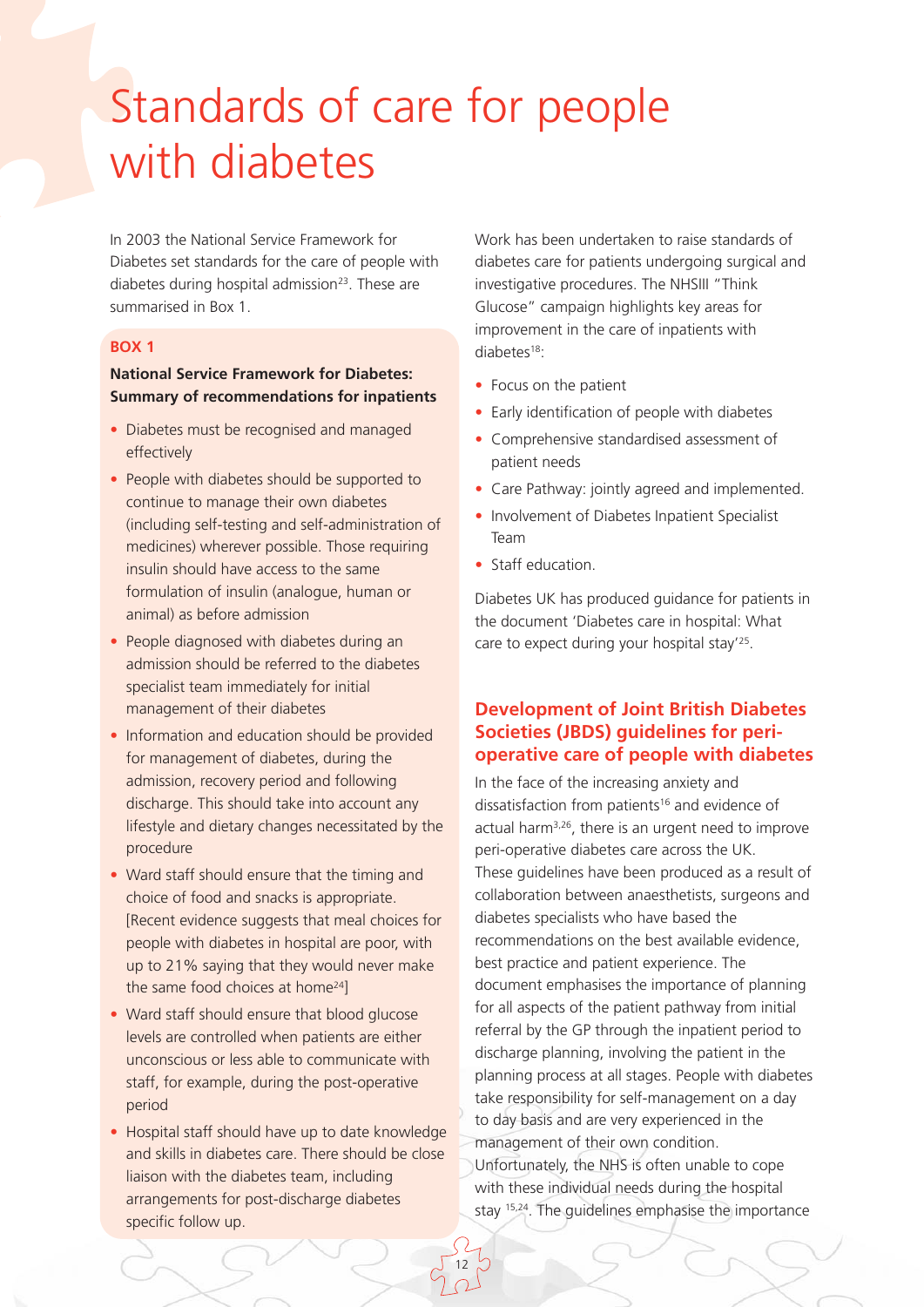of allowing the person with diabetes to retain control of diabetes management during their admission unless their medical condition prevents them from doing so.

Although the main focus is on elective surgery and procedures much of the guidance applies equally to the management of surgical emergencies.

#### **BOX 2**

**Summary of problems facing healthcare providers in dealing with patients with diabetes undergoing surgery**

- The prevalence of diabetes in surgical inpatients is rising
- Patients with diabetes are often identified late in the admission process and the opportunity to improve glycaemic control in the pre-operative period is missed
- Patients with diabetes often have complex comorbidities
- Diabetes is associated with a higher morbidity and mortality and a prolonged length of stay on surgical wards
- Post-operative infections are more common in patients with diabetes
- Patients with diabetes are vulnerable to pressure damage – in particular heel ulcers
- Polypharmacy and insulin misuse puts patients with diabetes at risk
- Not all hospitals have comprehensive guidelines in place for the management of diabetes, including life-threatening conditions such as hypo and hyperglycaemia
- Patient groups are raising awareness of poor standards of inpatient care and are demanding improvement.

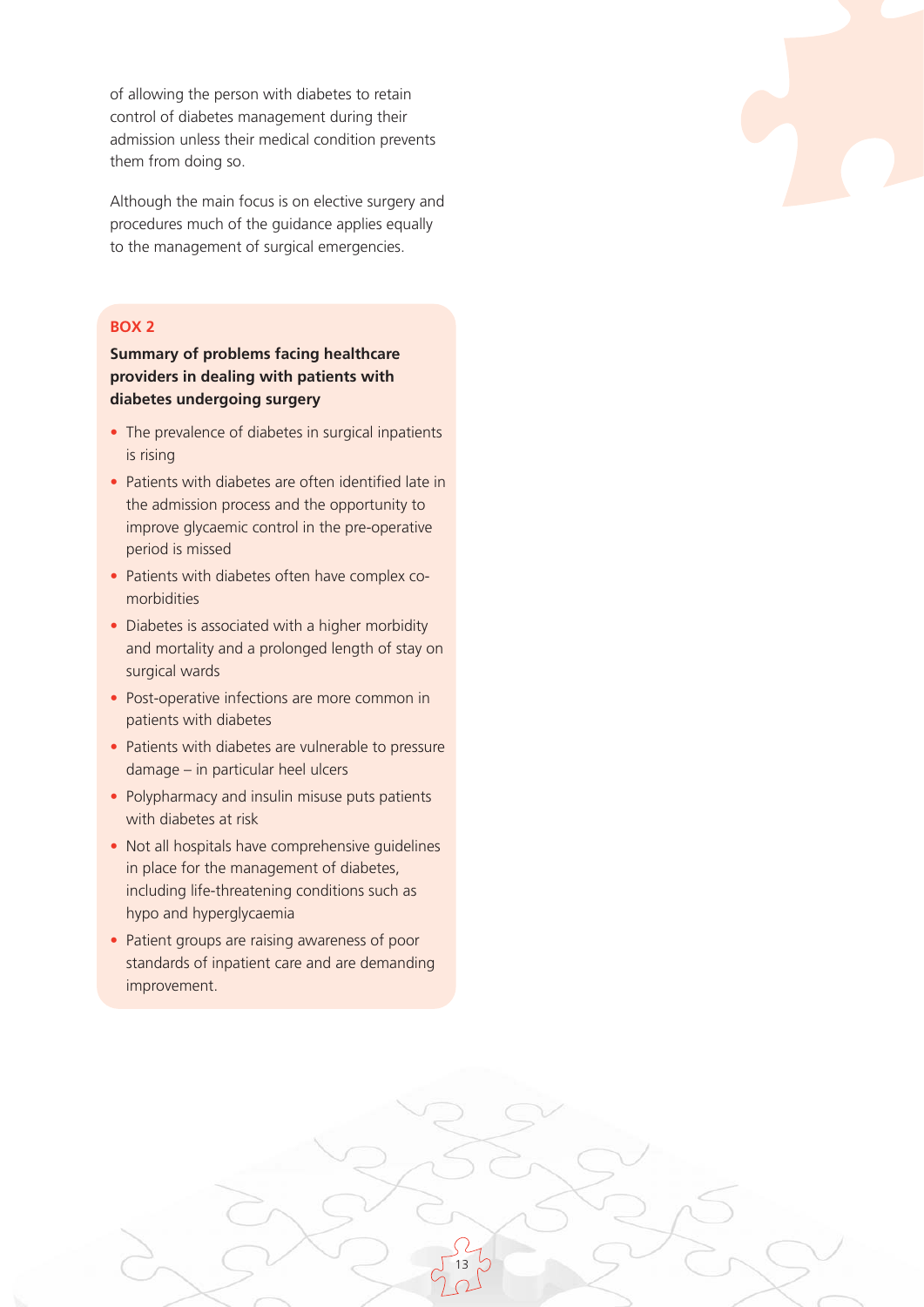# The metabolic response to surgery and the effect of diabetes

14

### **Metabolic effects of starvation**

Surgery is frequently accompanied by a period of starvation, which induces a catabolic state<sup>27</sup>. This can be attenuated in patients with diabetes by infusion of insulin and glucose (approximately 180g/day)28,29. If the starvation period is short, (only one missed meal) the patient can usually be managed without an intravenous insulin infusion. However, care should be taken to avoid hypoglycaemia because this will stimulate secretion of counter-regulatory hormones and exacerbate the catabolic effect of surgery.

#### **Insulin should never be stopped in people with Type 1 diabetes because this will lead to ketoacidosis**

If the starvation period is expected to require omission of more than one meal, a variable rate intravenous insulin infusion (VRIII) with concomitant glucose and electrolyte infusion will be required. Insulin requirements are increased by:

- Obesity
- Prolonged or major surgery
- Infection
- Glucocorticoid treatment.

When a VRIII is used, insulin and substrate should be infused continuously. If the infusion is stopped, there will be no insulin present in the circulation after 3-5 minutes leading to immediate catabolism.

### **Metabolic effects of major surgery**

Major surgery leads to metabolic stress with an increase in catabolic hormone secretion and inhibition of anabolic hormones, particularly

insulin. In patients without diabetes this can lead to transient hyperglycaemia. The initial inhibition of insulin secretion is followed post-operatively by a period of insulin resistance so that major surgery results in a state of functional insulin insufficiency<sup>27</sup>. People with Type 1 diabetes undergoing surgery have no insulin secretory capacity and are unable to respond to the increased demand for insulin. People with Type 2 diabetes have pre-existing insulin resistance with limited insulin reserve, reducing their ability to respond to the increased demand.

## **Interaction between hyperglycaemia and infection**

Patients with diabetes are more susceptible to infection and poor peri-operative glycaemic control has a significant impact on the risk of postoperative infection across a variety of surgical specialities<sup>3,8</sup>.

### **Emergency surgery, metabolic stress and infection**

The main focus of these guidelines is elective surgery and procedures but patients with diabetes will also present with surgical emergencies. The release of high levels of catabolic hormones in response to the crisis is certain to lead to hyperglycaemia, thus complicating the clinical situation. Many emergencies result from infection, which will add further to the hyperglycaemia. Prompt action should be taken to control the blood glucose and an intravenous insulin infusion will almost always be required (Appendix 5).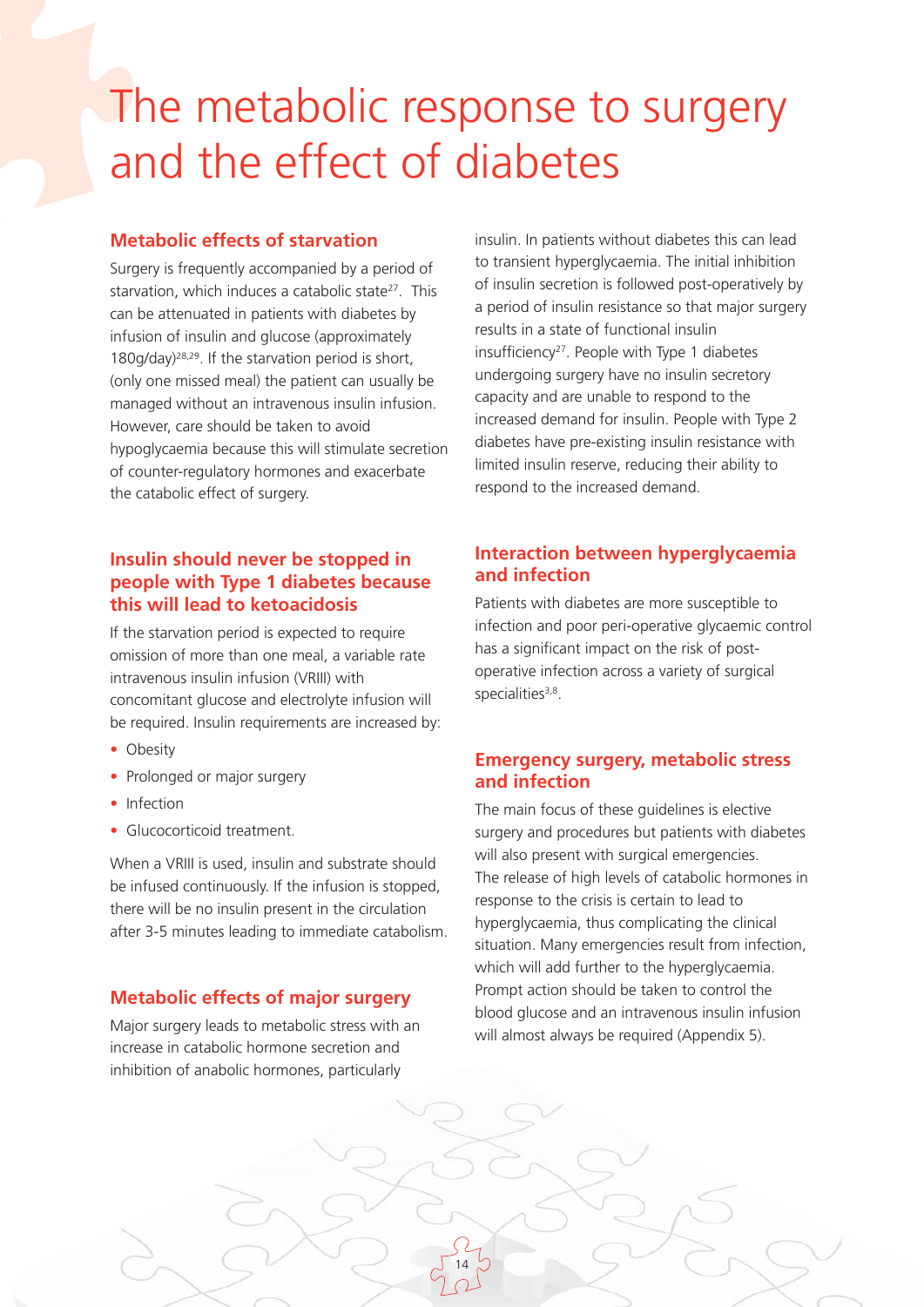# Guidelines for peri-operative diabetes care

These guidelines propose a pathway of care for patients undergoing elective surgery and procedures but are also relevant to emergency care. For this pathway of care to work effectively, complete and accurate information needs to be communicated by staff at each stage to staff at the next. Wherever possible the patient should be included in all communications and the management plan should be devised in agreement with the patient.

The diabetes specialist team and in particular the diabetes inpatient specialist nurse can play a pivotal role through teaching, training and support, to ensure that other staff are able to facilitate the pathway.

## **The role of the diabetes inpatient specialist team**

The Diabetes National Service Framework (NSF) stresses the importance of a good diabetes service for all in-patients with diabetes and the need to assess patient satisfaction with the service they receive. It concludes that inpatient diabetes services could be improved by a diabetes inpatient specialist nurse (DISN) service, supported by diabetologists<sup>30</sup>.

A DISN service has been shown to reduce the length of stay for patients with diabetes, whatever the reason for admission $31-34$ . A recent national survey of inpatient diabetes services in the United Kingdom has demonstrated that nearly 50% of acute hospitals do not have a DISN<sup>19</sup>. There is also good evidence to show that the early involvement of the diabetes specialist team leads to shorter length of stay, with a significant increase in the proportion of day cases. In addition, there were increased patient satisfaction rates<sup>35</sup>. These guidelines recommend that all trusts should implement such a DISN service. This will achieve compliance with the Diabetes NSF and will improve the care of surgical patients with diabetes. Local referral pathways need to be in place.

#### **BOX 3**

#### **Role of the diabetes inpatient specialist nurse (DISN)**

- Structured and tailored patient education, including dietary advice
- Diabetes management advice to inpatients
- Advice to medical and nursing ward staff on the management of individual patients
- Diabetes education to medical and nursing staff and allied health professionals
- Involvement of other members of the diabetes specialist team where appropriate
- Review of ward protocols to ensure they reflect best practice and are consistent across wards
- Close and effective coordination with other specialist teams involved in caring for the patient
- Involvement in discharge planning.

## **The Enhanced Recovery Partnership Programme and diabetes**

Enhanced recovery of patients undergoing surgery is a relatively new concept in the  $UK^{36,37}$  and the Enhanced Recovery Partnership Programme has particular relevance for patients with diabetes<sup>38,39</sup>. The programme employs a selected number of evidence-based interventions which, when implemented as a pathway, demonstrate a greater impact on outcomes than when implemented as individual interventions. Enhanced recovery ensures that the patient plays a vital role as a partner in their own care and the aim of the pathway is to maintain the patients in a state of as little metabolic stress as is possible.

# **The principles**

15

The underlying principle of the Enhanced Recovery Partnership Programme to minimise length of stay after elective surgery through careful preparation, planning and co-ordination of all aspects of the patient pathway.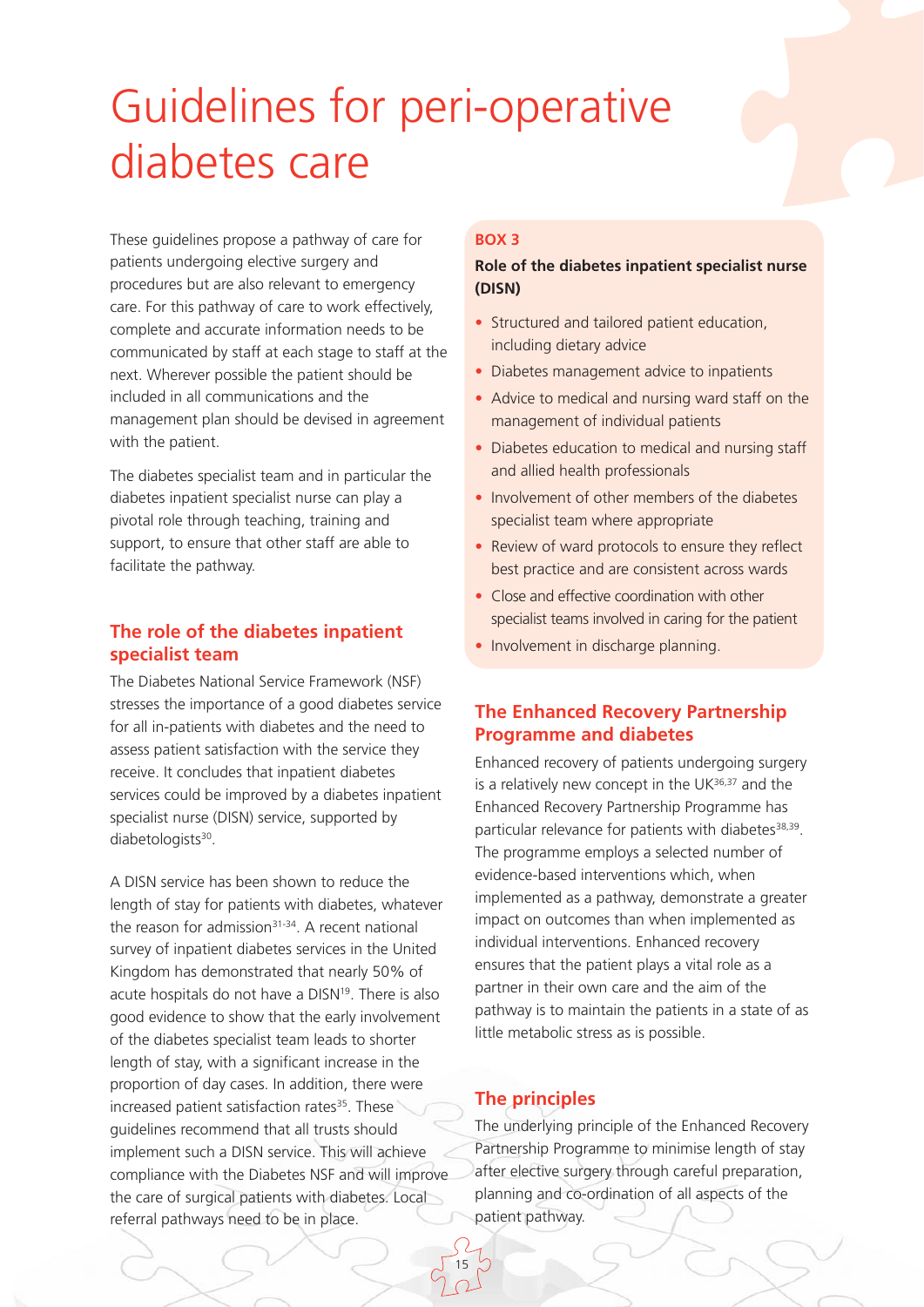#### **1. Preparation for surgery**

Ensure the patient is in the best possible condition for surgery. Ideally this is undertaken by the GP prior to referral, or, at the latest, at pre-operative assessment.

- o Optimise the diabetes management including identification of other comorbidities.
- o Ensure that the patient is well informed, understands the treatment options and has realistic expectations about the risks and benefits of surgery and the processes involved. Having had the time and support to consider, the patient can then make an informed decision to proceed with surgery.

#### **2. Intra-operative care**

Use of appropriate anaesthetic, fluids, pain relief and minimally invasive operative techniques to reduce post-operative pain and gut dysfunction, promoting early return to normal eating.

#### **3. Post-operative rehabilitation**

Rehabilitation services available 7 days a week for 365 days a year, enabling rapid mobilisation and discharge and early return to normal activities.

#### **BOX 4**

#### **The elements of the Enhanced Recovery Partnership Programme**

- Optimise pre-operative health, commencing in primary care
- Anaesthetic pre-operative assessment with medical optimisation, risk stratification and discharge planning
- Informed decision making and managing of patient expectations
- Admission on the day of surgery
- Individualised goal directed fluid therapy
- Use of short-acting anaesthetic agents and minimal access incisions when possible
- Minimal use of drains/tubes where no supporting evidence
- Avoidance of post-operative opioids when possible
- Planned early mobilisation
- Early post-operative oral hydration and nutrition
- Procedure-specific daily goals

16

• Discharge once predetermined criteria met and patient in agreement.

# **Use of oral carbohydrate loading**

The Enhanced Recovery Partnership Programme recommends the administration of high carbohydrate drinks prior to surgery. This may compromise blood glucose control and is not recommended for people with insulin treated diabetes.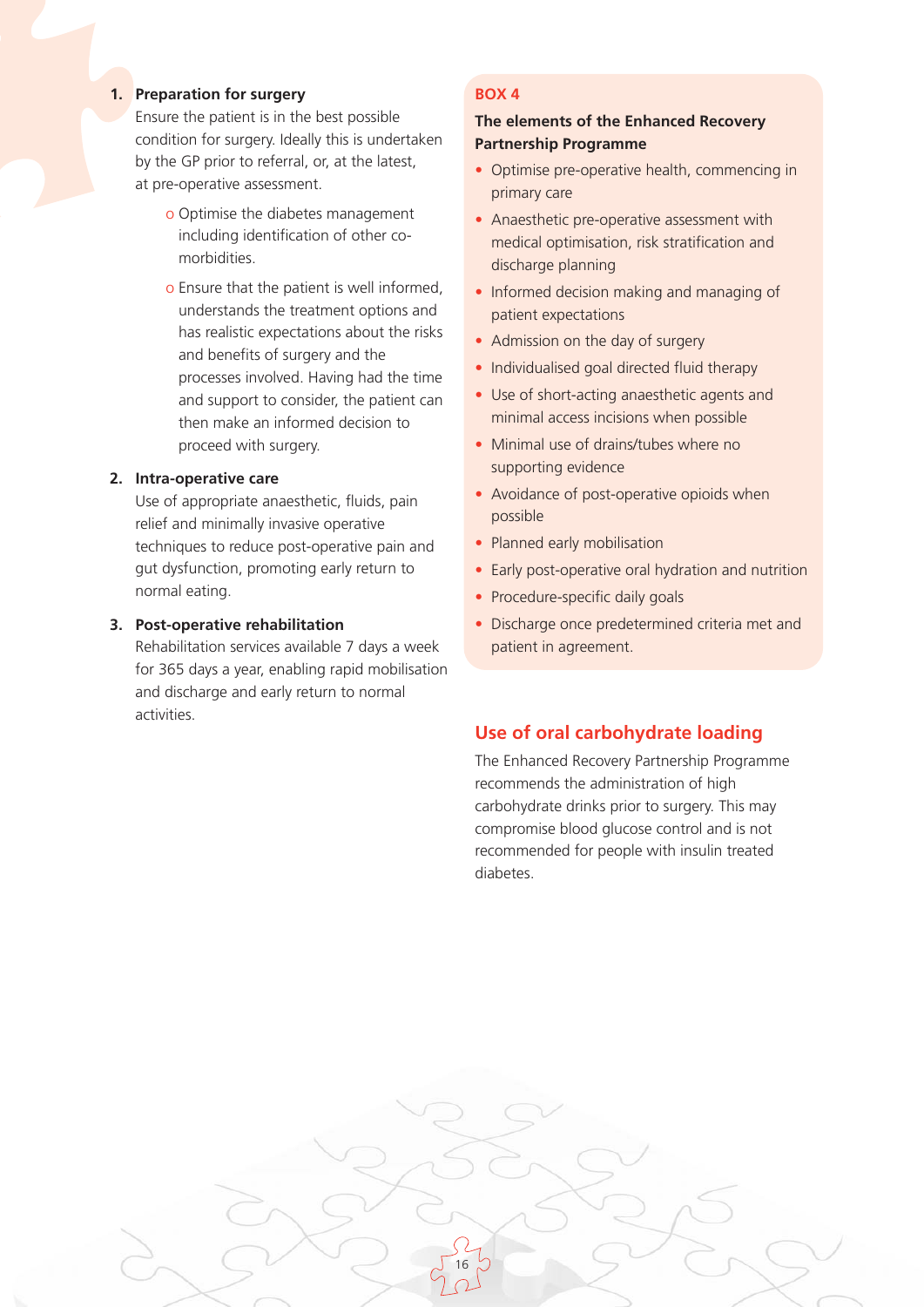

# Pathway of care for elective surgery

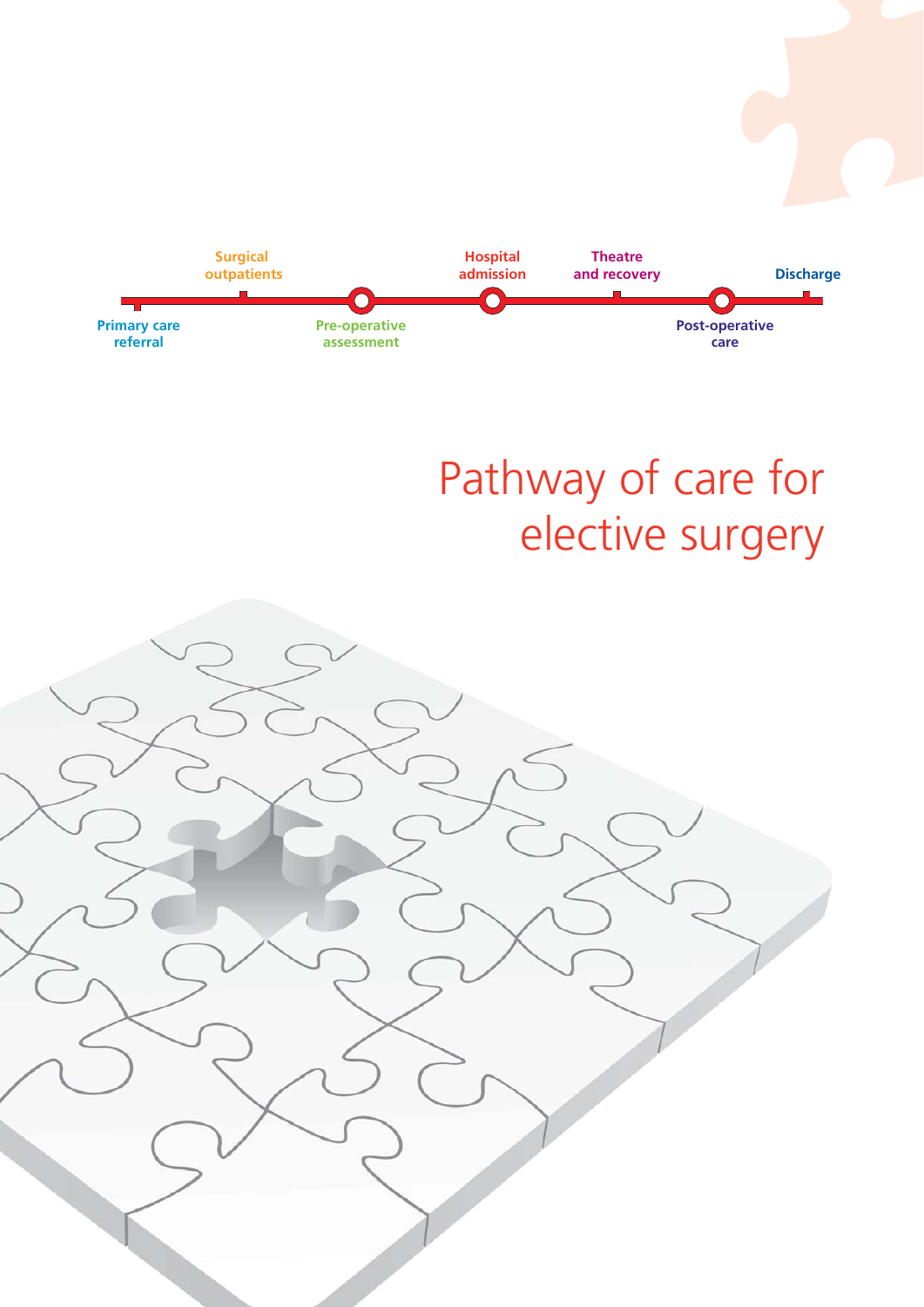# Primary care



### **Aims**

- Ensure that the potential effects of diabetes and associated co-morbidities on the outcome of surgery are considered before referral for elective procedures
- Ensure that the relevant medical information is communicated fully at the time of referral
- Ensure that diabetes and co-morbidities are optimally managed before the procedure.

## **Action plan**

- 1. Provide the current  $HbA_{1c}$ , blood pressure and weight measurements with details of relevant complications and medications in the referral letter (Appendix 12).
- 2. Optimise glycaemic control before referral if possible.
- 3. Consider referral to the diabetes specialist team for advice if  $HbA_{1c}$  is greater than 69 mmol/mol (8.5%) (see Controversial areas, page 34). A high  $HbA_{1c}$  is an indication for intensive blood glucose control but it may not be realistic to delay referral until the  $HbA_{1c}$  has been repeated.
- 4. Patients with hypoglycaemic unawareness should be referred to the diabetes specialist team irrespective of  $HbA_{1c}$ .
- 5. Optimise other diabetes related co-morbidities.
- 6. Provide written advice to patients undergoing investigative procedures requiring a period of starvation (Appendices 8 and 9).

#### **BOX 5**

### **Minimum data required from GP when referring a patient for surgery/procedures (Appendix 12**)

- Duration and type of diabetes
- Place of usual diabetes care (primary or secondary)
- Other co-morbidities
- Treatment
	- o for diabetes oral agents/ insulin doses and frequency o for other co-morbidities
	-
- Complications
	- o at risk foot o renal impairment
	- o cardiac disease
- Relevant measures
	- o BMI
	- o BP
	- o  $HbA_{1c}$
	- o eGFR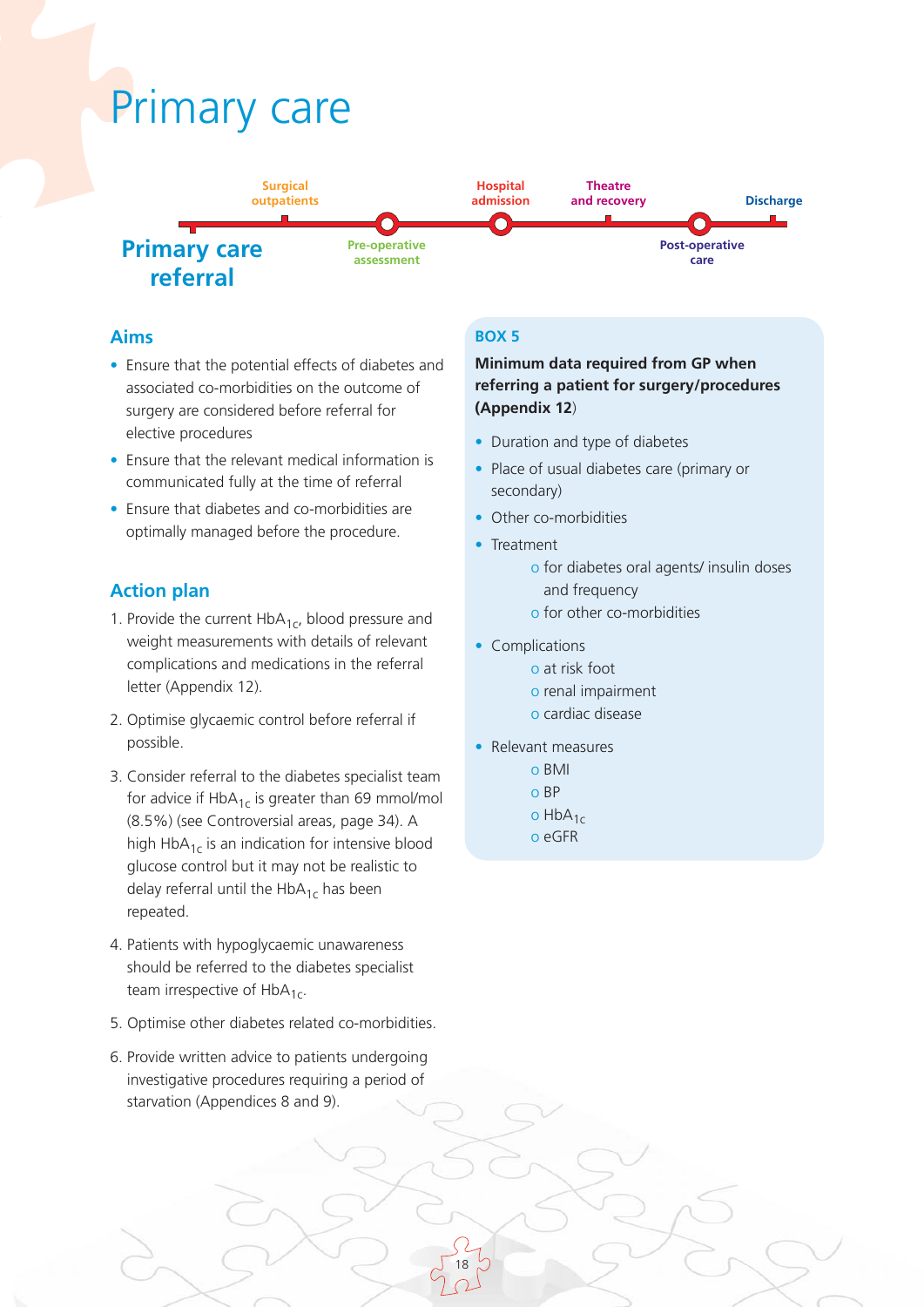# Surgical outpatients



## **Aims**

- Arrange pre-operative assessment as soon as possible after the decision is taken to proceed with surgery to allow optimisation of care
- Avoid overnight pre-operative admission to hospital wherever possible.

# **Action plan**

- 1. Systems should be in place to allow early preoperative assessment to identify people with suboptimal diabetes control.
- 2. Clear institutional plans based on British Association of Day Surgery Directory of Procedures should be in place to facilitate day of surgery admission and prevent unnecessary overnight pre-operative admission<sup>40</sup>.
- 3. Hospital patient administration systems should be able to identify all patients with diabetes so they can be prioritised on the operating list.
- 4. Patients undergoing investigative procedures requiring a period of starvation should be identified and provided with written information about diabetes management (Appendices 8 and 9).
- 5. The surgeon in the outpatient clinic should ensure that patients with diabetes are not scheduled for an evening list. This avoids prolonged starvation times, the use of a VRIII and an unnecessary overnight stay (see Controversial areas, page 36).

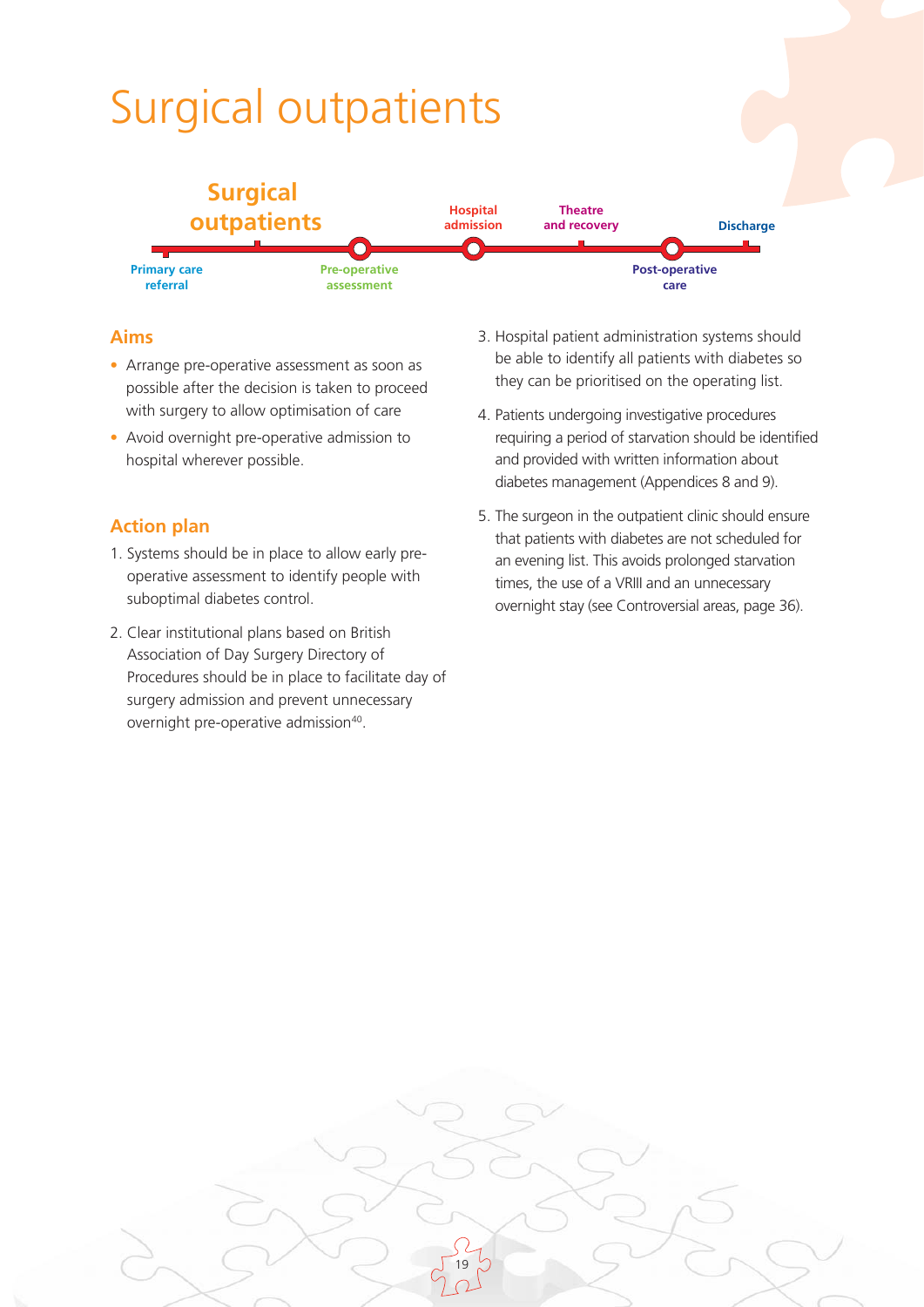# Pre-operative assessment



### **Aims**

- Ensure that glycaemic control is optimised prior to surgery
- Establish an individualised diabetes management plan, agreed with the patient, for the pre-admission and peri-operative period
- Ensure that co-morbidities are recognised and optimised prior to admission
- Ensure plans are in place to modify other treatments during the pre-admission and perioperative period e.g. bridging therapy for warfarin, renal replacement therapy
- Identify high-risk patients requiring critical care management (see page 8 in the full document).

### **Action plan**

- 1. All patients with diabetes scheduled to undergo an elective procedure necessitating a period of starvation should attend a pre-operative assessment clinic as soon as possible.
- 2. Pre-operative assessment clinic staff should:
	- a. Assess adequacy of glycaemic control. The risks of proceeding when control is suboptimal should be balanced against the urgency of the procedure.
	- b. Consider referral to the diabetes specialist team according to local policy<sup>35</sup>. This should include all patients with hypoglycaemia unawareness and may include those with  $HbA_{1c}$  greater then 69 mmol/mol (8.5%) (see Controversial areas, page 34).
	- c. Identify other co-morbidities with referral to the appropriate team for optimisation where necessary.
	- d. Plan in-patient admission including:
- i. timing of admission
- ii. location
- iii. timing of surgery
- iv. pre-admission management of medications (Appendices 1, 2, 8 & 9)
- v. availability of usual insulin (patient may need to bring if non formulary)
- vi. plans for Enhanced Recovery Partnership Programme in the context of diabetes (see Enhanced Recovery, page 15).
- e. Ensure the patient is fully consulted and engaged in the proposed plan of management.
- f. Give the patient written instructions with the changes they need to make to their medication prior to admission explicitly highlighted (Appendices 8 and 9).
- g. Plan initial pre-operative management of diabetes.
- h. Ensure that patients with diabetes are not placed on an evening list. This avoids prolonged starvation times, the use of a VRIII and potentially an unnecessary overnight stay (see Controversial areas, page 34 ).
- i. During venous thromboembolism risk assessment ensure no contraindications to anti-embolism stockings e.g. patients with peripheral vascular disease or neuropathy<sup>41</sup>.
- j. Plan duration of stay and make preliminary discharge arrangements.
- k. Ensure that admission ward staff are appraised of plans and able to activate them on the day of admission.
- l. Consider the need for home support following discharge, and involve the primary care team in discharge planning.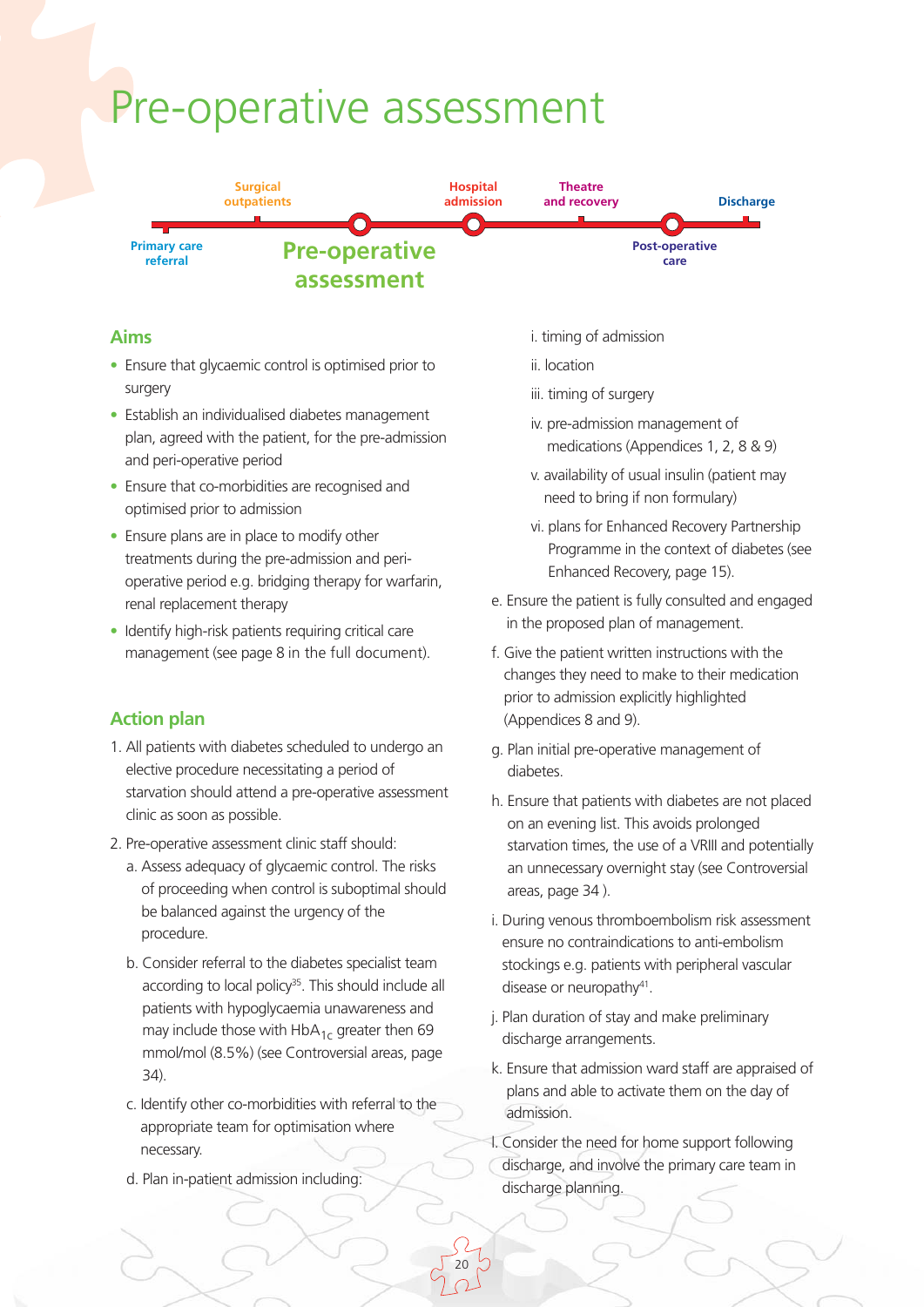#### **Order of lists**

Many considerations determine the order of the operating lists. One of the most important goals in the management of surgical patient with diabetes is to minimise the starvation time to promote early resumption of normal diet and normal medication at the normal time. Therefore, it is recommended that elective surgical patients with diabetes are prioritised on the theatre list, so that they may have lunch at the correct time after a morning procedure, or evening meal at the correct time after an afternoon procedure. For this reason, elective evening operating is not recommended for patients taking blood glucose lowering medication (see Controversial areas, page 34).

### **Responsibility for optimisation of glycaemic control**

Individual trusts need to formulate guidelines for the management of patients who are not under secondary care follow up for their diabetes but are found to have sub-optimally controlled diabetes. Some trusts may require these patients to be referred back to their primary care team with subsequent re-referral to secondary care. Others may allow the pre-operative assessment team ready access to the secondary care team as part of the pre-assessment process.

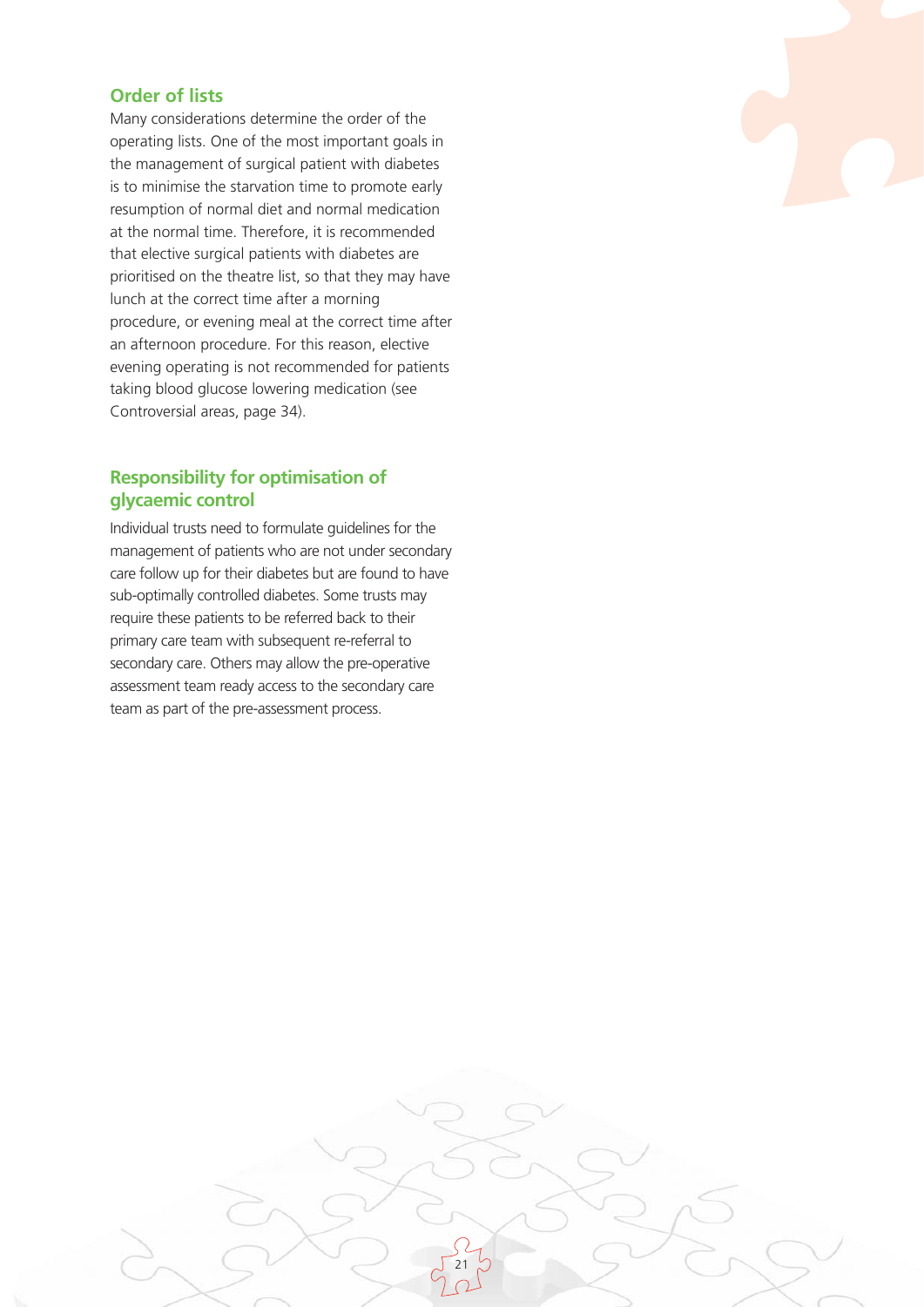# Hospital admission



## **Aims**

- Ensure that an agreed and documented individual patient plan is communicated to all involved in the care pathway including:
	- o the patient
	- o relevant specialists (including anaesthetist, surgeon, diabetologist)
	- o staff in all relevant clinical areas
- Minimise the metabolic consequences of starvation and surgical stress
- Maintain optimal blood glucose control throughout the admission
- Prevent hospital acquired foot pathology.

# **Action plan**

- 1. Provide written guidelines for hospital staff and patients for the modification of commonly used diabetes treatment regimens on the day prior to and day of surgery (Appendices 1, 2, 8 & 9).
- 2. Identify high risk patients (poor glycaemic control/complications of diabetes) and make arrangements for post-operative admission to critical care if indicated.
- 3. Base management on Enhanced Recovery Partnership Programme principles but omit the pre-operative high carbohydrate drink in people with insulin treated diabetes.
- 4. Determine the treatment pathway in advance depending on the anticipated duration of starvation. Avoid a VRIII if the starvation period is short (only one missed meal).
- 5. Prioritise patients with diabetes on the list. This reduces the starvation time and hence the likelihood of the patient requiring a VRIII.
- 6. Use 0.45% sodium chloride and 5% glucose with either 0.15% or 0.3% potassium chloride (as appropriate) as the substrate fluid of choice if a VRIII is required. It is recognised that this is not readily available at present but this guidance recommends that this becomes standard practice (see Controversial areas, page 34).
- 7. Capillary blood glucose (CBG) target ranges are controversial. Aim for CBG between 6-10 mmol/L but 4-12 mmol/L is acceptable. Avoid wide swings in CBG.
- 8. Monitor CBG regularly when the patient is under sedation. Hypoglycaemia sometimes manifests as drowsiness, which may be wrongly attributed to sedation.
- 9. Consider continuation of long-acting analogues (Glargine/Lantus®, Detemir/Levemir®) alongside the VRIII during the peri-operative period. This is generally recommended but local policies should be adhered to (see Controversial areas, page 39).
- 10. Prescribe and administer insulin according to NPSA guidance.
- 11. Involve the diabetes specialist team if blood glucose targets are not achieved.
- 12. Identify high risk feet and provide pressure relief where necessary. Avoid use of anti-embolism stockings where contraindicated.
- 13. Ensure that preparation for discharge is ongoing.

## **Factors influencing the choice of perioperative diabetes management**

• Duration of starvation

- Timing of surgery /procedure (am or pm)
- Usual treatment regimen (insulin, tablets, diet)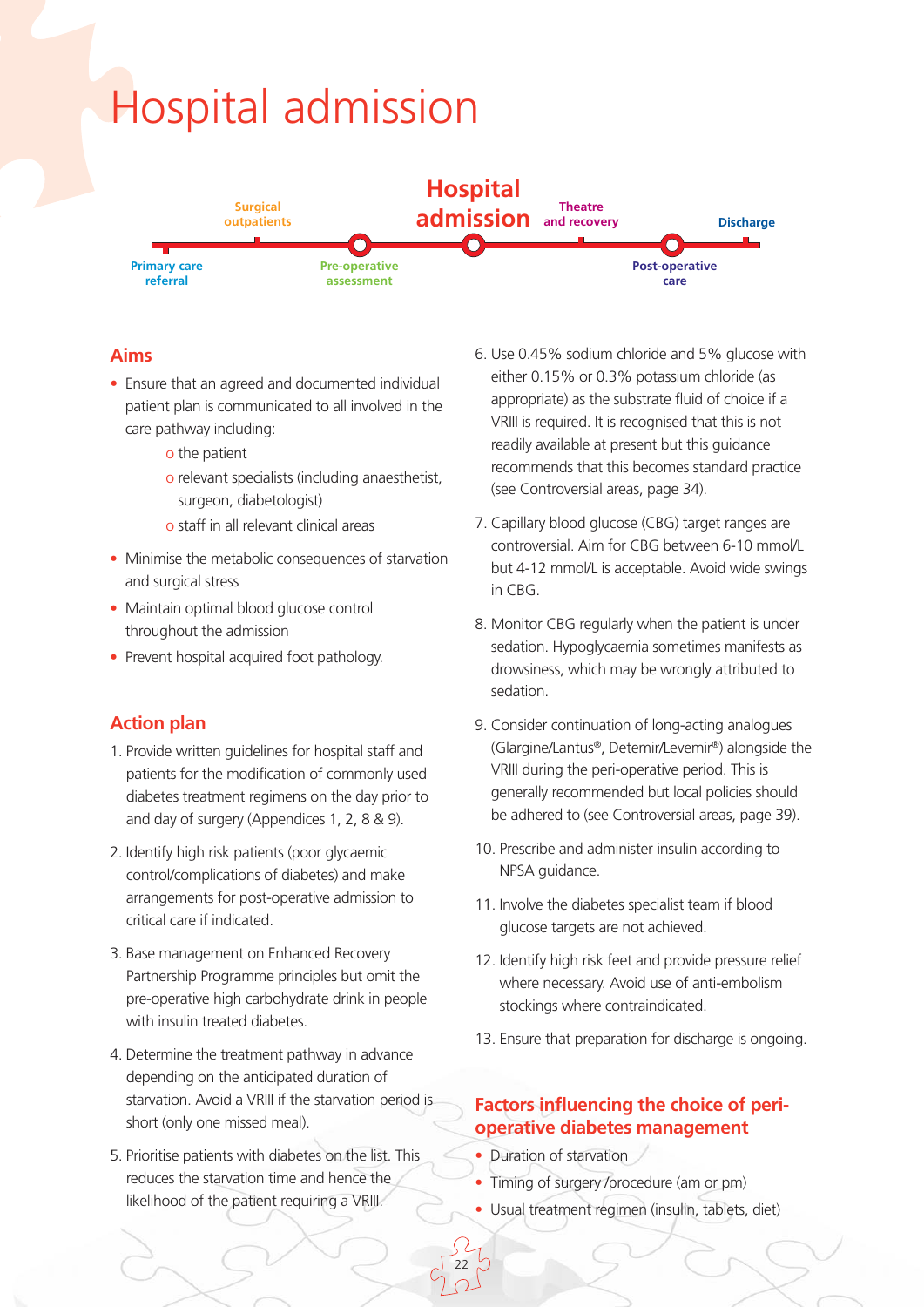- Diabetes control prior to admission
- Other co-morbidities
- Likelihood that the patient will be capable of selfmanaging their diabetes during the immediate post-operative period.

#### **Anticipated short starvation period (only one missed meal)**

Patients with good control (HbA $_{1c}$  less than 69 mmol/mol, 8.5%) who are undergoing surgery with a short starvation period should be managed according to written guidelines. Examples are given in Appendices 1-4. The key elements required to manage the patient without pre-operative overnight admission are listed in Box 6.

#### **Anticipated starvation period than more than one missed meal**

Most patients will require a VRIII. Written guidelines should be in place to ensure safe use<sup>19,22</sup> and should include the following:

- Indications for use of the VRIII and when to commence
- Drugs to be withheld whilst on the VRIII
- Drugs to be continued whilst on the VRIII
- Recommended frequency of bedside CBG monitoring
- Target CBG range
- Guidelines for adjustment of the insulin rate depending on the CBG result (insulin requirements vary between patients and may change)
- Recommended intravenous fluid providing the substrate (Appendix 6)
- How to set up the VRIII and substrate solution (Appendix 5)
- how and where to record glucose levels and rates of insulin infusion
- When and how to take down the VRIII (Appendix 7)
- When and how to recommence normal glucose lowering medication.

An example of a guideline is given in Appendix 5. Outcomes should be audited and adverse events documented to ensure the process is effective and safe.

#### **BOX 6**

#### **Key elements required for managing the patient without overnight pre-operative admission**

#### **Patient factors**

- Planned short starvation period (no more than one meal omitted)
- Good glycaemic control (HbA $_{1c}$  less than 69 mmol/mol, 8.5%) – discuss with the diabetes team if the HbA1c is above this target
- Patient is expected to be fit and able to resume selfmanagement of their diabetes before the anticipated time of discharge
- Explicit verbal and written instructions are provided concerning medication adjustment and (where appropriate) pre-admission and post-discharge blood glucose monitoring
- Patient understands and recognises the symptoms of hypoglycaemia and knows how to treat it. Advise that blood glucose levels below 4 mmol/L should be treated as hypo irrespective of symptoms
- Information is provided about how to obtain advice in the event of problems with diabetes control
- Any significant co-morbidities are managed e.g. cardiovascular, renal, autonomic neuropathy.

#### **Institutional factors**

- Agreement between the anaesthetist, and the clinical team about the suitability of the proposed management plan
- Patient is scheduled early on the procedure list
- Adequate recovery time is available if the patient is on an afternoon list and is expected to go home the same day
- Anaesthetic technique should minimise fasting time and the risk of post-operative nausea and vomiting
- Capillary blood glucose should be monitored regularly to identify hypo or hyperglycaemia promptly
- Provision for a VRIII or a dose of subcutaneous insulin if CBG is above the target range
- Provision to admit the patient to hospital if a VRIII. becomes necessary as an unplanned procedure. In such circumstances the patient should not be discharged until they are well enough to return to their normal regimen.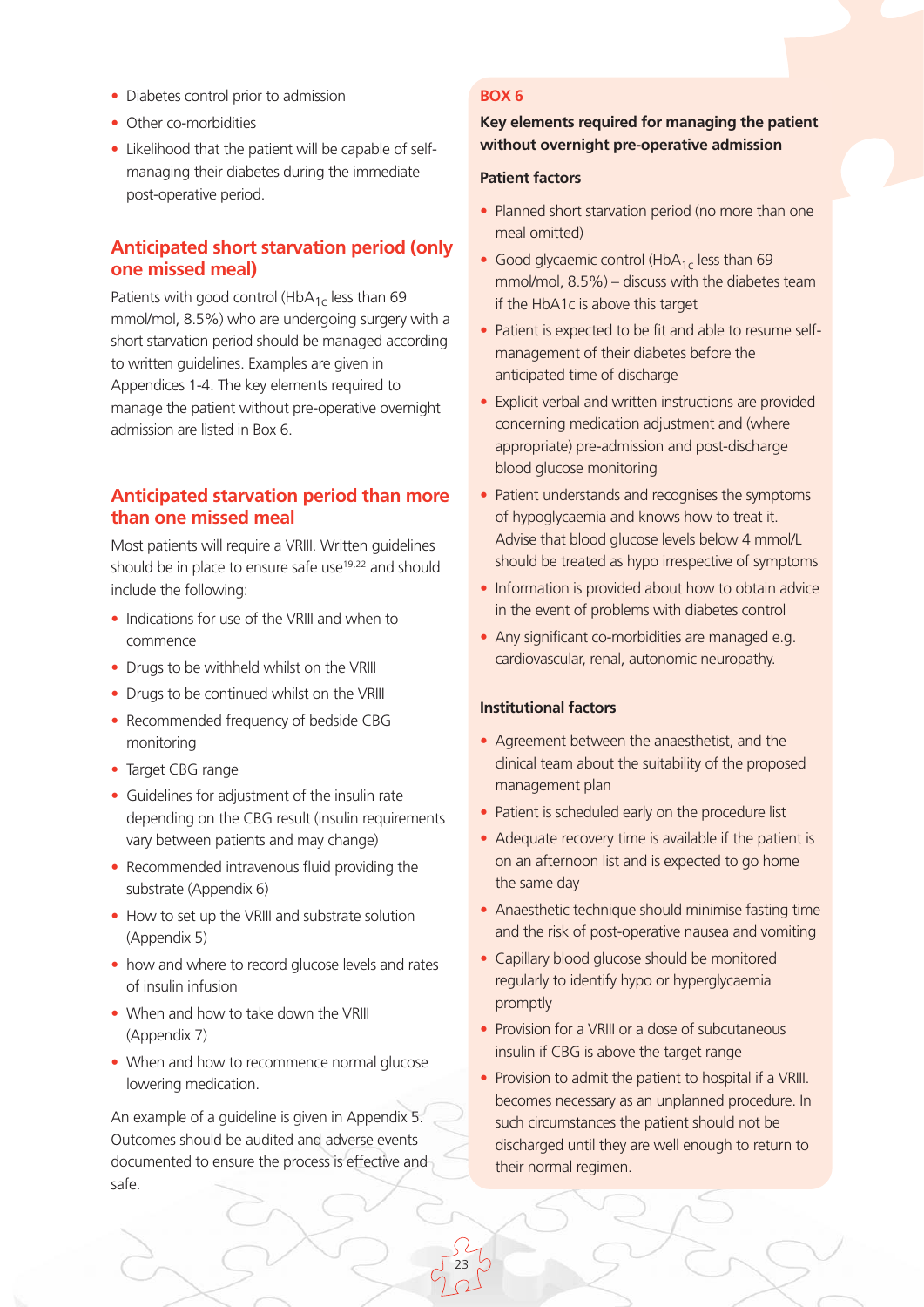# Fluid management for patients requiring a variable rate intravenous insulin infusion

### **Aims of fluid management**

- Provide glucose as substrate to prevent proteolysis, lipolysis and ketogenesis
- Maintain blood glucose level between 6-10 mmol/L where possible (acceptable range 4-12 mmol/L)
- Optimise intravascular volume status
- Maintain serum electrolytes within the normal ranges.

## **Recommendations**

There is limited evidence on which to base recommendations for optimal fluid and insulin management in the adult diabetic patient undergoing surgery, and this is detailed separately (see Controversial areas, page 34 and Appendix 6). Until further data are available, we recommend the following:

- The substrate solution to be used alongside the VRIII should be based on serum electrolytes, measured daily and selected from:
	- o 0.45% saline with 5% glucose and 0.15% potassium chloride (KCl)
	- o 0.45% saline with 5% glucose and 0.3% KCl.

24

- Very occasionally, the patient may develop hyponatraemia without signs of fluid or salt overload. In these rare circumstances it is acceptable to prescribe one of the following solutions as the substrate solution.
	- o 0.9% saline with 5% glucose and 0.15% KCl
	- o 0.9% saline with 5% glucose and 0.3%  $KCl$

These additional solutions should be stocked by the hospital pharmacy. The recommended fluids are currently approximately three times as costly as 5% glucose but increased use will lead to a price reduction and establish best practice.

Guidelines for setting up a VRIII are provided in Appendix 5. The recent British Consensus Guidelines for Intravenous Fluid Therapy for the Adult Surgical Patient (GIFTASUP) provide further excellent detailed guidance<sup>42</sup>.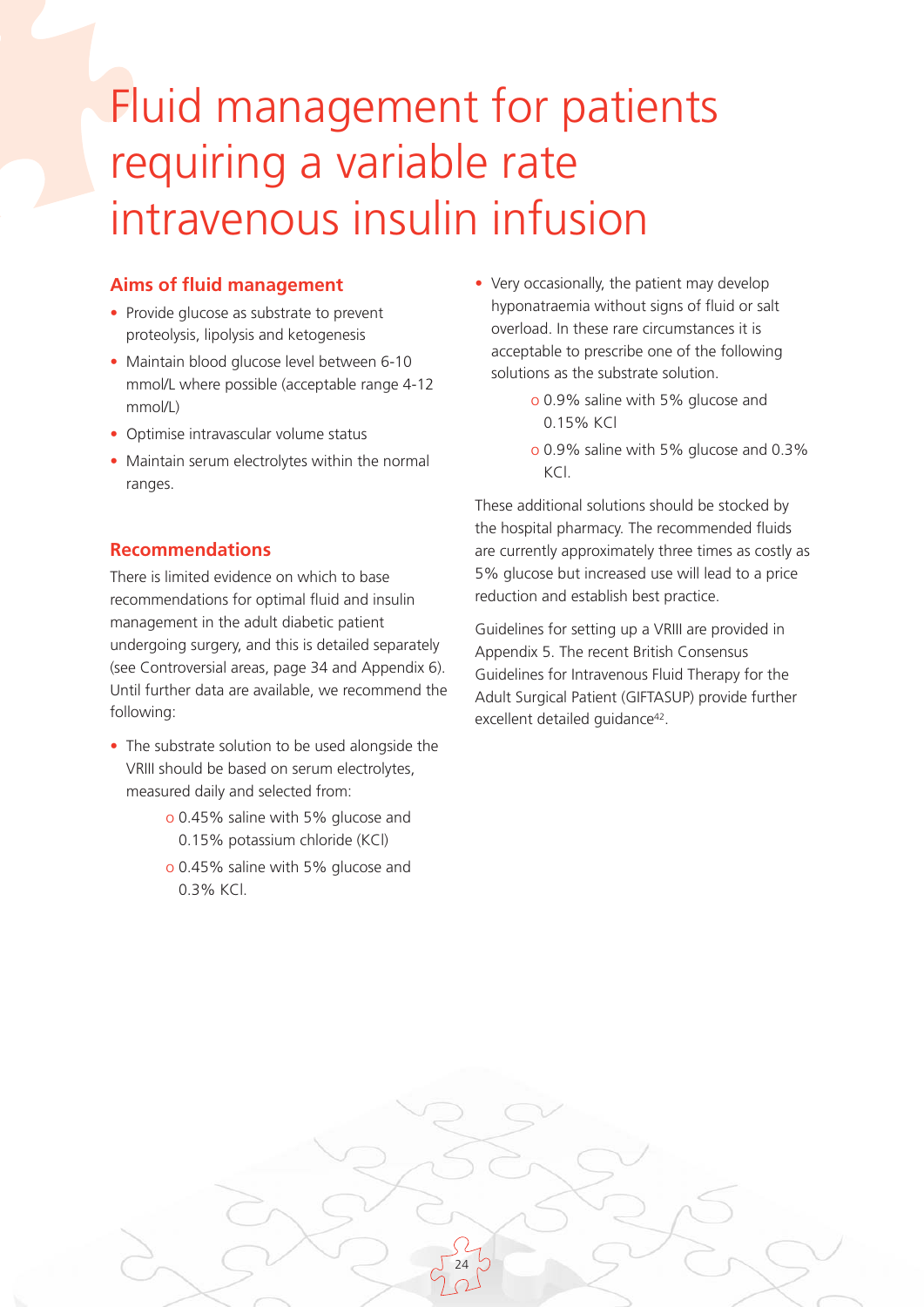# Fluid management for patients not requiring a variable rate intravenous insulin infusion

# **Aims of fluid management**

- Provide intravenous fluid as required according to individual need until the patient has recommenced oral intake
- Maintain serum electrolytes within the normal ranges
- Avoid hyperchloraemic metabolic acidosis.

## **Recommendations**

- Hartmann's solution should be used in preference to 0.9% saline<sup>42</sup>
- Glucose containing solutions should be avoided unless the blood glucose is low.

See Controversial areas, page 38 for discussion of fluid options for patients not requiring an insulin infusion. Further detailed recommendations can be found in the 2008 British Consensus Guidelines on Intravenous Fluid Therapy for Adult Surgical Patients<sup>42</sup>.

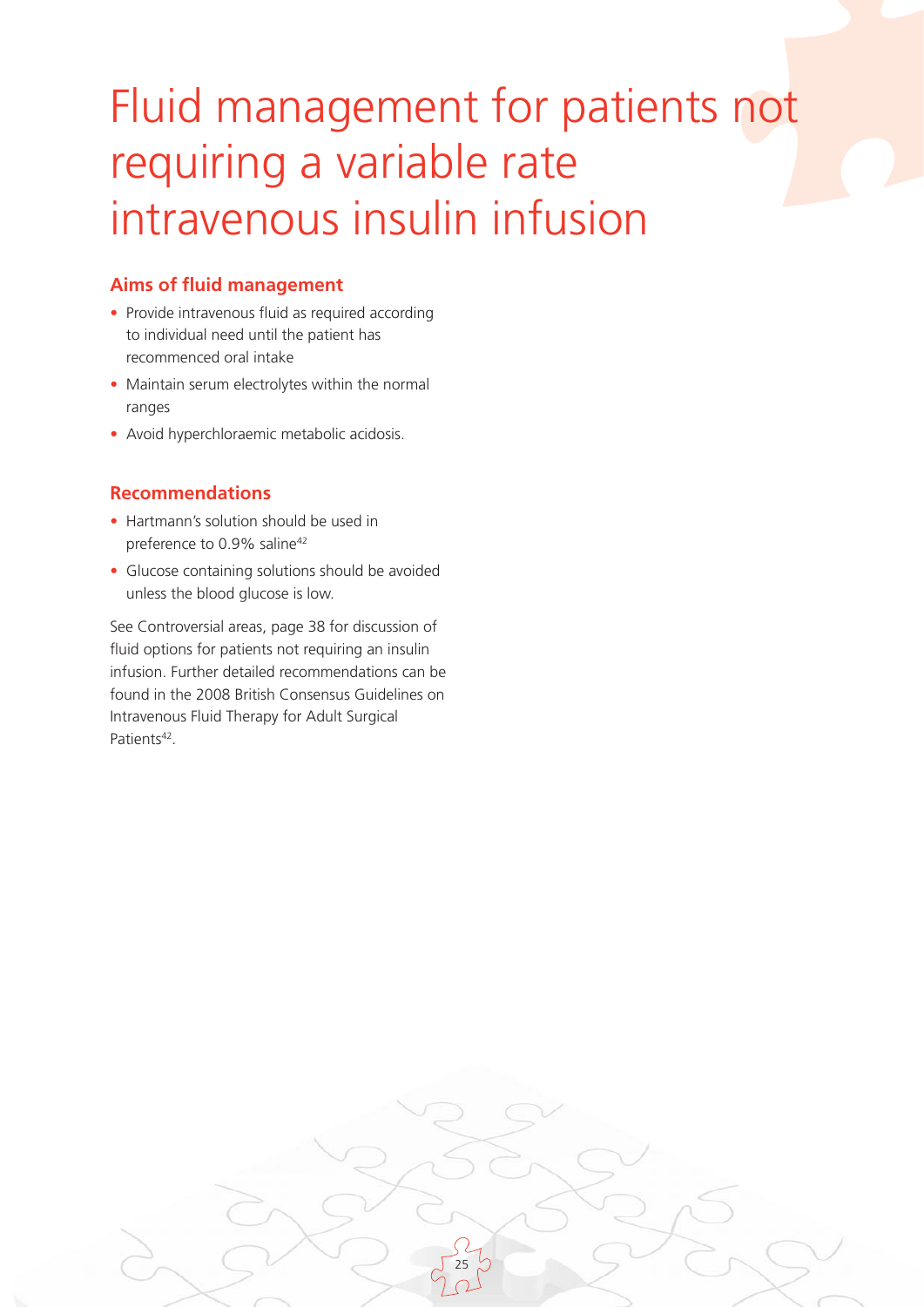# Special circumstances

## **Continuous subcutaneous insulin infusion (CSII) pump**

There are very few data on the use of continuous subcutaneous insulin infusions (CSII) in the management of people with diabetes undergoing surgery.

If the starvation period is short, pump therapy should be continued and patients should remain on their basal rate until they are eating and drinking normally. Regular CBG testing will be necessary, with electrolyte measurements if the pump is stopped for any length of time (significant hyperkalaemia may occur after discontinuation of an insulin pump $43$ ). If more than one meal is to be missed the pump should be removed and a VRIII should be used.

Peri-operative hypotension can decrease skin perfusion and reduce insulin absorption therefore normal hydration and blood pressure must be maintained. The stress of surgery and perioperative complications such as infection are likely to change the insulin requirement and close liaison with the diabetes specialist team is advised. If the blood glucose cannot be maintained in the target range in the intra-operative or immediate postoperative period a VRIII should be initiated unless the patient is well enough to self-manage with bolus corrections. Seek advice from the diabetes specialist team.

If a CSII has been continued throughout the perioperative period, mealtime boluses should be recommenced once the patient is eating and drinking normally. The patient needs to be warned that their blood glucose may vary for a few days post-operatively and that corrections in their doses may need to be made. If the insulin pump has been discontinued and replaced with a VRIII, the CSII should be restarted (including the usual mealtime boluses) once the patient is eating and drinking and the VRIII should be discontinued 30 minutes after the first mealtime bolus.

26

#### **Emergency surgery**

By definition there will be no opportunity for preadmission planning. The blood glucose should be closely monitored and if it rises above 10 mmol/L a VRIII should be commenced and continued until the patient is eating and drinking. The HbA1c should be measured to assess the level of preadmission blood glucose control as this may influence subsequent diabetes management.

Early involvement of the critical care and diabetes specialist teams is recommended in the management of any high-risk surgical patient (see page 30).

## **Stress hyperglycaemia**

Stress hyperglycaemia may occur in people not previously known to have diabetes. Recent data suggest that this group is at particularly high risk of post-operative morbidity and mortality<sup>3</sup>.

Stress hyperglycaemia should be treated just as aggressively as known diabetes during the acute episode but after recovery re-assessment is required. Those with normal blood glucose levels will need a formal oral glucose tolerance test or fasting blood glucose 6 weeks later to determine whether they have diabetes (as for hyperglycaemia and acute coronary syndrome). If the blood glucose remains elevated once the acute episode has resolved the diagnosis of diabetes can be made without a formal test.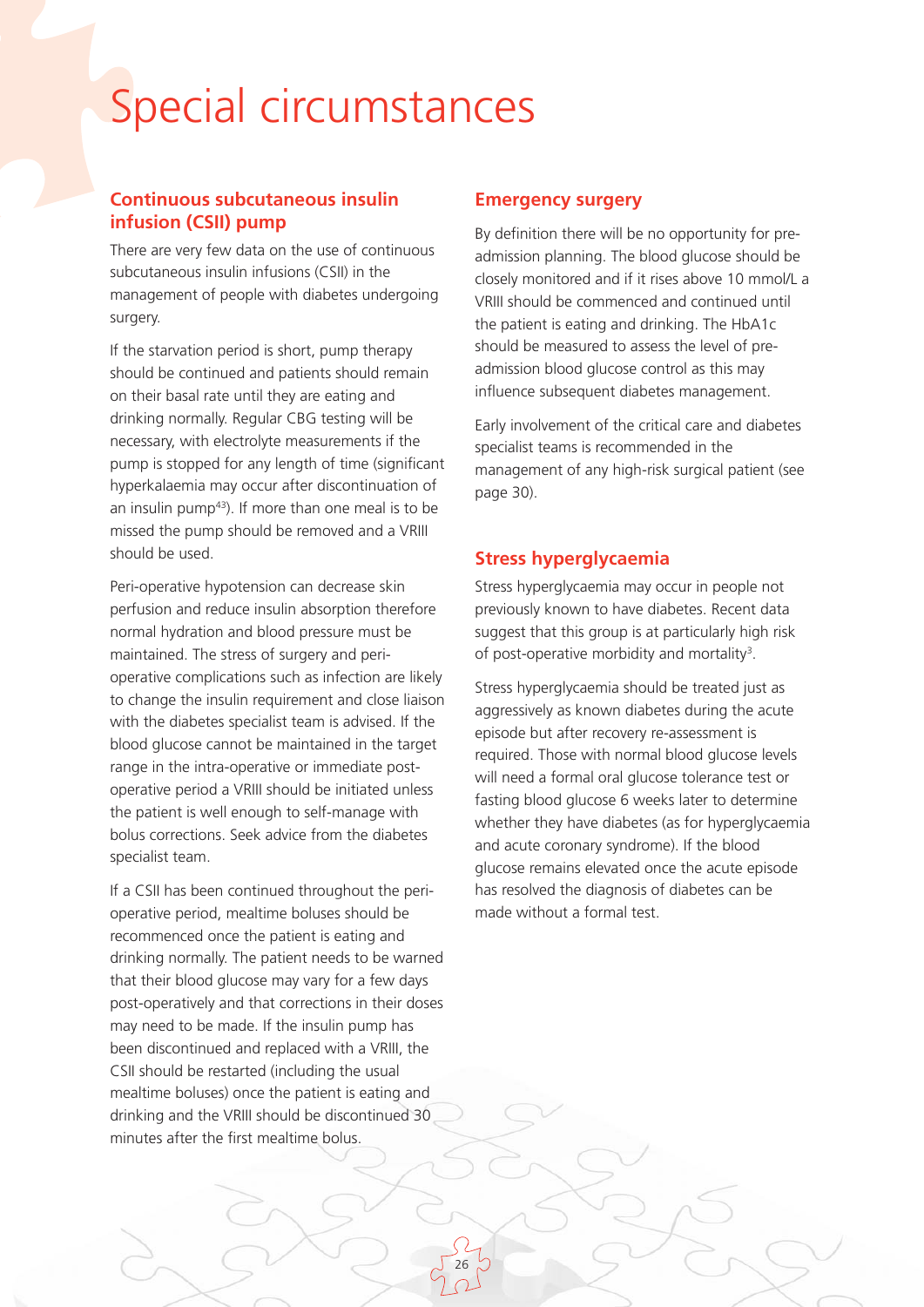

Teamwork and the presence of a good local guideline are crucial. If the management plan has been communicated effectively from the preoperative assessment clinic it should only be necessary to review, agree and implement the plan and react appropriately to blood glucose measurements.

#### **Aims**

- Maintain good glycaemic control throughout
- Maintain normal electrolyte concentrations
- Optimise intra-operative cardiovascular and renal function
- Provide multi-modal analgesia with appropriate anti-emetics to enable an early return to a normal diet and usual diabetes regimen
- Avoid pressure damage to feet during surgery.

### **Action plan**

- 1. Implement the WHO surgical safety checklist bundle with target blood glucose 6-10 mmol/L (acceptable range 4-12 mmol/L).
- 2. Implement the agreed care plan.
- 3. Avoid unnecessary use of VRIII.
- 4. Check the CBG prior to induction of anaesthesia.
- 5. Monitor the CBG regularly during the procedure (at least hourly – more frequently if readings outside the target range).
- 6. Maintain the blood glucose in the range 6–10 mmol/L where this can be safely achieved. A range of 4-12 mmol/L is acceptable.
- 7. Correct a high blood glucose using additional subcutaneous insulin or by introducing a VRIII (Appendix 4).
- 8. Prescribe fluid regimen as required (Appendix 5).
- 9. Document the CBG, insulin infusion rate and substrate infusion on the anaesthetic record as recommended by the Royal College of Anaesthetists and Association of Anaesthetists of Great Britain and Ireland44,45.
- 10. Consider the use of individualised goal directed therapy<sup>42</sup>.
- 11. Ensure arrangements are in place to admit high risk patients to critical care if necessary.
- 12. Implement surgical and anaesthetic principles of the Enhanced Recovery Partnership Programme to promote early return to normal diet and usual diabetes management.
- 13. Use anaesthetic techniques to reduce the incidence of postoperative nausea and vomiting (PONV) and promote early return to normal diet and usual diabetes management<sup>46-48</sup>.

#### **Intra-operative monitoring and documentation**

27

The anaesthetic record should document blood glucose levels, fluids and drugs (including insulin) administered intra-operatively in line with the standards set by the RCA<sup>44</sup>. The frequency of CBG monitoring should be determined by the clinical circumstances. NICE guidelines recommend that the blood glucose be monitored every 30 minutes during caesarean section<sup>49</sup>. There are no recommendations for other procedures but hourly blood glucose measurement should suffice if the blood glucose is stable and in the target range.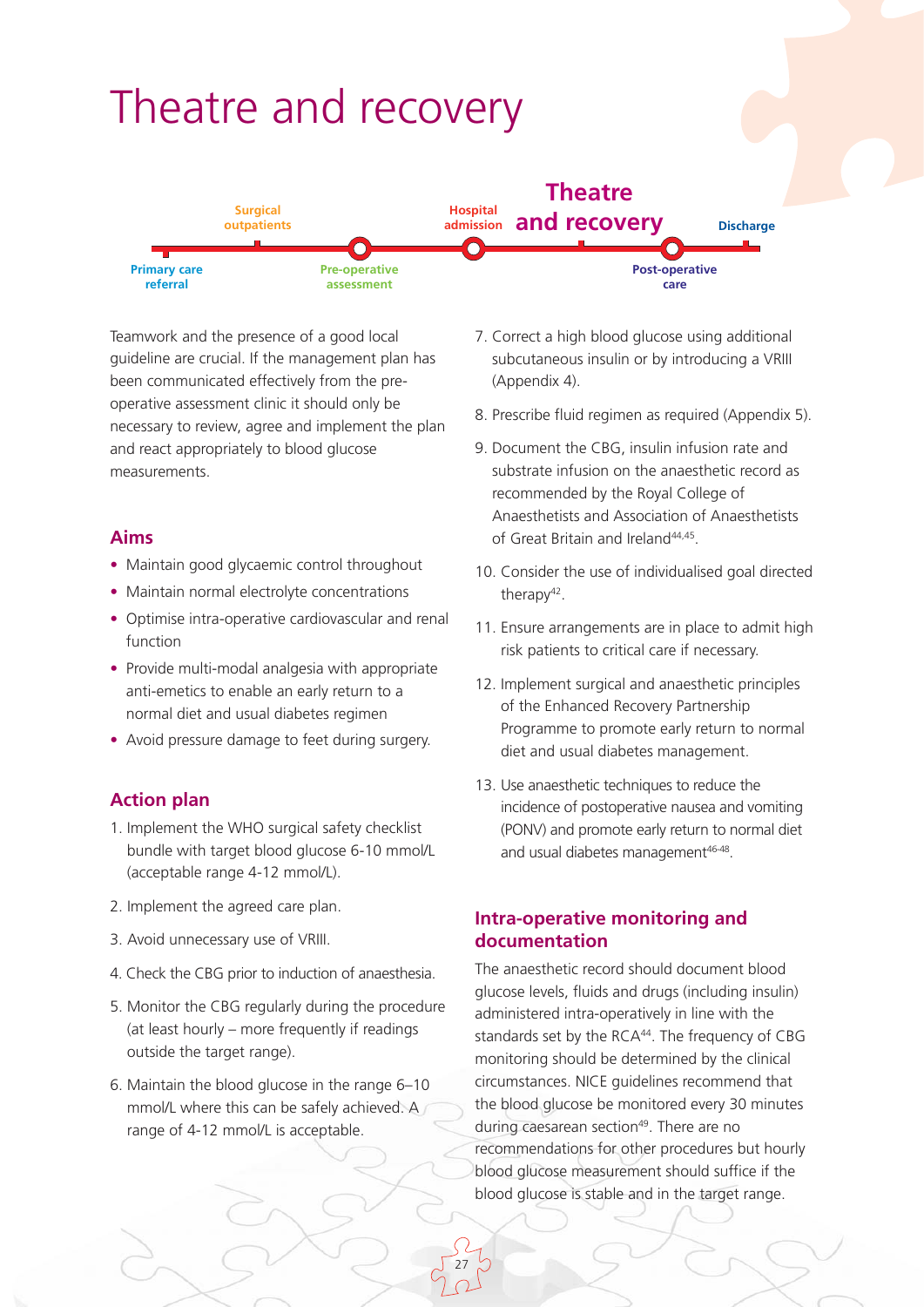Note: The 2010 Confidential Enquiry into Maternal and Child Health (CEMACH) reported on the standards of anaesthetic record keeping in women with diabetes undergoing caesarean section<sup>45</sup>. In the majority of cases standards of record keeping set by the Royal College of Anaesthetists and the Association of Anaesthetists of Great Britain and Ireland were not met. A key recommendation of the CEMACH report was therefore that anaesthetists should adhere to the published standards for anaesthetic documentation44.

#### **BOX 7**

#### **Intra-operative care: key points**

- Follow the plan made at the preoperative assessment
- Avoid using a VRIII for patients requiring short period of starvation (see Appendices 1 and 2 for medication management)
- Monitor the CBG at least hourly before surgery, at induction and hourly during surgery and in recovery
- More frequent measurements may be required if the blood glucose level is changing rapidly
- Consider changing to a VRIII if the blood glucose cannot be kept below 12 mmol/L (Appendix 4)
- Use 0.45% sodium chloride with 5% glucose and 0.15% potassium chloride OR 0.45% sodium chloride and 5% glucose with 0.3% potassium chloride as the substrate fluid of choice if a VRIII is required (see Controversial areas, page 34 and Appendix 6)
- Introduce an intravenous glucose infusion if the patient becomes hypoglycaemic (Appendix 4)
- If a VRIII is used it should be continued until the patient is ready to eat and drink (see Appendix 7 for transfer to usual medication)
- Regional and local anaesthesia techniques have the potential to reduce post-operative pain and nausea.

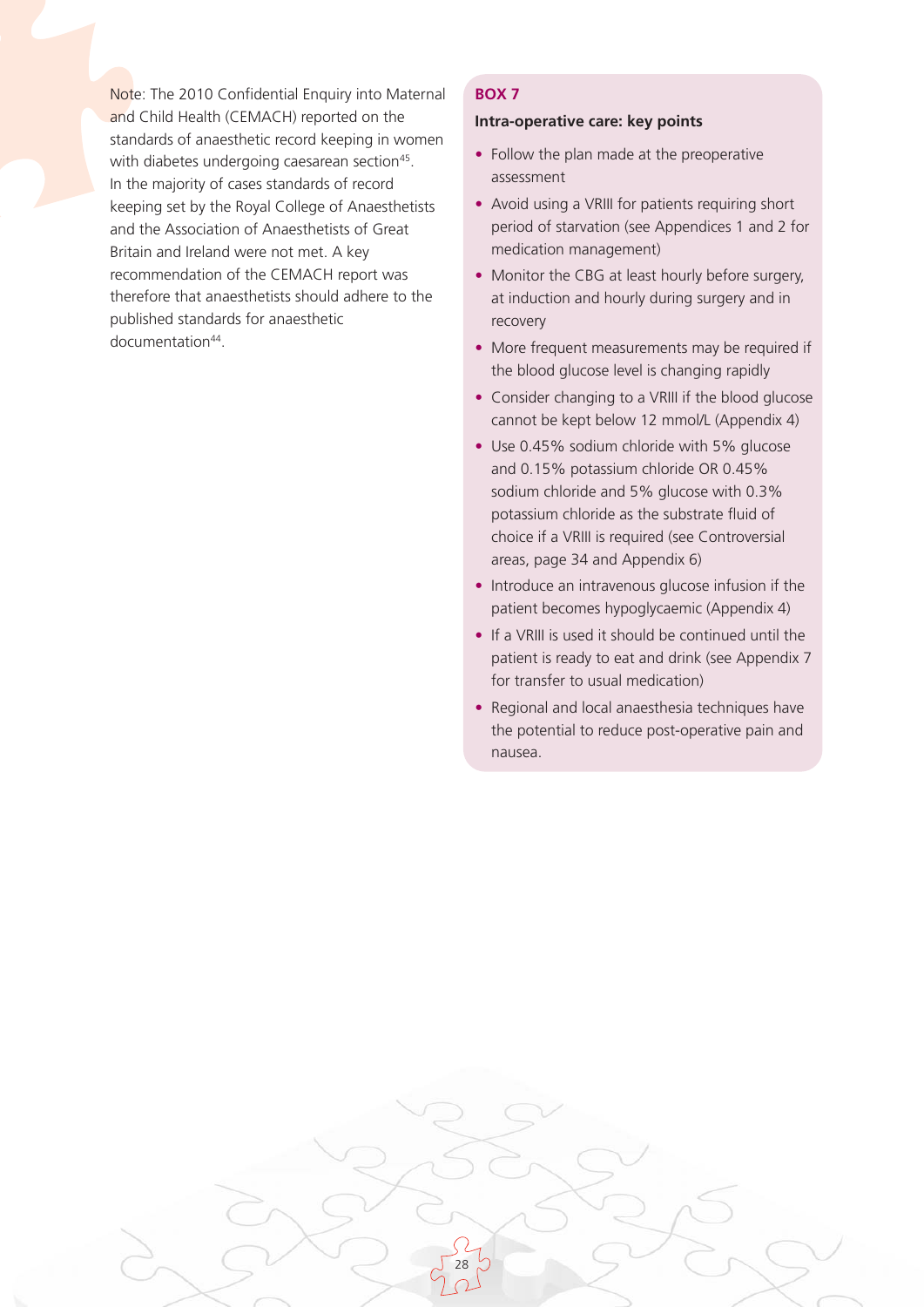# Post-operative care



Any surgical procedure induces significant neuroendocrine stress. This results in increased insulin resistance and consequent hyperglycaemia. Nutrition may be delayed or interrupted by additional investigations or procedures. Glucose control during this period is unpredictable and difficult, requiring skill and experience on the part of the clinicians<sup>50</sup>.

During the pre-operative, operative and immediate post-operative recovery period patients are normally cared for by experienced anaesthetic staff, ensuring good glycaemic control. This is maintained if the patient is transferred to a critical care or HDU setting but the required expertise may not be available on a routine surgical ward. This is a potentially dangerous time for patients with diabetes and the diabetes specialist team should be involved promptly if good glycaemic control cannot be maintained<sup>35</sup>.

Patients undergoing emergency surgery are at particularly high risk in the post-operative period. Catabolic stress and infection predispose to hyperglycaemia and ketogenesis and it is crucial to maintain glycaemic control to optimise the outcome.

#### **Aims**

- Ensure glycaemic control and fluid and electrolyte balance are maintained
- Optimise pain control
- Encourage an early return to normal eating and drinking, facilitating return to the usual diabetes regimen
- Follow the principles of the Enhanced Recovery Partnership Programme (see page 15)
- Avoid iatrogenic injury (drugs/diabetes management/infection/pressure damage).

#### **Action plan**

- 1. Staff skilled in diabetes management should supervise surgical wards routinely and regularly.
- 2. Allow patients to self-manage their diabetes as soon as possible, where appropriate.
- 3. Provide written guidelines for the use of intravenous fluids and insulin (see Appendix 6).
- 4. Prescribe and administer insulin in line with NPSA guidance, in consultation with the patient wherever possible<sup>21,22</sup>.
- 5. Aim for a CBG in the 6-10 mmol/L range where this can be achieved safely. A range of 4-12 mmol/L is acceptable.
- 6. Monitor electrolytes and fluid balance daily and prescribe appropriate fluids.
- 7. Treat post-operative nausea and vomiting to promote normal feeding.
- 8. Maintain meticulous infection control.
- 9. Inspect foot and pressure areas regularly $51$ .

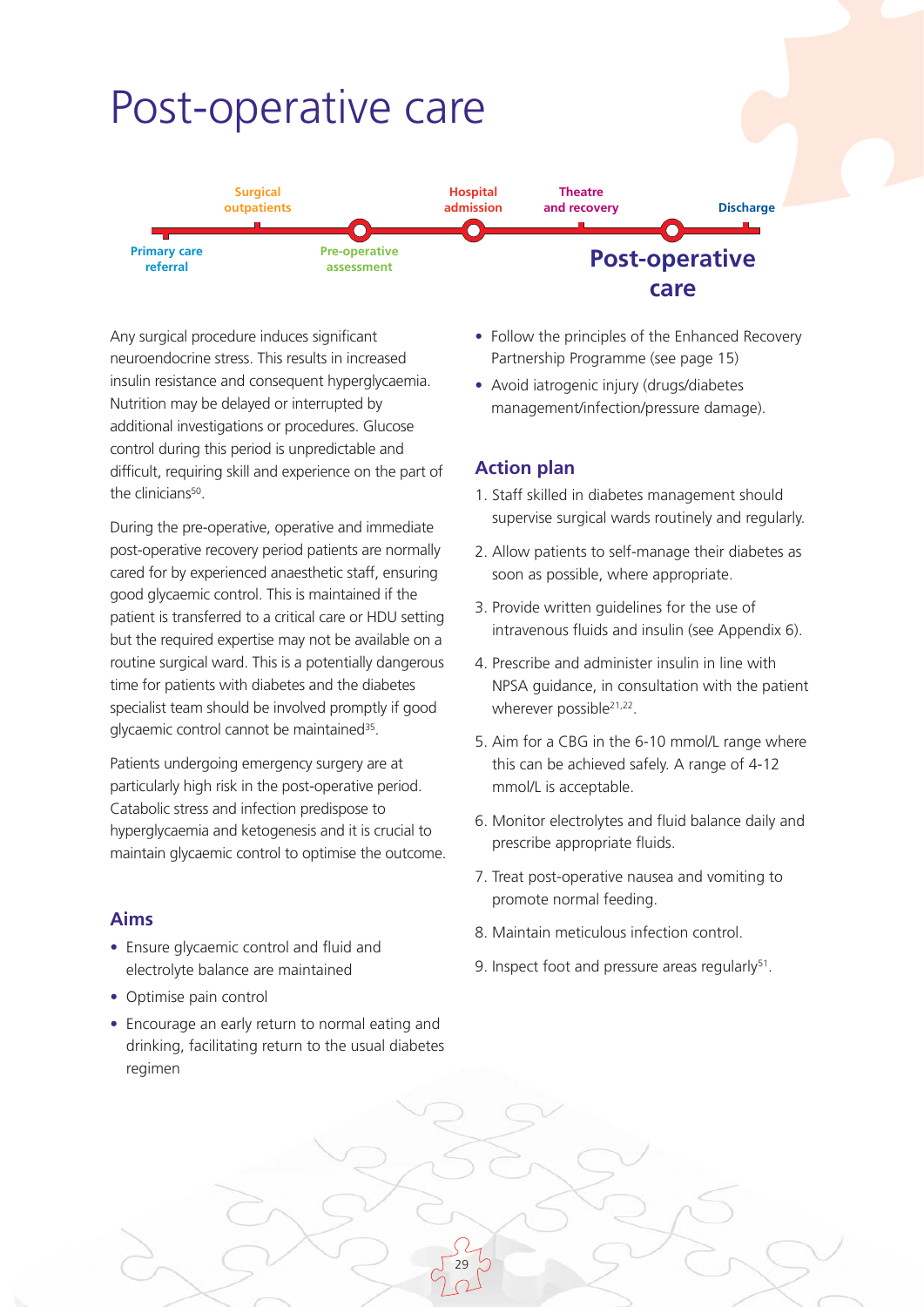# Safe use of insulin

Errors in insulin prescribing are very common and insulin has been identified as one of the top five highrisk medications in the in-patient environment $52,53$ . The wide range of preparations and devices available for insulin administration (currently more than 60) increases the potential for error. One third of all inpatient medical errors leading to death within 48 hours of the error involve insulin administration<sup>54</sup>.

Between November 2003 and August 2009 15,227 insulin incidents were reported in the NHS in England and Wales. Of these 972 incidents resulted in moderate harm with severe or fatal outcomes in a further 1821.

- Hand written abbreviations such as 'u' and 'iu' were a major cause of dose errors; misinterpretation led to patients being given 10 times or 100 times the intended dose
- Hypoglycaemia is common in hospitalised patients treated with insulin<sup>55</sup> and can incur significant costs56. Clinical protocols and guidelines are sometimes inadequate. Nursing staff may not be authorised to administer glucose without a prescription glucose products are not always readily available in clinical areas. The recent introduction of national guidelines for the management of hypoglycaemia should address this problem<sup>57</sup>
- All staff prescribing or administering insulin should receive training in the safe use of insulin. Trusts should specify an appropriate training programme and it is recommended that this be mandatory.

#### **BOX 8**

#### **Safe use of insulin**

Iatrogenic complications from errors of insulin prescribing are common in both acute and elective situations. Insulin is included in the list of top ten high alert medicines worldwide<sup>26,58,59</sup>. The following errors account for 60% of all insulin-related incidents reported in the UK and 67% of all incidents reported in the USA<sup>60</sup>:

- Wrong kind of insulin
- Wrong dose (either wrong prescription or misread prescription)

30

- Wrong time
- Omitted dose.

As a result of increased awareness of the harm associated with insulin errors the Department of Health has added insulin maladministration to the list of 'Never Events' for 2011-1261.

#### **BOX 9**

#### **Insulin never events**

A 'never-event' with respect to insulin is death or severe harm as a result of maladministration of insulin by a health professional:

- Uses any abbreviation for the words 'unit' or 'units' when prescribing insulin in writing
- Issues an unclear or misinterpreted verbal instruction to a colleague
- Fails to use a specific insulin administration device e.g. an insulin syringe or insulin pen to draw up or administer insulin, or
- Fails to give insulin when correctly prescribed.

In addition, the NPSA has made the following recommendations to promote safer use of insulin 21,62:

- A training programme should be put in place for all healthcare staff (including medical staff) expected to prescribe, prepare and administer insulin
- Policies and procedures for the preparation and administration of insulin and insulin infusions in clinical areas are reviewed to ensure compliance with the above

#### **Safe use of variable rate intravenous insulin infusions (VRIII)**

VRIIIs are over-used in the peri-operative setting. Patients often return to surgical wards from theatre with an intravenous insulin infusion in place but no directions for its withdrawal. Written guidelines for conversion from the VRIII to the usual diabetes treatment may not be available. Doctors are often unaware of how to do this and infusions are continued or discontinued inappropriately. Continuing a VRIII while a patient is eating often results in poor glycaemic control and the VRIII should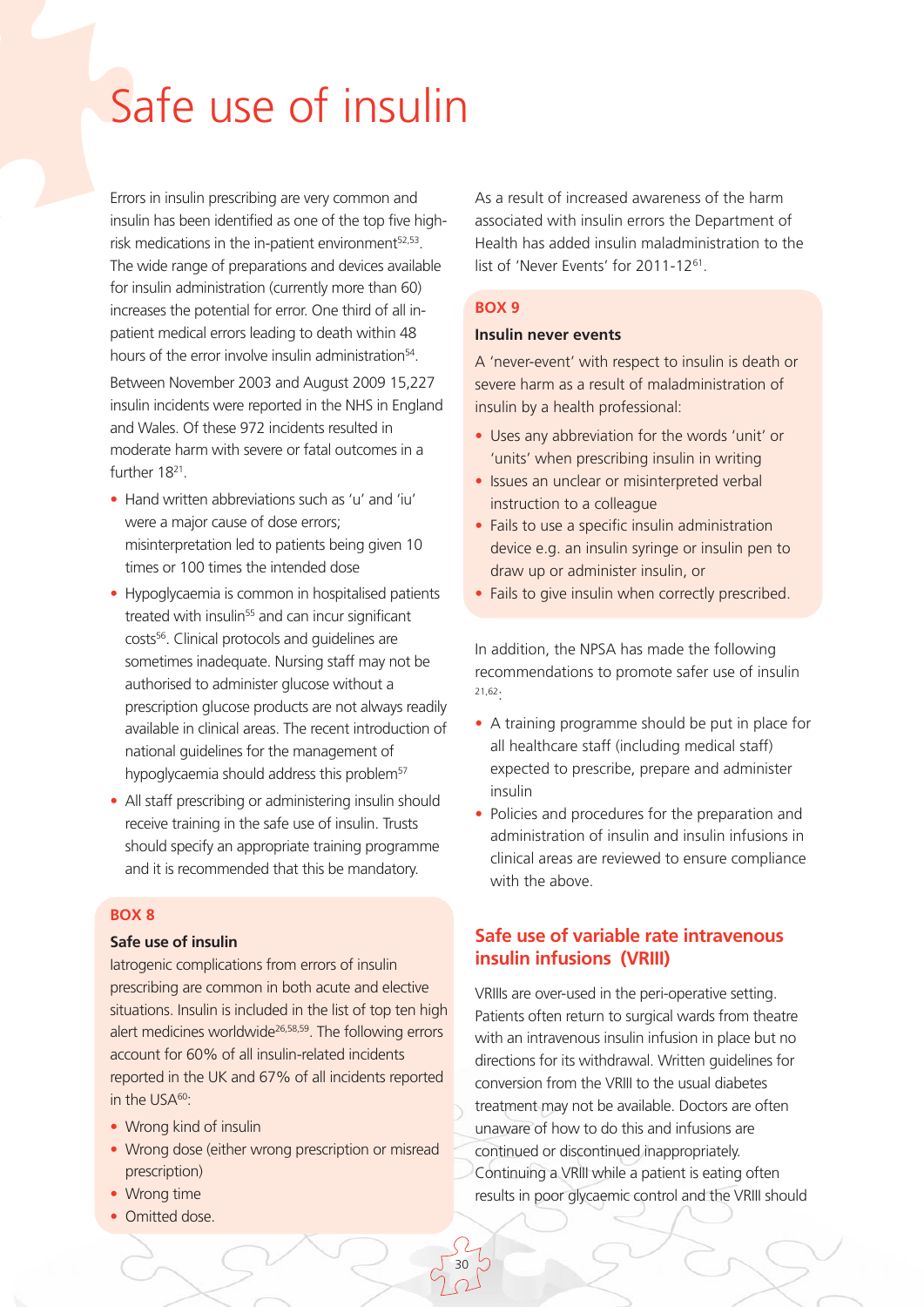be withdrawn once the patient is able to eat and drink normally<sup>63</sup>.

If the patient is normally treated with insulin the VRIII should not be discontinued until a short acting bolus has been given and background insulin is in place. Appendix 7 provides guidelines for transfer from a VRIII to subcutaneous insulin or oral therapy.

Treatment requirements may differ from usual in the immediate post-operative period where there is a risk of both hypo and hyperglycaemia and clinical staff may need to take decisions about diabetes management. Training in blood glucose management is essential for all staff dealing with patients with diabetes<sup>64</sup>. The diabetes specialist **team should be consulted if there is uncertainty about treatment selection or if the blood glucose targets are not achieved and maintained.**

#### **Emergency surgery**

By definition, emergency surgery is unplanned and the additional metabolic stress of the emergency situation is likely to lead to hyperglycaemia. Most patients will require a VRIII peri-operatively and may need subcutaneous insulin to ensure good glycaemic control in the post-operative period. The diabetes specialist team should be involved at an early stage to optimise blood glucose management.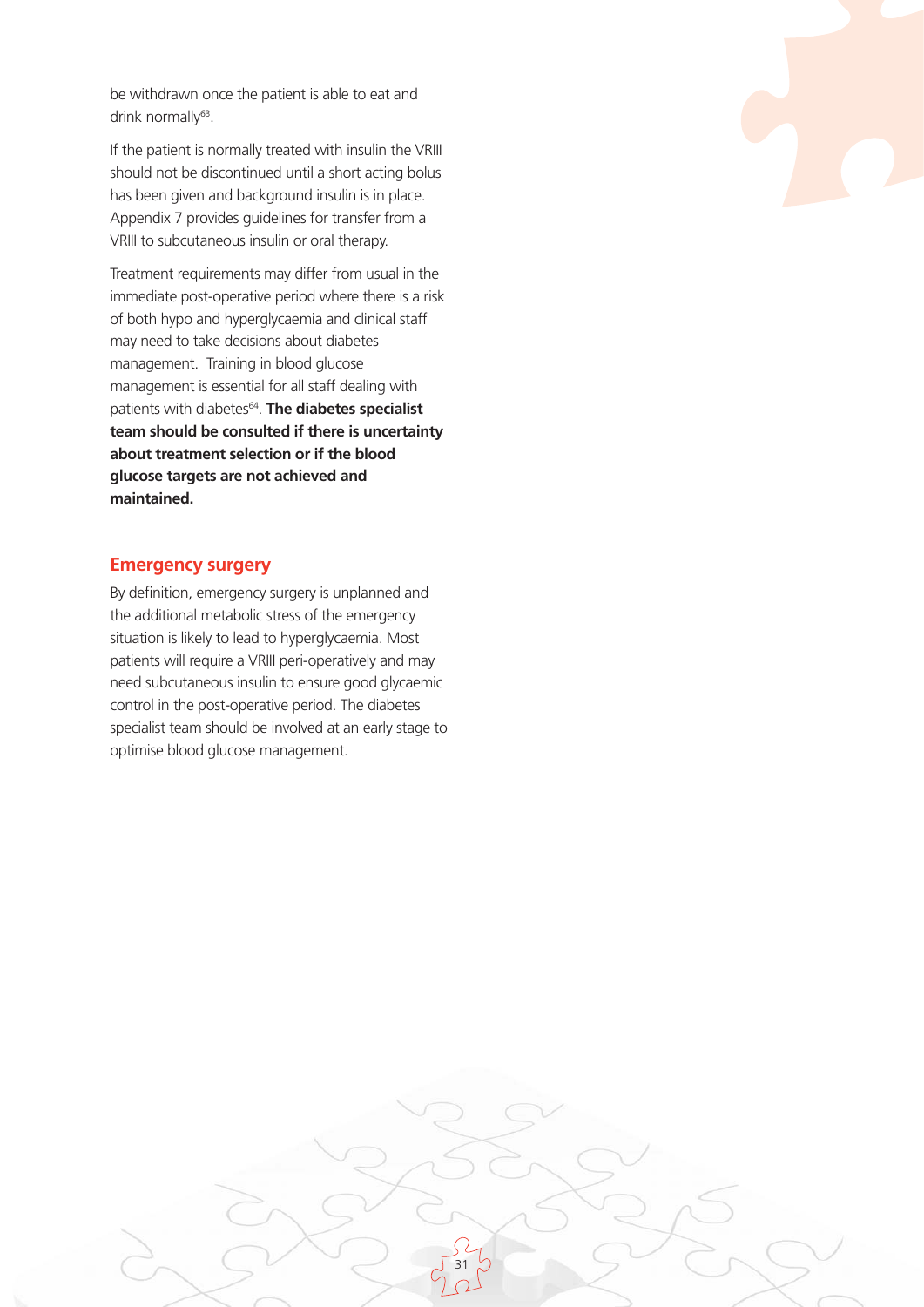

Discharge planning should be built into the preoperative assessment process in collaboration with the patient and should look beyond the inpatient episode of care. This is to ensure patient safety after discharge and reduce the risk of readmission<sup>65</sup>; the diabetes specialist team can play a pivotal role in this process. Ward staff should be provided with clearly defined discharge criteria to prevent unnecessary delays when the patient is ready to leave hospital. Multidisciplinary teamwork is required to manage all aspects of the discharge process<sup>23,66</sup>.

The diabetes specialist team should be involved at an early stage if blood glucose is not well controlled<sup>35</sup>. Delayed referral may lead to delays in discharge. Concerns can often be discussed with the diabetes specialist team by telephone.

### **Aims**

- Ensure early discharge determined by pre-agreed clinical and social criteria
- Ensure that factors likely to delay discharge are identified at the pre-operative assessment so that any necessary arrangements are in place when the patient is medically fit for discharge
- Ensure that plans are in place for safe management of diabetes post discharge.

# **Action plan**

- 1. In consultation with the patient, decide the clinical criteria that the patient must meet before discharge.
- 2. Set a date and/or time of discharge as early as possible. This should include weekends.
- 3. Identify whether the patient has simple or complex discharge planning needs and plan how they will be met.
- 4. Involve the diabetes specialist team if diabetes related delays in discharge are anticipated.
- 5. Provide patient education to ensure safe management of diabetes on discharge.
- 6. Discharge should not be delayed solely because of poor glucose control. The patient or carer's ability to manage the diabetes should be taken into consideration. Discuss with the diabetes specialist team if necessary.
- 7. Systems should be in place to ensure effective communication with community teams, particularly if changes to the patients' preoperative diabetes treatment have been made during the hospital stay.
- 8. Diabetes expertise should be available to support safe discharge and the team that normally looks after the patient's diabetes should be contactable by telephone.

#### **Patient education**

32

The diabetes inpatient specialist nurse, with the support of generalist nurses, can provide the patient education that is an essential part of discharge planning. Inpatient education can achieve earlier discharge and improved post-discharge outcomes<sup>67</sup>. Etzwiler68 described three phases of patient education: "acute or survival education", "in depth education", and "continuing education". "Survival skills" are limited to topics essential in the short term for safe patient discharge. This needs to address the prevention of diabetes emergencies such as diabetic ketoacidosis (DKA), hyperosmolar hyperglycaemic states (HHS) and hypoglycaemia.

The metabolic and endocrine effects of surgery may last for several days and patients and/or carers should be advised about blood glucose management during this period.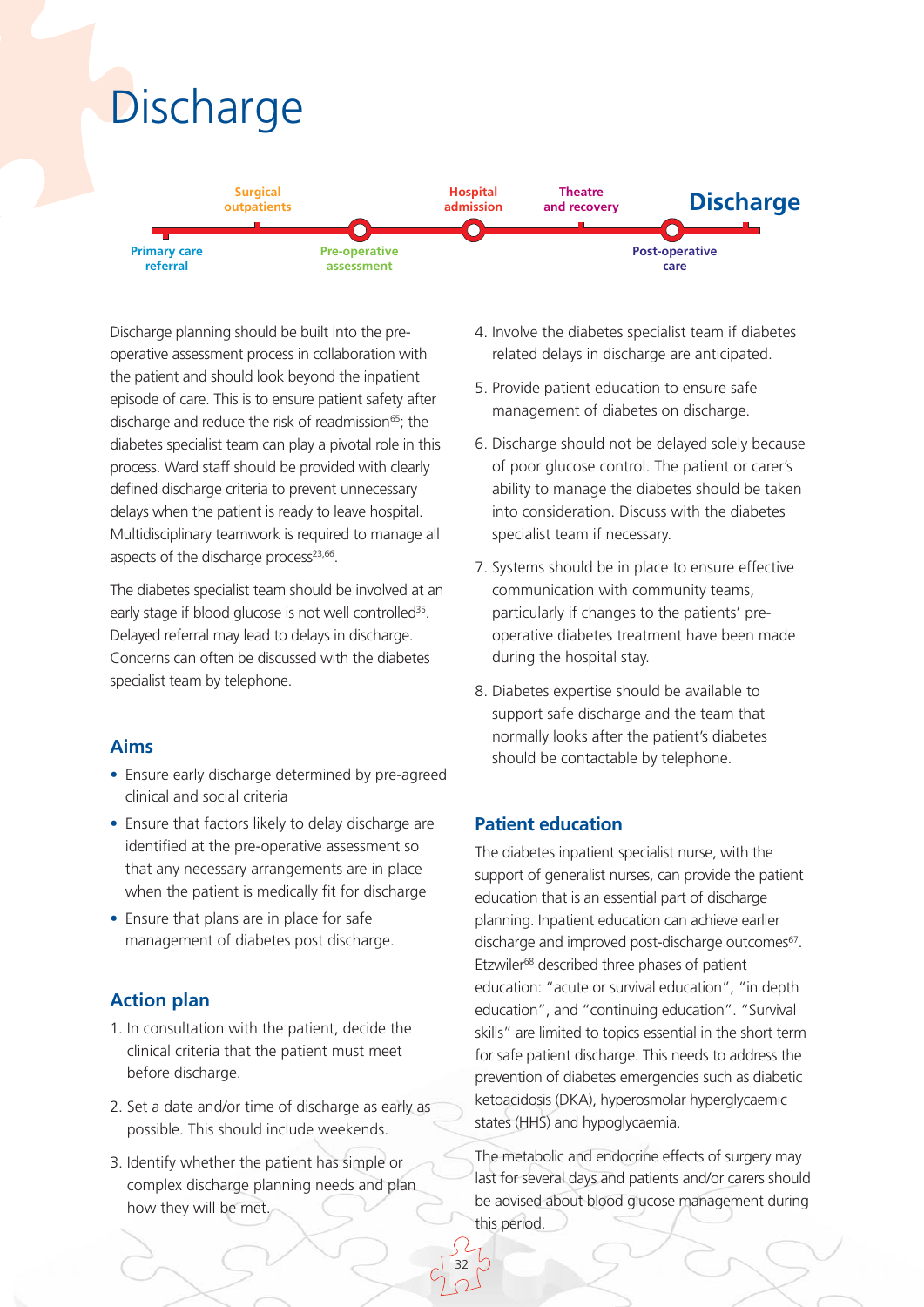Several factors influence glycaemic control in the post-operative period:

- Nutritional intake
- Blood glucose lowering medications
- Activity levels
- Stress hormones
- Infection
- Pain management
- Patient's psychological state.

Patients with sub-optimal pre-operative glycaemic control may be commenced on insulin during their inpatient stay and this may be continued on discharge. Education must be provided to ensure that the patient or carer has sufficient understanding to manage independently. Patients already established on insulin may experience variations in insulin requirements on discharge. Specialist advice on diabetes management should be available in the immediate post-discharge period.

### **Self-monitoring of blood glucose**

Patients who normally monitor their blood glucose may wish to increase the frequency of monitoring in the immediate postoperative period until glycaemic control and treatment are stable. Those who have been commenced on insulin or sulphonylureas during admission should be taught to self-monitor before discharge. Clear blood glucose targets should be documented as part of the discharge care plan and patients should be able to access specialist advice if they are concerned about their blood glucose level.

If patients are unable to self-monitor, and blood glucose monitoring is required, arrangements for monitoring in the community should be put in place before discharge.

### **Sick day rules (Appendix 10)**

Written guidance on management of blood glucose during illness should be provided at the pre-operative assessment clinic and should be reinforced on discharge.

### **Medicines management on discharge**

Care should be taken to ensure that there is no interaction between the patient's usual medication and any new prescription (see pharmacological iatrogenic, page 39). The hospital pharmacist has a crucial role to play in ensuring that the discharge medication is safe and that the patent has the equipment and education required to manage safely at home.

Wherever possible the patient or carer should have resumed control of the diabetes prior to discharge.

#### **BOX 10**

#### **Checklist for discharge planning**

- Review the diabetes treatment and glycaemic control. Ensure that the diabetes specialist team is involved if necessary
- In partnership with the patient or their carer agree diabetes therapy on discharge depending on clinical status, social support and ability to selfmanage
- Agree a blood glucose monitoring plan with selfmonitoring where indicated for those who are able. Arrange community support for those who require blood glucose monitoring but are unable to self-care
- Agree blood glucose targets and provide a record book
- Revise principles of dose adjustment for patients on insulin therapy who are able to self-care
- Discuss any treatment changes with the individual and also ensure these are communicated to their usual provider of diabetes care
- Review advice for identification and treatment of hypoglycaemia
- Give verbal and written advice regarding 'sick day rules'
- Check non-diabetes medications to reduce potential for drug-drug and drug-disease adverse effects
- Ensure all necessary equipment is available or supplied for home use e.g. glucose monitoring kit, diary, Sharpsguard®, insulin pen and insulin needles
- Update the patient-held diabetes record if one is in use
- Ensure that patient has a contact number and follow-up arrangements.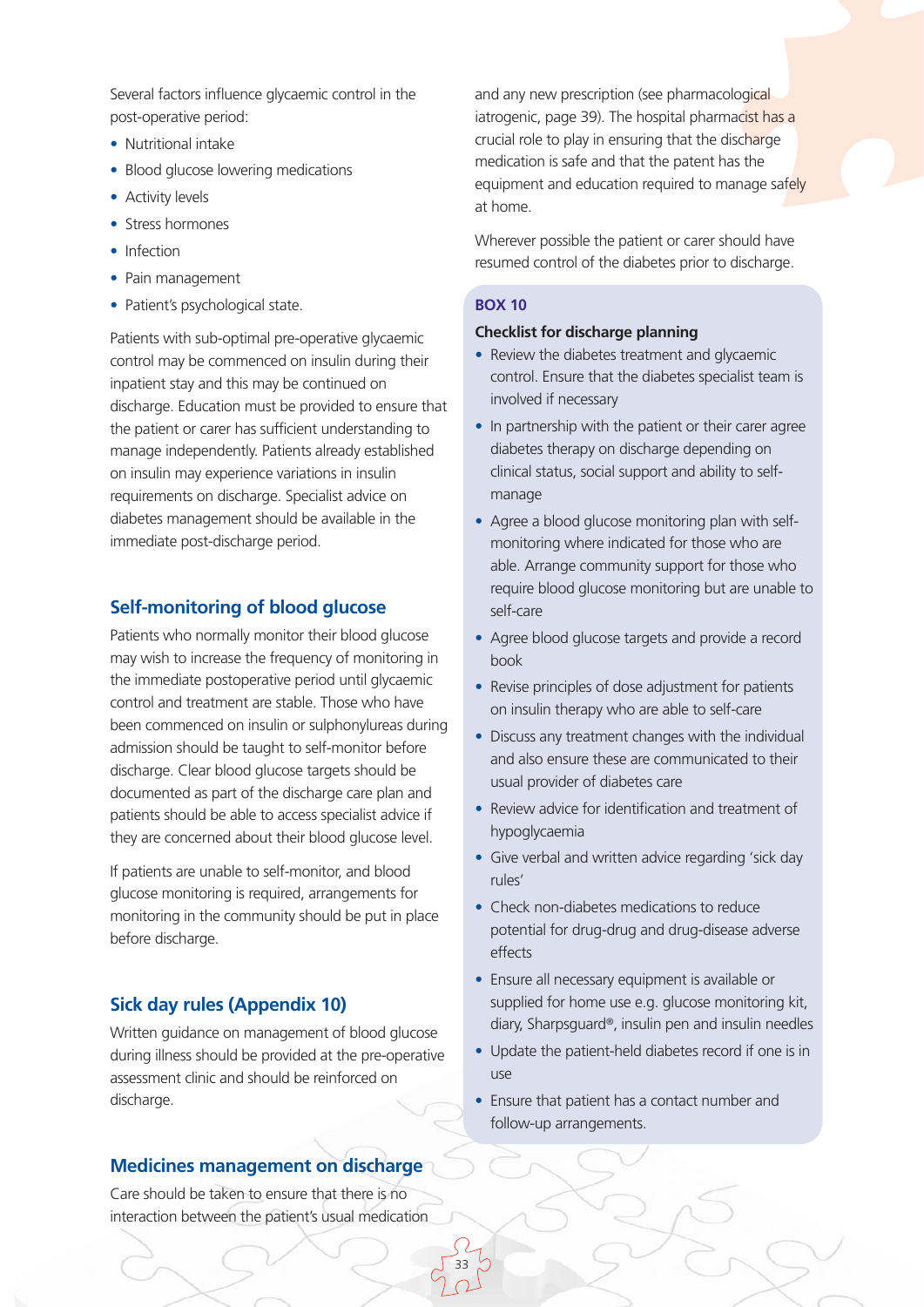# Controversial areas - glycaemic control

## **What is the evidence that tight glycaemic control improves the outcome of surgery?**

For many years the fear of undetected hypoglycaemia during general anaesthesia was the major influence in determining blood glucose concentrations. High glucose values were tolerated on the basis that "permissive hyperglycaemia" was safer than rigorous blood glucose control with the associated risk of hypoglycaemia. A number of studies have looked at the impact of tight blood glucose control on post-operative outcomes, with varying conclusions.

- Studies in patients undergoing cardiac surgery suggest that intra-operative and post-operative insulin therapy in people with and without diabetes improves morbidity, particularly the incidence of post-operative wound infections $69,70$ , although the methodology of these studies has been questioned<sup>71</sup>
- A randomised controlled trial with blinded assessment compared intra-operative "tight" glucose control (4.4-5.6 mmol/L) with routine control (glucose less than 11.1 mmol/L) in 400 cardiac surgical patients and concluded the outcome was not improved in patients with "tight" control regardless of diabetes status<sup>72</sup>
- A retrospective cohort study found that increased post-operative glucose values were an independent risk factor for infection in patients undergoing peripheral vascular surgery<sup>73</sup>
- A randomised pilot study compared conventional blood glucose treatment (< 12 mmol/L) with insulin therapy (< 6.6 mmol/L) in neurosurgery and found a decreased infection rate but no difference in mortality and outcome74
- Trials in which "strict" glucose control was implemented, typically less than 6.1 mmol/L, reported that hypoglycaemia occurred with an incidence of 9 to 17%72.

There is considerable *in vitro* work to show the deleterious effects of hyperglycaemia. High glucose concentrations have been shown to impair reactive endothelial nitrous oxide generation,

34

increase expression of leukocyte and endothelial adhesion molecules, decrease complement function, impair neutrophil chemotaxis and phagocytosis, and enhance the synthesis of inflammatory cytokines<sup>75</sup>. The overall effect of these glucose-induced changes is to enhance inflammation and increase vulnerability to infection. The concentration of glucose at which these deleterious effects can be shown is surprisingly uniform, usually greater than 9 or 10 mmol/L, which is similar to the values at which clinical infections become more common3.

In the virtual absence of clinical studies in general surgery, and considering the basic biological data on the harmful effects of hyperglycaemia, it is reasonable to recommend that blood glucose should be maintained in the range 6 to 10 mmol/L76 if this can be achieved safely. A range from 4-12 mmol/L is acceptable.

This recommendation is approximately concordant with the position statement of the American Association of Clinical Endocrinologists and American Diabetes Association and minimises the risks of hyperglycaemia and hypoglycaemia2. It also reduces the risk of variability in blood glucose, which is more likely to occur if the target is less than 6.1 mmol/L and has been associated with worse outcomes<sup>77</sup>

#### **Is an elevated pre-operative HbA<sub>1c</sub> associated with adverse outcomes following a range of surgical procedures?**

There is evidence that good control pre-operatively, as measured by the Hb $A_{1c}$  level is associated with improved outcomes after a range of non-cardiac surgical procedures $3,78$ . In a recent study of patients undergoing hip and knee arthroplasty patients with uncontrolled diabetes assessed by  $HbA_{1c}$ , had a significantly increased risk of surgical and systemic complications, higher mortality, and increased length of stay<sup>79</sup>. Elevated pre-operative HbA<sub>1c</sub> has been related to adverse outcomes following spinal surgery<sup>80</sup>, vascular surgery, 81, colorectal surgery<sup>82</sup>, and cardiac surgery<sup>83</sup>.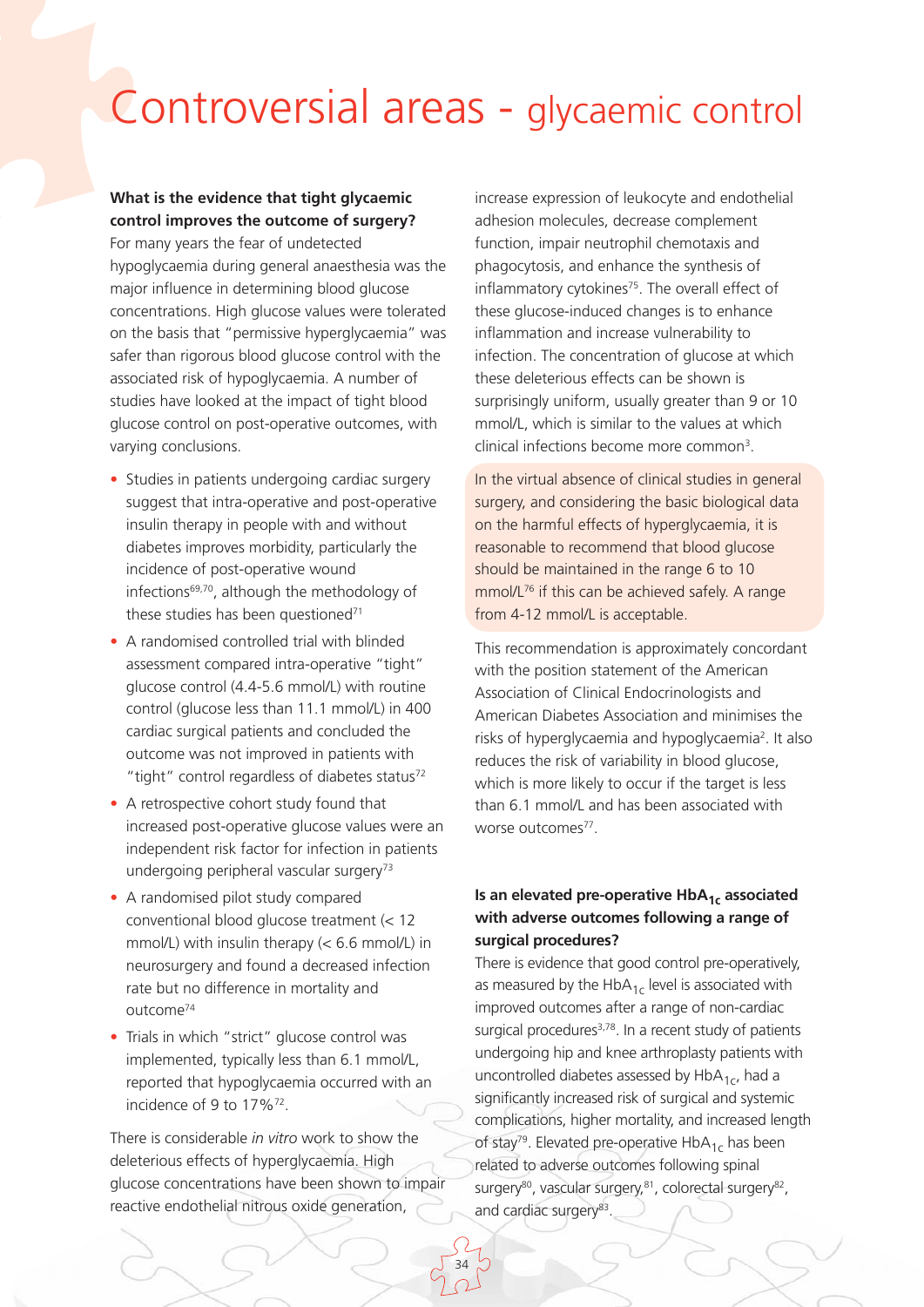### What is the acceptable upper limit of HbA<sub>1c</sub> **for patients undergoing elective surgery?**

There is insufficient evidence to recommend an upper limit of  $HbA_{1c}$  prior to elective surgery and the risks associated with poor glycaemic control should be balanced against the necessity for surgery. An upper limit between 64-75 mmol/mol (8 and 9%) is acceptable, depending on individual circumstances. For many patients a lower target HbA<sub>1c</sub> is achievable, but for those at high risk of hypoglycaemia a higher target may be appropriate. The healthcare team who normally care for the patient with diabetes, whether in primary or secondary care, should advise on the individual target at the time of referral and this will help to avoid unnecessary postponement of surgery.

An elevated pre-operative  $HbA_{1c}$  is associated with poorer outcomes whether diabetes has been diagnosed or not<sup>81,84</sup>. There may be a role for routine measurement of  $HbA_{1c}$  at pre-operative assessment in undiagnosed patients with risk factors for diabetes.

#### **Can input from the diabetes specialist team improve outcomes?**

The Diabetes NSF concluded that the inpatient management of diabetes could be improved by a service model based on a diabetes in-patient specialist nurse (DISN) contributing to the care of all in-patients with diabetes<sup>30</sup>.

The role of the DISN should be to oversee the management of people with diabetes in hospital and to monitor their care through:

General measures:

- Diabetes education for medical and nursing staff and allied health professionals
- Review of ward protocols to ensure they are consistent across wards and reflect best practice.

35

#### Individual patient care:

• Structured and tailored patient education, including dietary advice

- Diabetes management advice
- Advice to medical and nursing ward staff on the management of individual patients
- Involvement of other members of the diabetes specialist team (podiatrist, dietitian) where appropriate
- Close and effective coordination with other specialist teams involved in caring for the patient
- $\bullet$  Involvement in discharge planning<sup>85</sup>.

There is evidence that this model reduces excess bed occupancy<sup>32-34</sup>, but a recent UK survey of inpatient diabetes services found that nearly 50% of acute hospitals do not have a DISN<sup>19</sup>.

#### **Does optimisation of co-morbidities improve outcomes?**

Cardiac and renal dysfunction are common longterm complications of diabetes. Previous myocardial infarction, atrial fibrillation and a history of congestive cardiac failure all increase the risk of post-operative complications after noncardiac surgery<sup>86</sup>. It is likely that the incidence of peri-operative morbidity and mortality among patients with diabetes could be reduced with better pre-operative assessment and optimisation of blood pressure, cardiovascular and renal reserve.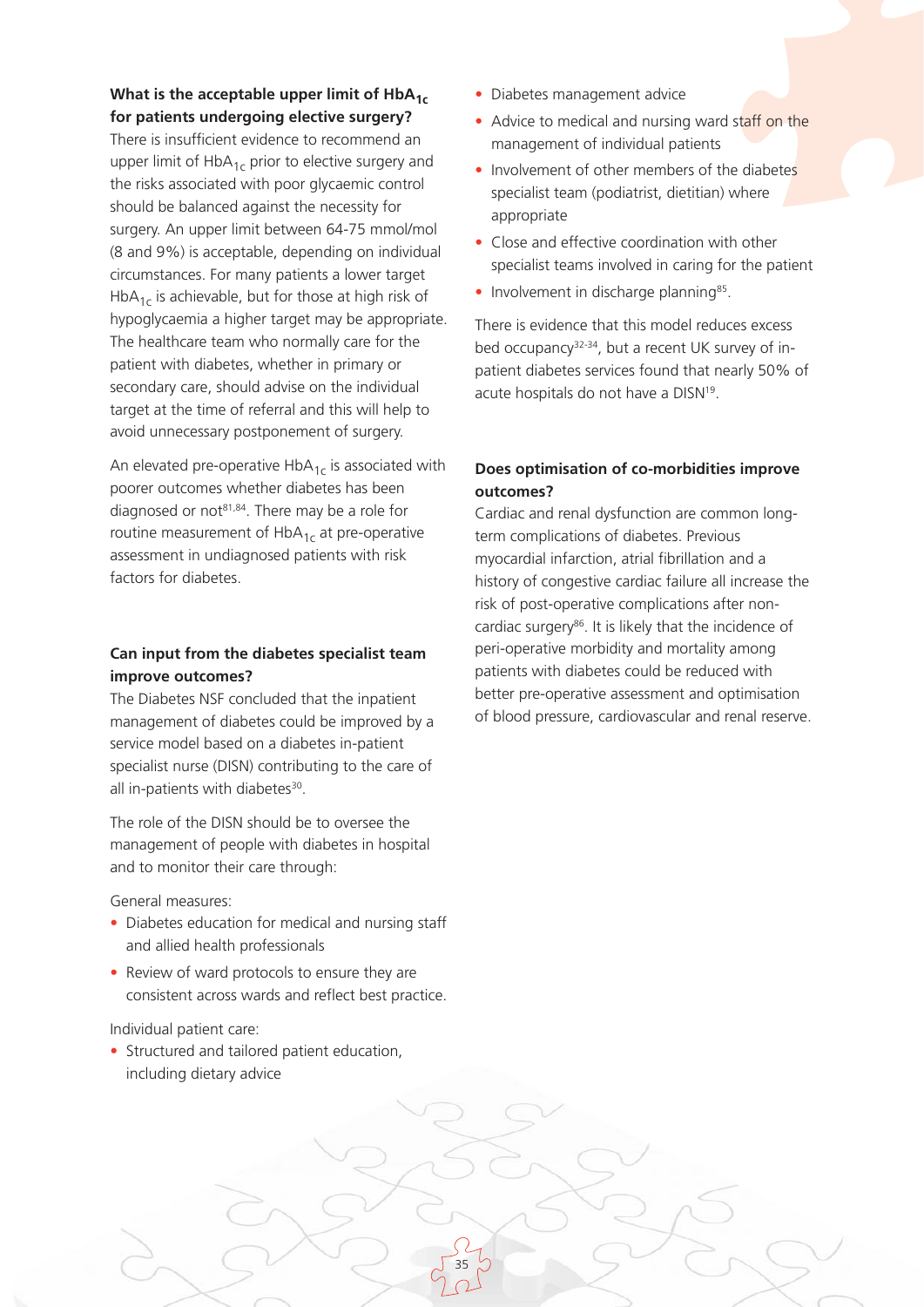# Controversial areas - fluid and insulin

#### **Should a variable rate intravenous insulin infusion (VRIII) be recommended?**

#### **Background**

Since 1979, the gold standard for controlling the metabolic consequences of diabetes during surgery and starvation has been the simultaneous intravenous administration of glucose, insulin and potassium28. The recommended carbohydrate load of 180 g glucose per day was designed to minimise catabolism associated with starvation and surgical stress. Alberti and Thomas described the use of other intravenous fluids in conjunction with the glucose-insulin-potassium regimen, but lactatecontaining solutions (such as Hartmann's solution) were not recommended because they were thought to exacerbate the hyperglycaemia. The 'Alberti regimen' with all 3 components administered from the same bag of intravenous fluid lacks flexibility and has consequently evolved into a regimen in which the intravenous insulin is independently administered via a syringe driver while the glucose and potassium are administered via a volumetric pump<sup>87</sup>.

This regimen, previously called a 'sliding scale', remains the most widely used and reliable method of controlling the metabolic consequences of starvation and surgery in the patient with diabetes87-89. The term '*variable rate intravenous insulin infusion*' (VRIII) is now preferred as the term '*sliding scale*' is ambiguous and may also be applied to variable intermittent boluses of subcutaneous insulin<sup>63</sup>.

### **Advantages of VRIII**

- Flexibility for independent adjustment of fluid and insulin
- Accurate delivery of insulin via syringe driver
- Allows tight blood glucose control in the intraoperative starvation period.

#### **Disadvantages of VRIII**

- Risk of adverse events leading to serious incidents (see BOX 11)
- Delays and difficulties in transferring back to the patient's normal regimen from an insulin infusion may prolong length of stay<sup>15,16</sup>.

Many surgical patients are now treated as day case or short stay and if the starvation period is short it may be possible to manage the diabetes without an insulin infusion<sup>90-94</sup>. To date the only published data available demonstrated that this approach is safe94.

#### **BOX 11**

### **Adverse events associated with insulin/glucose infusions**

- Hyponatraemia
- Ketoacidosis potentially fatal resulting from insulin omission in fasting patients, usually with Type 1 diabetes
- Subcutaneous insulin administered by the patient just prior to or at the same time as the variable rate insulin protocol is commenced, leading to hypoglycaemia
- Up to tenfold insulin overdoses resulting from miscalculation or mis-preparation of insulin containing infusions
- Use of the wrong insulin protocol; hospitals may have up to five variable rate insulin infusion protocols depending on the clinical situation
- Failure to monitor blood glucose regularly or to adjust the rate of insulin infusion, leading to hyper or hypoglycaemic incidents
- Administration of either insulin and/or glucose containing solutions without using an electronic infusion control device
- Incorrect setting of infusion pumps and syringe drivers leading to over or under infusion of insulin and/or glucose
- Severe hypoglycaemia sometimes fatal if glucose infusions or enteral feeds are discontinued but the insulin infusion is continued.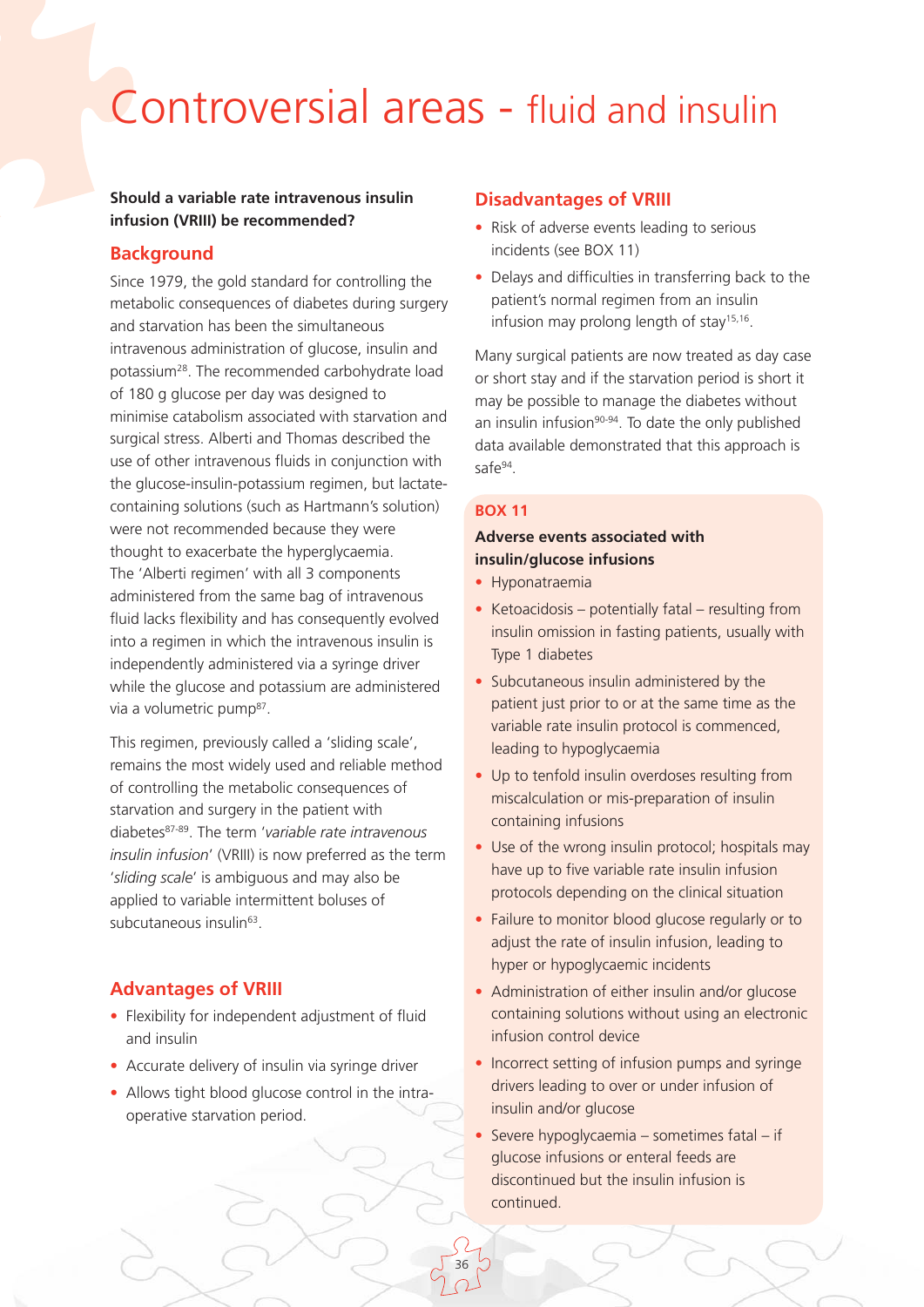## Controversial areas - fluid management in patients requiring a VRIII

### **Background**

Fluid and electrolyte mismanagement is a recognised cause of morbidity and mortality in patients undergoing abdominal surgery<sup>87,88,95-101</sup>. A recent prospective study of 106 patients requiring laparotomy found that 54% suffered at least one iatrogenic complication as a result of post-operative fluid and electrolyte mismanagement<sup>99</sup>. Doctors in training are responsible for intravenous fluid prescriptions but may not be aware of daily fluid and electrolyte requirements or the composition of commonly prescribed intravenous fluids<sup>96,97</sup>. Accurate fluid and electrolyte management is essential for patients with diabetes for whom the focus of fluid administration has previously tended to be provision of a substrate for insulin and prevention of ketogenesis, rather than maintenance of fluid and electrolyte balance.

### **Risk of hyponatraemia**

Glucose/ insulin infusions can achieve good glycaemic control but may lead to hyponatraemia. This is clinically insignificant in many patients but hyponatraemia can lead to cerebral oedema with lethargy, headache, seizures, coma and even death<sup>102</sup>. The National Patient Safety Agency (NPSA) recommends that hypotonic fluids should be avoided in paediatric patients<sup>103</sup> and this advice should probably be extended to adults.

Many studies have shown that hypotonic intravenous solutions predispose to hyponatraemia<sup>102,104-108</sup>:

- In an audit of diabetic surgical patients there was a 30% incidence of hyponatraemia when a 5% glucose infusion and VRIII was used<sup>109</sup>
- In sick hospital patients, the use of hypotonic fluids is a major risk factor for the development of hyponatraemia<sup>105</sup>

• A review of women who developed severe postoperative hyponatraemic encephalopathy concluded that the use of hypotonic fluids was the major contributing factor<sup>106</sup>.

Diabetic surgical patients are not only at risk of the inherent complications associated with standard fluid and electrolyte management, but are at higher risk of hyponatraemia through the use of hypotonic glucose solutions. A revised approach to peri-operative diabetic fluid management is needed to ensure glycaemic control and prevent excess catabolism.

### **Aims of fluid therapy for the patient with diabetes**

Major surgery or prolonged starvation (more than one missed meal) places the diabetic surgical patient at increased risk of catabolism. In this situation the aims of fluid therapy are:

- Prevention of gluconeogenesis, lipolysis, ketogenesis and proteolysis
- Maintenance of a blood glucose level between 6-10 mmol/L (4-12 mmol/L is acceptable)
- Maintenance of euvolaemia<sup>42</sup>

37

• Maintenance of serum electrolytes within the normal range.

The daily requirement of the *healthy* adult is 50-100 mmol of sodium, 40-80 mmol of potassium, and 1.5-2.5 litres of water<sup>110</sup>. In disease states these requirements may change and careful daily monitoring is needed, using clinical examination, fluid balance charts, daily measurement of serum electrolytes and regular weighing when possible<sup>42</sup>. Patients with diabetes require 180g glucose per day, and additional potassium is required to prevent hypokalaemia when glucose and insulin are co-administered<sup>28</sup>. Supplements of magnesium, calcium and phosphate may also be necessary<sup>28</sup>.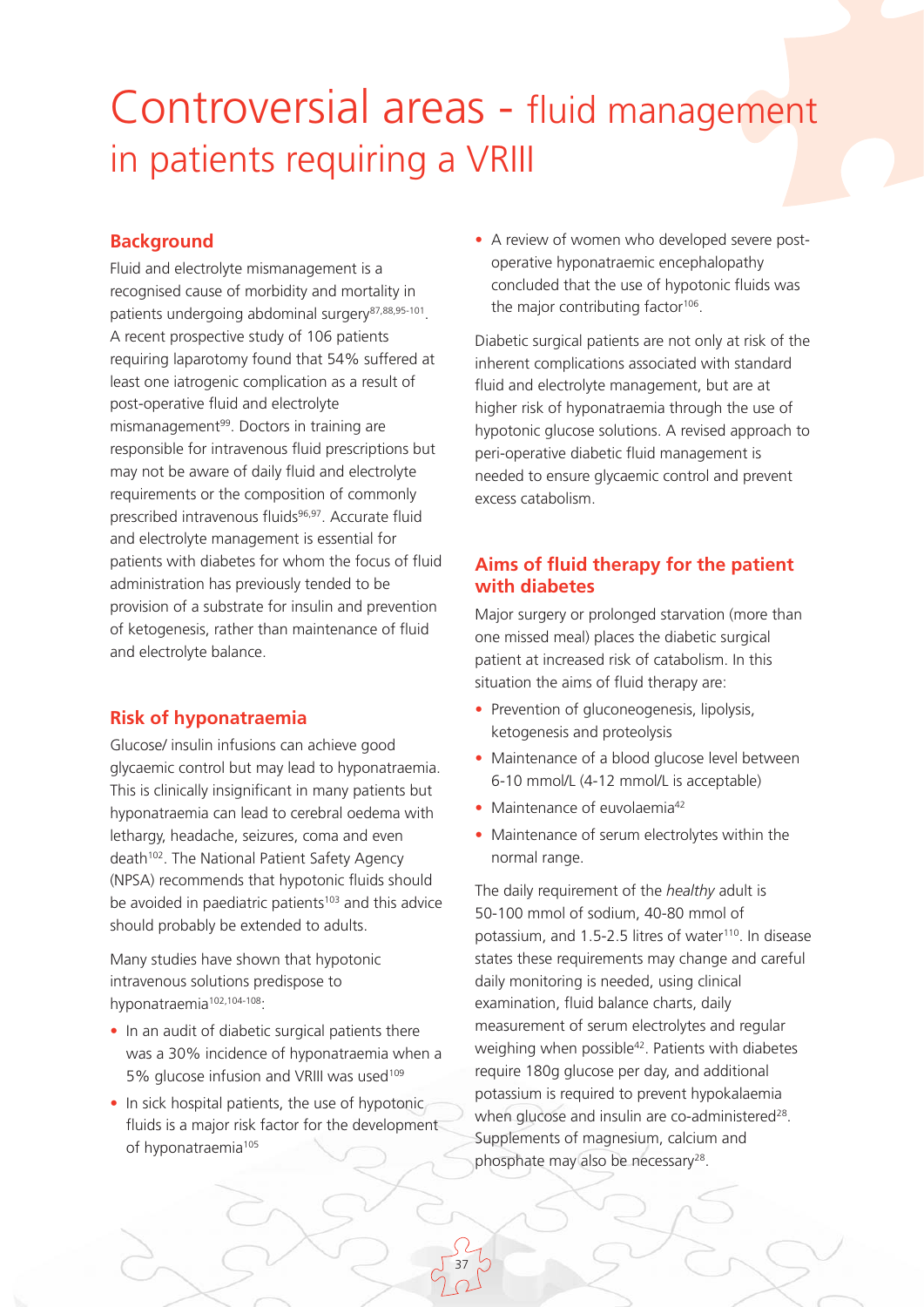### **Choice of peri-operative fluid for patients requiring VRIII**

None of the UK fluid protocols currently available for the management of the peri-operative adult diabetic patient can combine maintenance of glycaemic control with normal electrolyte balance. This failure contributes to the excess morbidity and increased length of stay of diabetic surgical patients. The advantages and disadvantages of the main options for peri-operative fluid are summarised in Appendix 6.

Since there are no randomised trials demonstrating the superiority of any specific fluid regimen, recommendations are based on the following criteria:

- Least likely to cause harm as a result of electrolyte and fluid imbalance
- Provision of adequate substrate to prevent gluconeogenesis, lipolysis and ketogenesis
- Ease of use (reduced risk of error)
- Compliance with NPSA alerts 1 and 22<sup>103,111</sup>
- Minimum cannulae and pumps required.

Following the recent National Patient Safety Agency (NPSA) alert number 22<sup>103</sup>, many paediatric units now use 0.45% saline with 5% glucose with additional potassium chloride as their 'default' fluid<sup>112,113</sup>. In the diabetic paediatric population undergoing surgery this fluid is run alongside a continuous variable intravenous insulin infusion.

Whilst isotonic in vitro, 0.45% saline/5% glucose is hypotonic in relation to plasma, and may predispose to hyponatraemia. Some paediatric units prefer 0.9% saline/5% glucose/0.15% potassium chloride as their default fluid. Unfortunately, overload with 0.9% saline in adults is associated with morbidity<sup>98</sup>. Thus, 0.9% saline/5% dextrose cannot be recommended as first line intravenous fluid for adult patients with diabetes, although it may be useful when the serum sodium is low.

Until there are clinical studies to verify the safest solution for the patient with diabetes on a variable rate insulin infusion we advocate the use of 0.45% saline with 5% glucose and 0.15% KCl as the first choice solution.

There is a cost implication to this recommendation as this solution is approximately three times more expensive than 5% glucose. However, increased use is likely to reduce the price and this guideline gives priority to promotion of best practice.

#### **BOX 12**

#### **Advantages of 0.45% saline with 5% glucose solution\***

- NPSA compliance
- Low incidence of electrolyte disturbances
- Constant supply of substrate (glucose) minimises starvation induced ketogenesis
- Co-administration of a second type of fluid rarely required; reduced risk of fluid overload, errors in fluid balance calculation, multiple cannulae and pumps
- Suitable for intra-operative, pre and postoperative use.

\*It is anticipated that this solution, in combination with potassium, will be commercially available in the near future.

### **Fluid management for patients not requiring a VRIII**

A recent consensus paper has advocated that balanced salt solutions e.g. Ringer's lactate/acetate or Hartmann's solution should replace 0.9% sodium chloride to reduce the risk of inducing hyperchloraemic acidosis in routine surgical practice42. It has been suggested that administration of Hartmann's solution to patients with Type 2 diabetes, may lead to hyperglycaemia<sup>114</sup>. However, 1 litre of Hartmann's solution would yield a maximum of 14.5 mmol of glucose and even rapid infusion of a litre of Hartmann's solution would increase the plasma glucose by no more than 1 mmol/L<sup>112</sup>. Thus Hartmann's solution is not contraindicated in the diabetic population.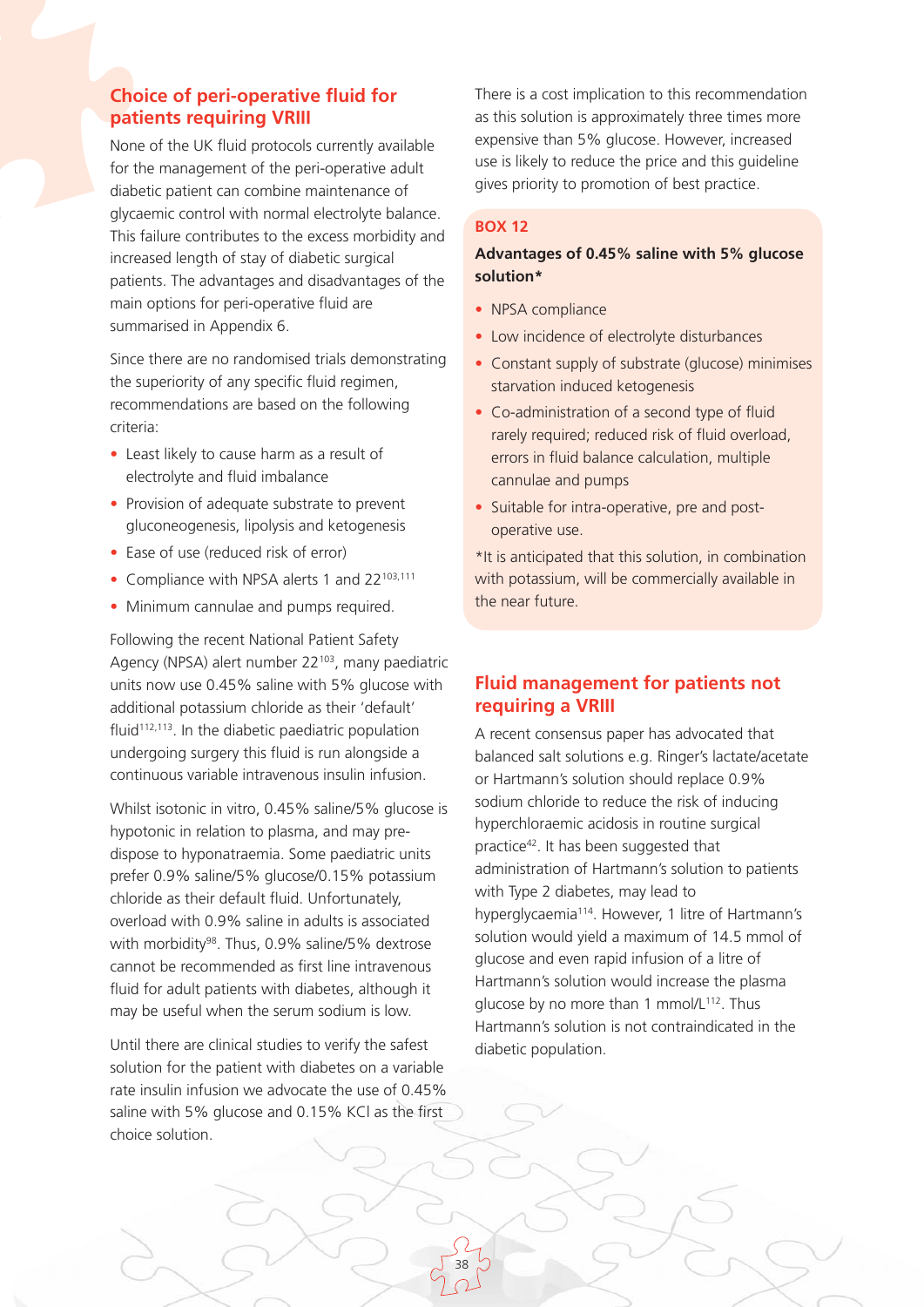## Controversial areas - long acting insulin analogues and evening lists

39

### **Perioperative use of long acting insulin analogues**

Many units advocate the continuation of long acting insulin analogues (glargine/Lantus® or detemir/Levemir®) alongside the VRIII. This has the advantage that no time is lost in re-establishing basal insulin once the VRIII is discontinued. This is particularly important in Type 1 diabetes, where lack of basal insulin can lead to hyperglycaemia and even ketoacidosis when the VRIII is withdrawn.

For patients not requiring a VRIII, there is debate about whether the dose of long acting insulin analogue should be reduced by one third or maintained at the usual level. Reduction of the normal basal insulin risks undesirable hyperglycaemia but there is concern that some patients with Type 2 diabetes may be taking very large doses of basal insulin which reflect regular food intake (grazing) rather than a true basal insulin requirement. These patients may be at risk of severe hypoglycaemia if the full basal dose is continued during a period of starvation.

As a rough guide, if the patient reports that the blood glucose falls by more than 2 mmol/L overnight it would be prudent to reduce the basal (long acting) insulin. If the blood glucose remains stable overnight the normal basal insulin dose should be maintained.

The only published study<sup>94</sup> reported no problems when the usual dose of basal insulin was

continued. Local guidelines should give clear advice to patients and staff about the use of the long acting analogue.

### **Elective evening operating lists**

Many trusts are introducing evening lists as a matter of routine. The associated risks for the patient with diabetes are:

- Excessively long starvation period (may extend from 1200 to 0800 the following day) with potential for poor glycaemic control
- No published data to demonstrate the safety of the practice
- No published data to indicate how to modify the normal diabetes medication to allow safe evening surgery
- Reduced access to diabetes specialist team advice
- Potential safety, staffing and clinical governance issues associated with the establishment and monitoring of an elective and potentially unnecessary VRIII at night.

If a trust insists that patients with medication controlled diabetes are placed on elective evening lists, the trust should develop its own treatment pathway and ensure that robust audit mechanisms are in place to demonstrate that their practice is safe.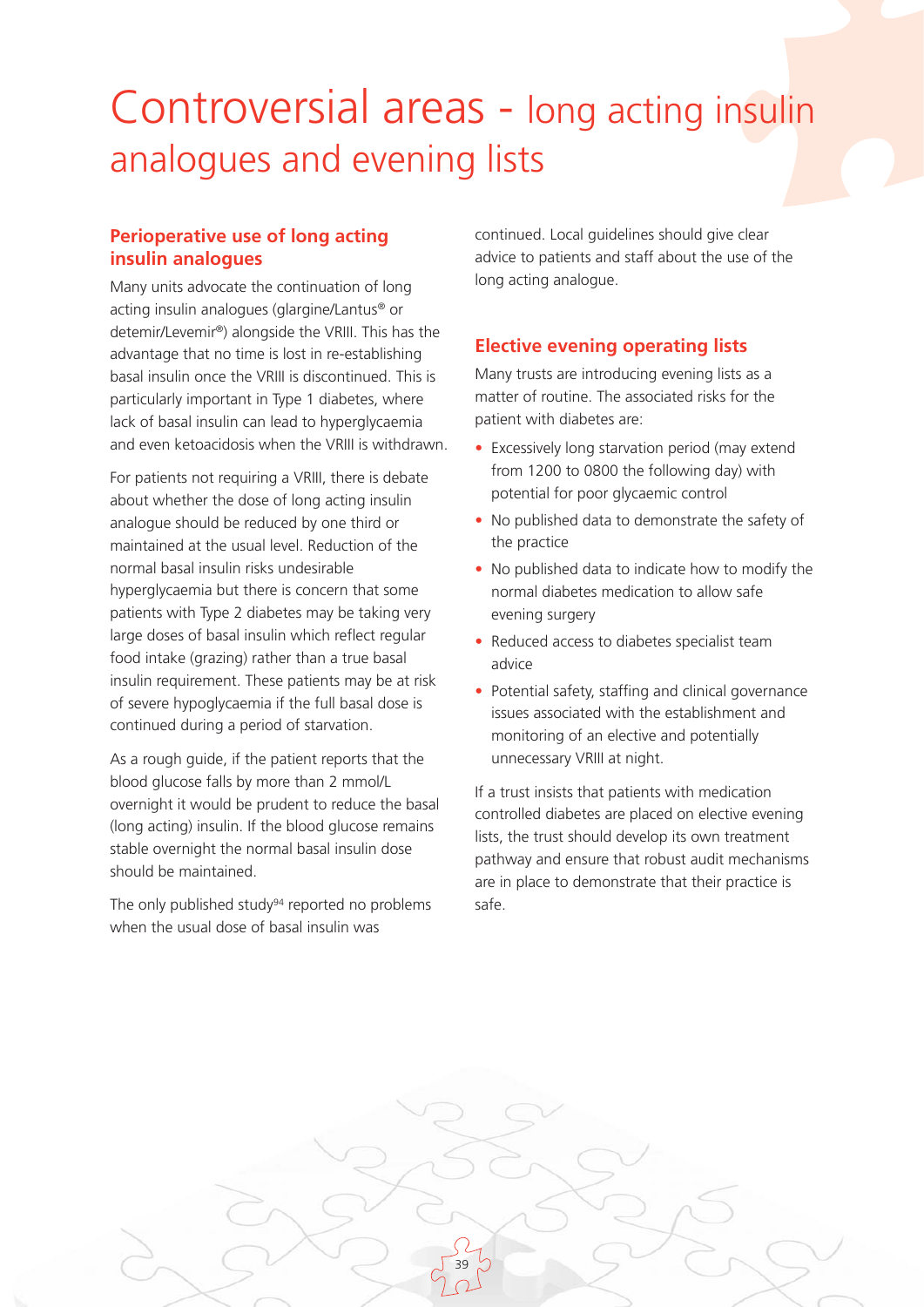# Prevention of pharmacological iatrogenic incidents

This section deals with medications other than insulin (see Safe use of insulin, page 30).

#### **Aims**

- To reduce adverse drug interactions
- To reduce adverse drug-disease interactions.

### **Recommendations**

Regular review of prescriptions charts should be undertaken by medical and/or pharmacy staff to ensure there are no contra-indications to or interactions between prescribed medication.

### **Rationale for recommendations**

The majority of surgical patients with diabetes are middle aged or elderly and many have co-morbidities as a result of their diabetes or simply because of their age. Common problems include:

- Coronary disease, which may be silent, leading to increased risk of cardiovascular events and fluid overload. Patients with diabetes frequently take antihypertensive medication, drugs that modulate the renin-angiotensin-aldosterone system, beta blockers, statins and antiplatelet drugs. The effect of continuing these regular medications in the perioperative period needs to be considered
- Renal impairment, which may worsen as a result of dehydration, hypotension or the use of contrast media. Dosing of renal excreted drugs may need review based on measurement of renal function.

### **Drugs associated with iatrogenic incidents**

#### **Metformin**

Metformin is renally excreted. Renal failure may lead to high plasma levels which, if greater than 5mcg/ml, are associated with an increased risk of lactic acidosis<sup>115</sup>.

A number of guidelines available for the use of metformin (see BOX 13) recommend withdrawing treatment perioperatively. However, evidence for this approach is lacking and there is some evidence that perioperative continuation of metformin is safe116.

This guideline recommends that for patients undergoing a short starvation period (one missed meal only), metformin should be stopped when the preoperative fast begins and restarted postoperatively once the patient is eating again. Anaesthetists and surgeons must however, be aware of the dangers of co-prescribing potentially nephrotoxic agents and patients discharged early after surgical intervention need to know when to seek medical help should they become unwell (see section on discharge, page 32).

### **Radio-opaque contrast and metformin**

Contrast induced nephropathy is the development of renal impairment as a complication of radiological investigation using contrast media. Risk factors include advanced age, cardiac impairment, and preexisting renal impairment, particularly in patients with diabetes.

Guidance has recently been produced by the Royal College of Radiologists<sup>117</sup> recommending that there is no need to stop metformin after contrast has been administered in patients with a normal serum creatinine and/or eGFR of >50ml/min/1.73m2 . If the serum creatinine is above the reference range or the eGFR is below 50ml/min/1.73m<sup>2</sup>, the need to stop the metformin should be discussed with the referring clinician.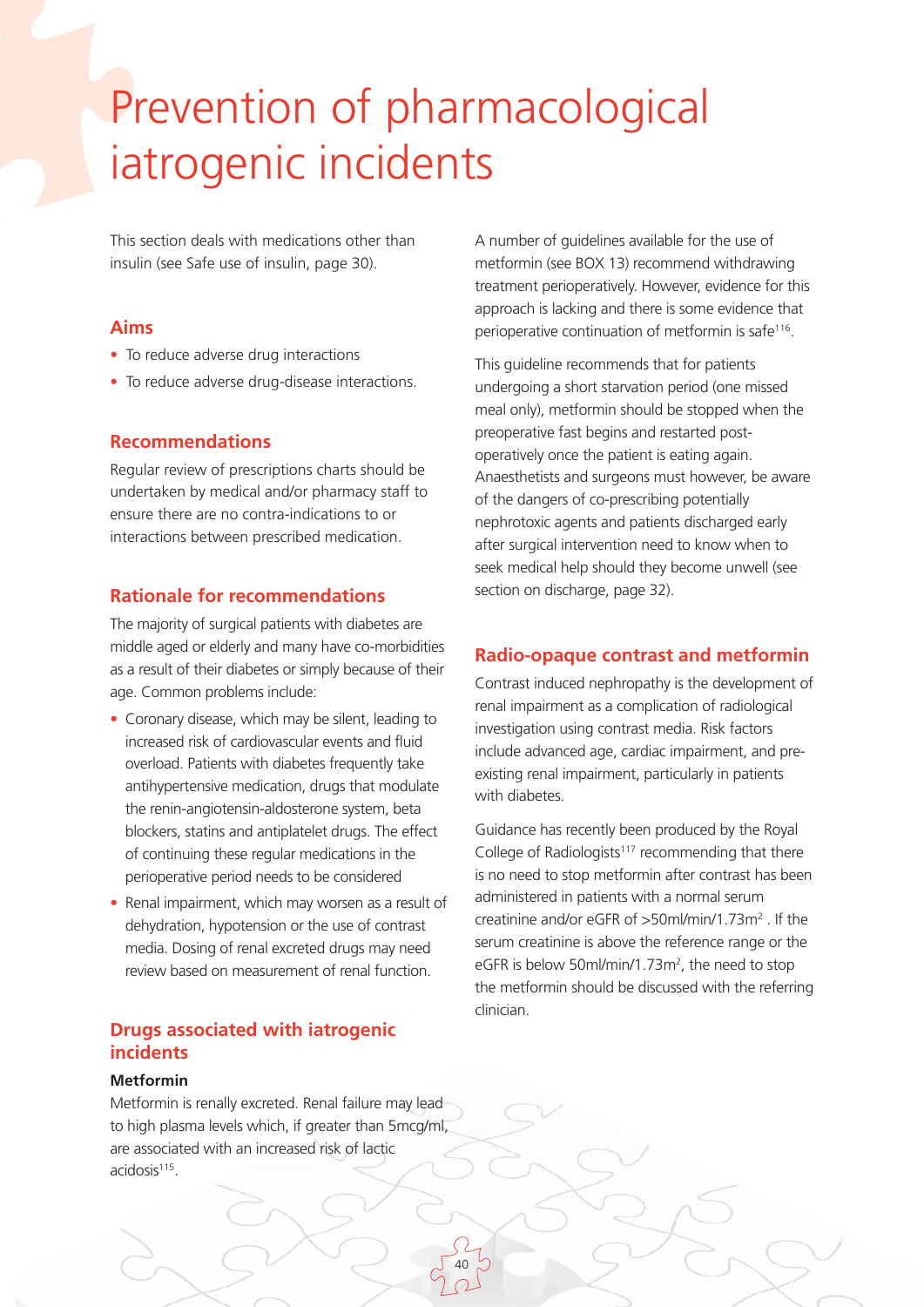### **Non-steroidal anti-inflammatory drugs (NSAIDs)**

Regular NSAIDs provide excellent analgesia for many post-operative patients, and can have useful opioidsparing effect, particularly in those undergoing day case and other minor surgery. However, there are several additional considerations in patients with diabetes:

- **Gastro-intestinal:**
	- o Patients already taking regular aspirin to prevent coronary thrombosis, have an increased risk of gastrointestinal haemorrhage
	- o NSAID induced gastritis and diarrhoea may predispose to dehydration

#### • **Renal:**

o NSAIDs impair the redistribution of renal blood flow in the presence of hypovolaemia and may worsen renal function. This is especially important if prescribed concurrently with drugs that modulate the RAAS<sup>117</sup>

#### • **Oedema:**

o NSAIDs may increase the risk of oedema, especially if given concurrently with glitazones.

### **Dexamethasone**

All glucocorticoids have the potential to increase blood glucose levels, but the size of the effect depends on the dose, route of administration and patient characteristics. The use of dexamethasone for the treatment of post-operative nausea and vomiting is controversial as its advantages of allowing earlier resumption of normal diet may be outweighed by the complication of prolonged hyperglycaemia<sup>40,46</sup>. The diabetes specialist team should be consulted for management of steroidinduced hyperglycaemia.

### **BOX 13**

**Guidelines for the use of metformin in the peri-operative period**

- **NICE CG66 Type 2 diabetes, 2008118**
	- o Review the dose of metformin if the serum creatinine exceeds 130 µmol/l or the eGFR is below 45 ml/minute/1.73 m2
	- o Stop the metformin if the serum creatinine exceeds 150 µmol/l or the eGFR is below 30 ml/minute/1.73 m2
	- o Prescribe metformin with caution for those at risk of a sudden deterioration in kidney function and those at risk of eGFR falling below 45 ml/minute/1.73 m2

### • **BNF 60 Sept 2010119**

41

Contains NICE guidance as above and also adds the use of general anaesthesia as a contra indication to metformin, recommending 'suspend metformin on the morning of surgery and restart when renal function returns to baseline'

• **Merck Serono datasheet Glucophage**  500 mg and 850 mg film coated tablets<sup>115</sup> Metformin must be discontinued 48 hours before elective surgery under general, spinal or peridural anaesthesia. Therapy may be restarted no earlier than 48 hours following surgery or resumption of oral nutrition and only if normal renal function has been established.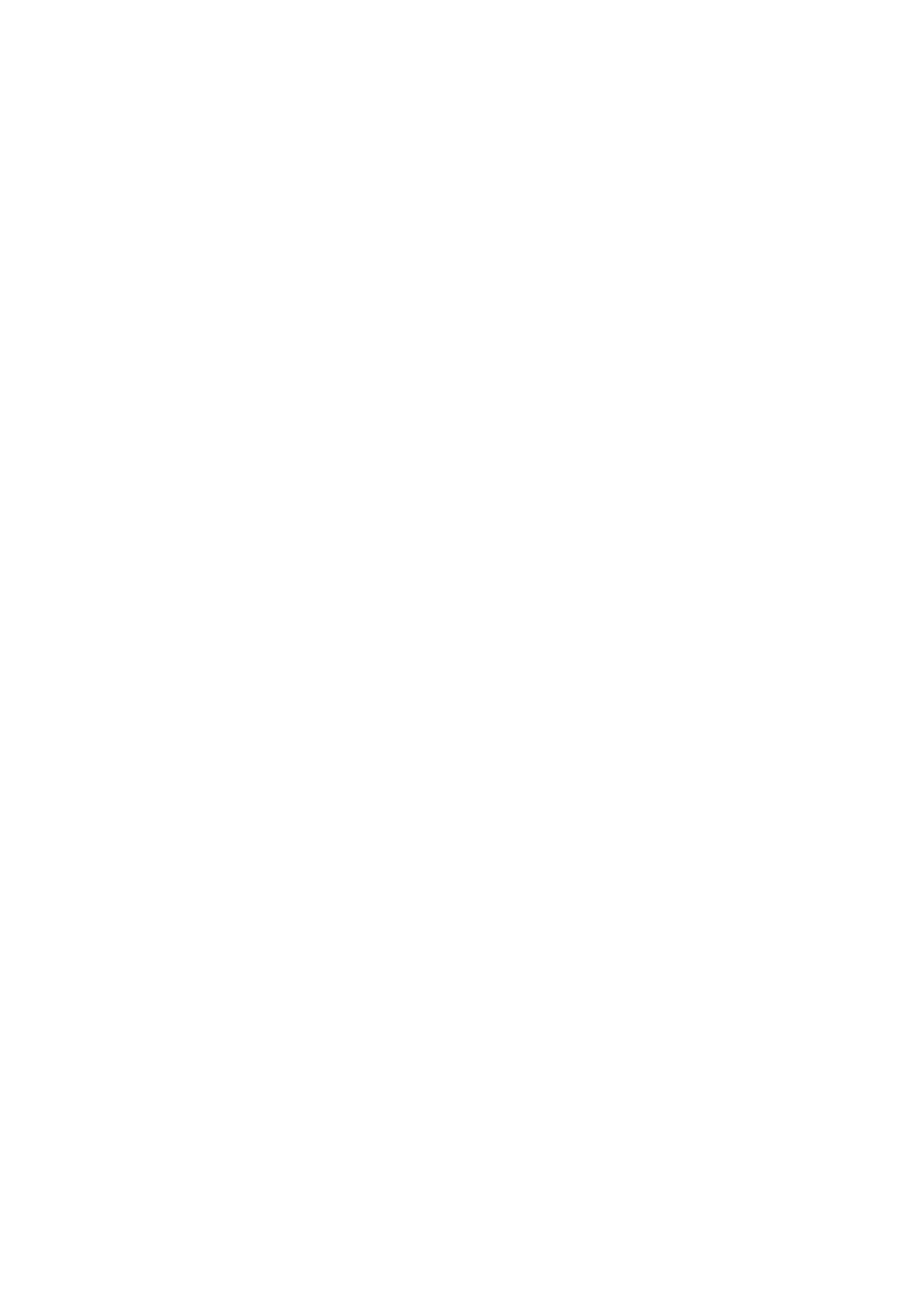# Audit standards

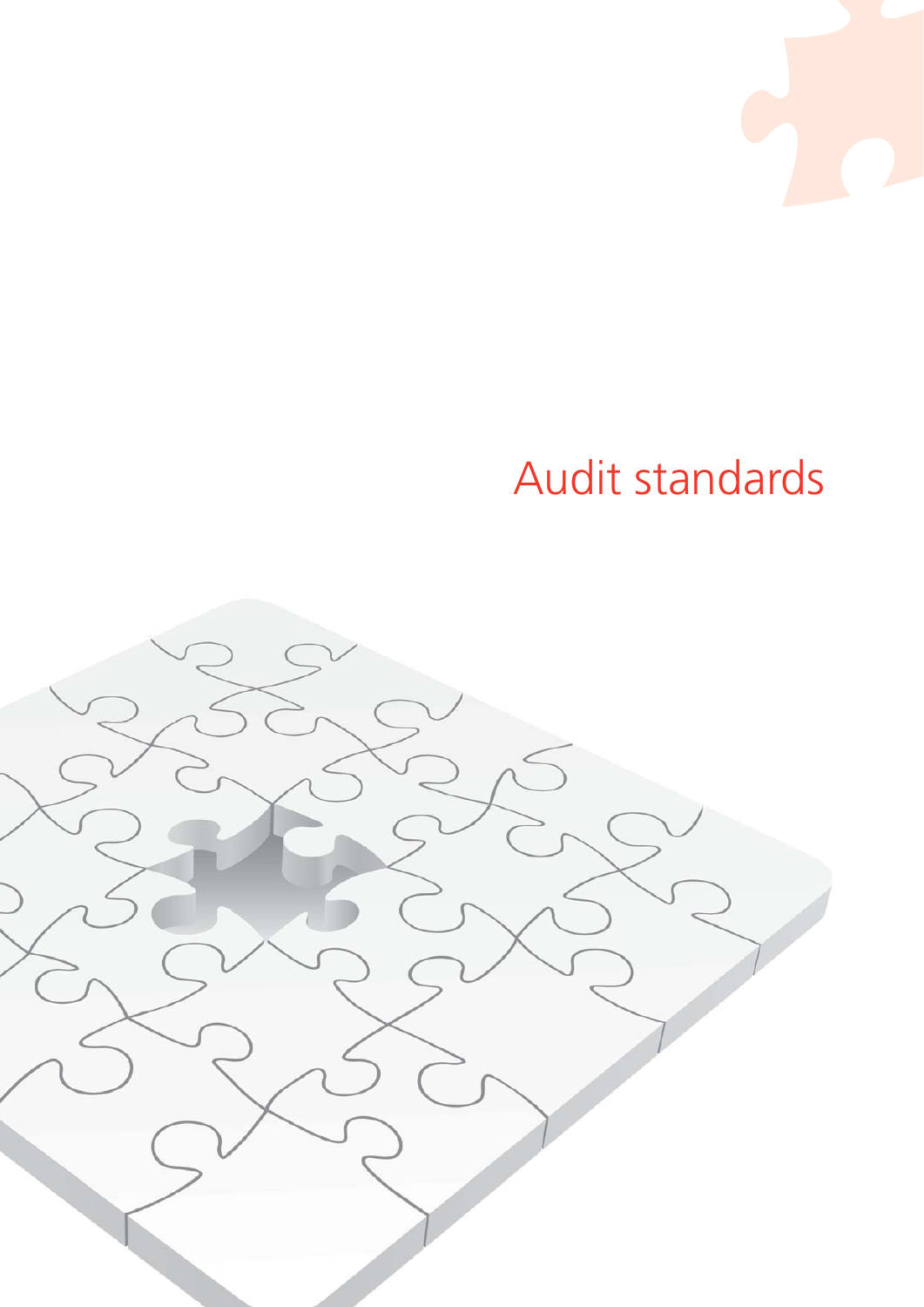| <b>Institutional standards:</b>                                                                                                                                                                     |                 |  |  |
|-----------------------------------------------------------------------------------------------------------------------------------------------------------------------------------------------------|-----------------|--|--|
| <b>Indicator</b>                                                                                                                                                                                    | <b>Standard</b> |  |  |
| Access:                                                                                                                                                                                             |                 |  |  |
| Has the trust either adopted these national<br>guidelines or has their own alternative, evidence<br>based and audited internal guidelines for the<br>perioperative care of patients with diabetes?  | Yes             |  |  |
| Does the trust collect data about the outcomes for<br>patients with diabetes undergoing surgery or<br>procedures?                                                                                   | Yes             |  |  |
| Does the trust have the services of a dedicated<br>Diabetes Inpatient Specialist Nurse (DISN) at staffing<br>levels most recently recommended by the National<br>DISN group (1.0 WTE per 300 beds)? | Yes             |  |  |
| Institutional accountability and integrity:                                                                                                                                                         |                 |  |  |
| Does the trust have a clinical lead for peri-operative<br>care for people with diabetes with responsibility for<br>implementation of peri-operative guidelines?                                     | Yes             |  |  |

### **NPSA standards:**

| Indicator                                                                                                                                                                                                          | <b>Standard</b> |  |  |
|--------------------------------------------------------------------------------------------------------------------------------------------------------------------------------------------------------------------|-----------------|--|--|
| All regular and single insulin (bolus) doses are<br>measured and administered using an insulin syringe or<br>commercial insulin pen device. Intravenous syringes<br>must never be used for insulin administration. | 100%            |  |  |
| The term 'units' is used in all contexts. Abbreviations,<br>such as 'U' or 'IU', are never used.                                                                                                                   | 100%            |  |  |
| All clinical areas and community staff treating<br>patients with insulin have adequate supplies of insulin<br>syringes and subcutaneous needles, which they can<br>obtain at all times.                            | 100%            |  |  |
| An insulin pen is always used to measure and prepare<br>insulin for an intravenous infusion.                                                                                                                       | 100%            |  |  |
| A training programme is in place for all healthcare<br>staff (including medical staff) expected to prescribe,<br>prepare and administer insulin.                                                                   | 100%            |  |  |
| Policies and procedures for the preparation and<br>administration of insulin and insulin infusions in<br>clinical areas are reviewed to ensure compliance with<br>the above.                                       | 100%            |  |  |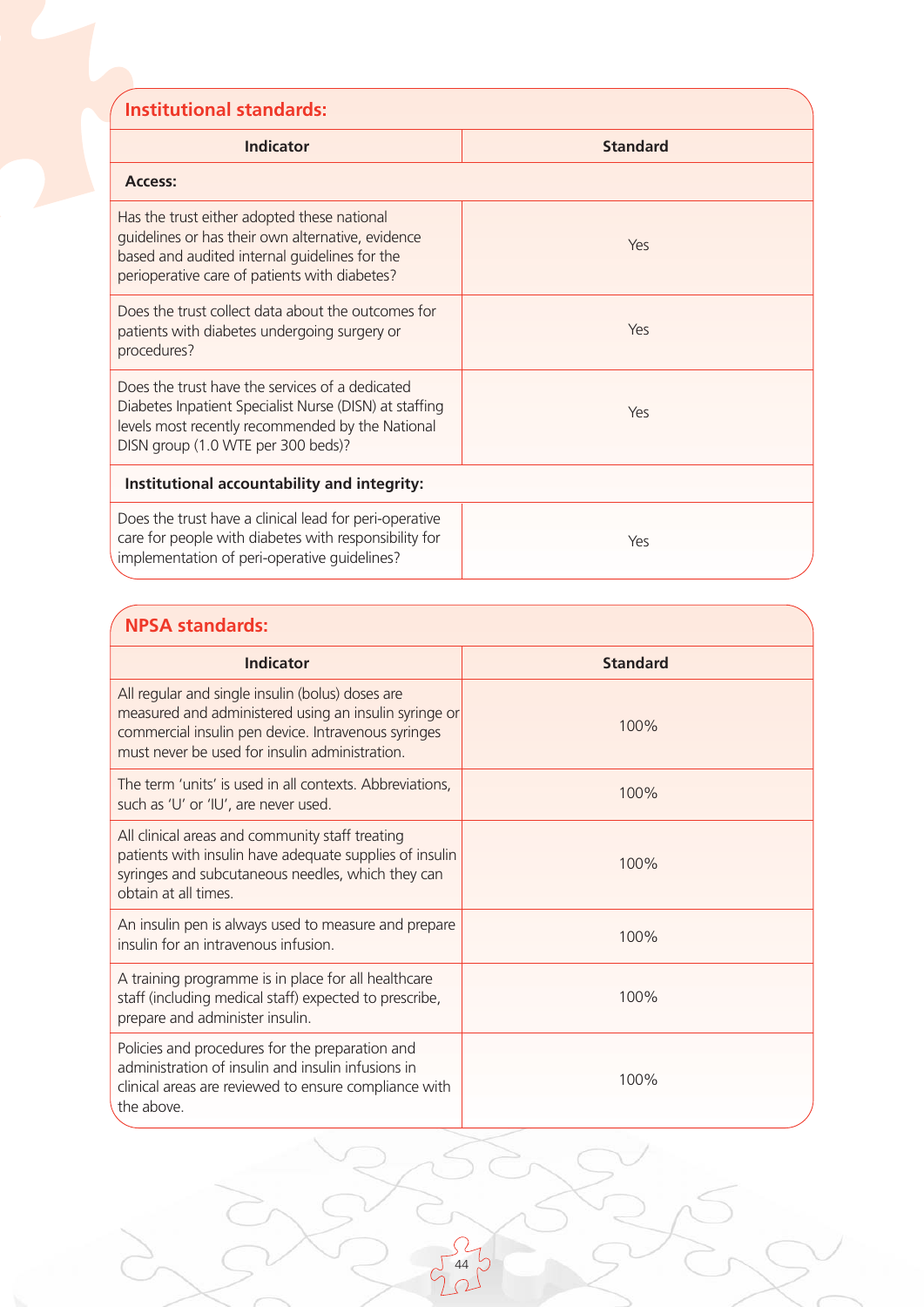| <b>Department of Health 'Never Event' standard:</b>                                           |                 |  |
|-----------------------------------------------------------------------------------------------|-----------------|--|
| Indicator                                                                                     | <b>Standard</b> |  |
| Death or severe harm as a result of maladministration<br>of insulin by a health professional. | Never           |  |

| <b>Local standards:</b>                                                                                                                                                                 |                                                                                                                                                         |  |  |
|-----------------------------------------------------------------------------------------------------------------------------------------------------------------------------------------|---------------------------------------------------------------------------------------------------------------------------------------------------------|--|--|
| <b>Indicator</b>                                                                                                                                                                        | <b>Standards</b>                                                                                                                                        |  |  |
| <b>Access:</b>                                                                                                                                                                          |                                                                                                                                                         |  |  |
| Percentage of staff involved in the care of people<br>with diabetes undergoing surgery or procedures who<br>have received training in blood glucose measurement.                        | 100%                                                                                                                                                    |  |  |
| Percentage of staff involved in the care of people<br>with diabetes undergoing surgery or procedures<br>receiving appropriate education from the Diabetes<br>Inpatient Specialist Team. | 75%                                                                                                                                                     |  |  |
| Safety, quality, and effectiveness during the patient journey:                                                                                                                          |                                                                                                                                                         |  |  |
| Percentage of primary care referrals containing all<br>suggested information (Appendix 12).                                                                                             | 80%. Where necessary, education programmes<br>should be instituted to engage with primary care<br>colleagues to raise the standard of referral letters. |  |  |
| Percentage of patients with diabetes referred from<br>surgical outpatients for pre-operative assessment.                                                                                | 100%                                                                                                                                                    |  |  |
| Percentage of patients for whom a perioperative<br>diabetes management plan is created at the pre-<br>operative assessment clinic.                                                      | 100%                                                                                                                                                    |  |  |
| Percentage of people with diabetes who are listed for<br>elective surgery who are admitted on the day of the<br>procedure.                                                              | 90%. An exclusion for this is where other significant<br>co-morbidity needs pre-operative optimisation.                                                 |  |  |
| Percentage of people with diabetes that are listed on<br>the first third of the operating list (morning or<br>afternoon lists).                                                         | 95%                                                                                                                                                     |  |  |
| Percentage of people in whom a VRIII is established<br>with correct configuration of the one-way and anti-<br>siphon valves.                                                            | 100%                                                                                                                                                    |  |  |
| Length of stay for patients with diabetes undergoing<br>surgery or procedures.                                                                                                          | No longer than 10% greater than for people<br>without diabetes.                                                                                         |  |  |
| Percentage of people with diabetes and a condition<br>not usually requiring a post-operative overnight stay<br>that are operated on electively during an evening list.                  | 0%                                                                                                                                                      |  |  |
| Percentage of patients with diabetes who receive<br>hourly monitoring of blood glucose during their<br>procedure, and in recovery.                                                      | 100%                                                                                                                                                    |  |  |

 $\begin{array}{c} 2 \\ 45 \\ 1 \end{array}$ 

 $\frac{1}{\sqrt{2}}$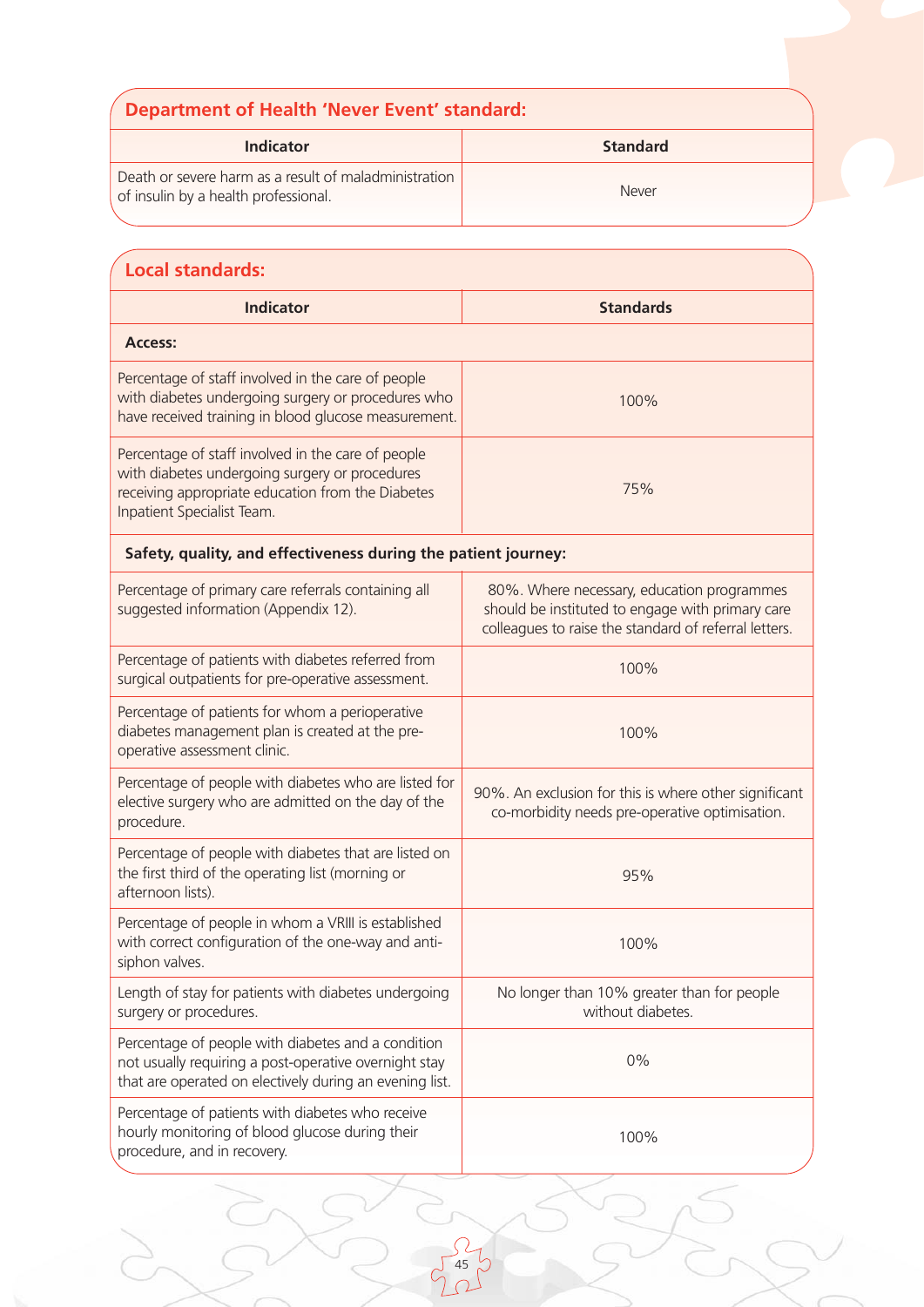| Percentage of time that people with diabetes have<br>their blood glucose levels kept between 6 and 10<br>mmol/L (although 4 to 12 is acceptable) during their<br>admission.                                                                                    | 100% |
|----------------------------------------------------------------------------------------------------------------------------------------------------------------------------------------------------------------------------------------------------------------|------|
| Percentage of patients with evidence of poor peri-<br>operative glycaemic control:<br>- diabetic ketoacidosis<br>- hyperosmolar hyperglycaemic state<br>- hypoglycaemia requiring 3rd party assistance                                                         | 0%   |
| Percentage of patients where their discharge is<br>delayed because of diabetes related problems.                                                                                                                                                               | 0%   |
| Institutional accountability and integrity:                                                                                                                                                                                                                    |      |
| Percentage of patients with diabetes identified as<br>such on hospital patient administration system.                                                                                                                                                          | 95%  |
| Percentage of clinical coding that identifies people<br>with diabetes correctly.                                                                                                                                                                               | 100% |
| <b>Patient and staff satisfaction:</b>                                                                                                                                                                                                                         |      |
| Percentage of staff who feel that they have sufficient<br>levels of appropriate and timely support from the<br>Diabetes Inpatient Specialist Team.                                                                                                             | 100% |
| Percentage of patients who express satisfaction with<br>their patient journey, using validated tools such as the<br>Diabetes Treatment Satisfaction Questionnaire (DTSQ)<br>and the Diabetes Treatment Satisfaction<br>Questionnaire for Inpatients (DTSQ-IP). | 80%  |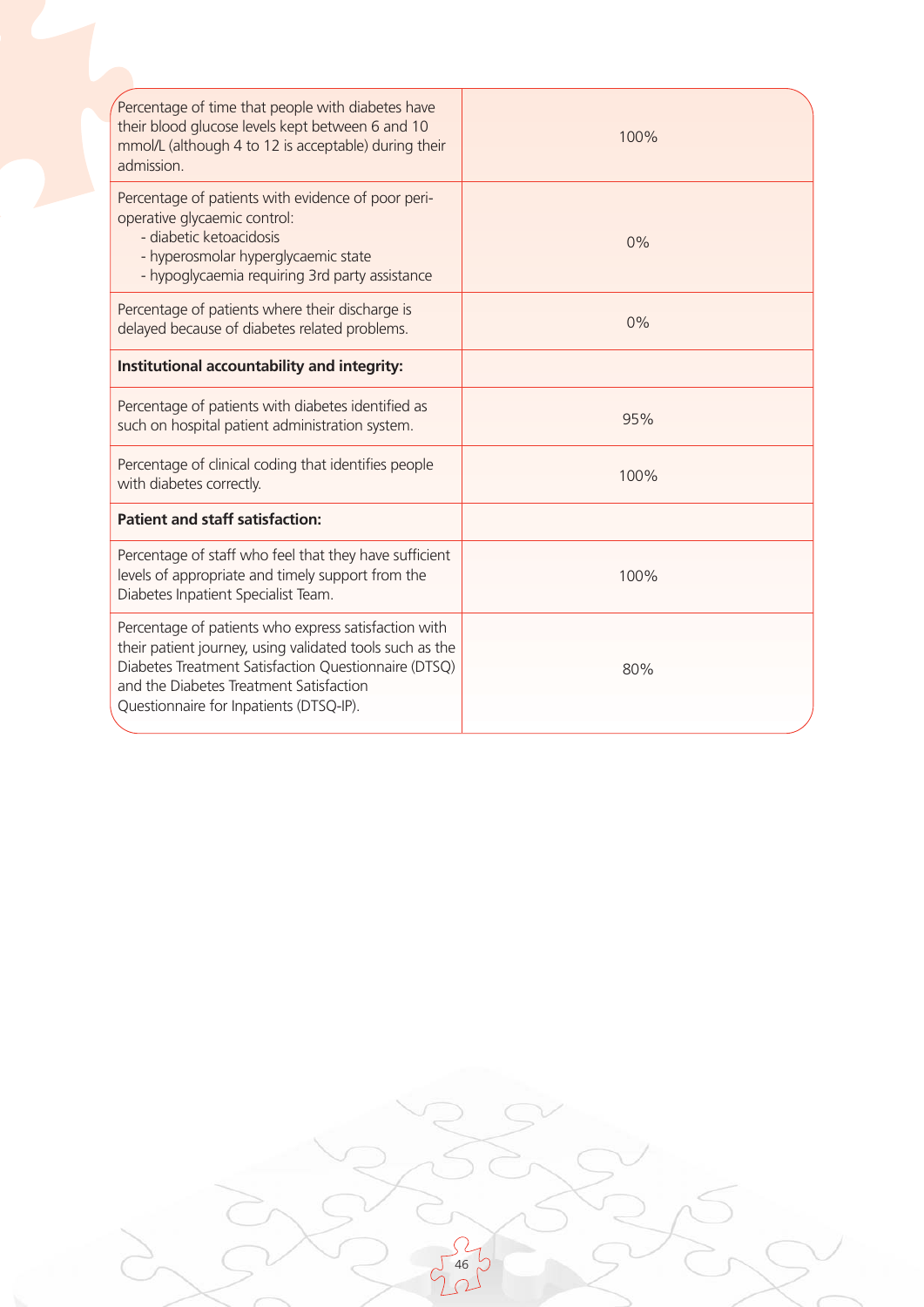# Appendix 1:

Guideline for peri-operative adjustment of insulin (short starvation period – no more than ONE missed meal)

| <b>Insulins</b>                                                                                                                                                                                                                                                                     | Day prior to<br>admission |                                                                                                                                                                                                                                                      | Day of surgery                                                                                                                                                                                              |  |
|-------------------------------------------------------------------------------------------------------------------------------------------------------------------------------------------------------------------------------------------------------------------------------------|---------------------------|------------------------------------------------------------------------------------------------------------------------------------------------------------------------------------------------------------------------------------------------------|-------------------------------------------------------------------------------------------------------------------------------------------------------------------------------------------------------------|--|
|                                                                                                                                                                                                                                                                                     |                           | <b>Patient for</b><br><b>AM surgery</b>                                                                                                                                                                                                              | <b>Patient for</b><br><b>PM surgery</b>                                                                                                                                                                     |  |
| <b>Once daily (evening)</b><br>(e.g. Lantus <sup>®</sup> or Levemir®.<br>Insulatard®, Humulin I®,<br>$Insuman®$ )                                                                                                                                                                   | No dose change*           | Check blood glucose<br>on admission                                                                                                                                                                                                                  | Check blood glucose<br>on admission                                                                                                                                                                         |  |
| <b>Once daily (morning)</b><br>(Lantus <sup>®</sup> or Levemir <sup>®</sup><br>Insulatard®, Humulin I®,<br>$Insuman®$ )                                                                                                                                                             | No dose change            | No dose change*.<br>Check blood glucose<br>on admission                                                                                                                                                                                              | No dose change*.<br>Check blood glucose<br>on admission                                                                                                                                                     |  |
| <b>Twice daily</b><br>(e.g. Novomix 30 <sup>®</sup> ,<br>Humulin M3 <sup>®</sup><br>Humalog Mix 25 <sup>®</sup> ,<br>Humalog Mix 50 <sup>®</sup> ,<br>Insuman <sup>®</sup> Comb 25,<br>Insuman <sup>®</sup> Comb 50<br>twice daily Levemir <sup>®</sup> or<br>Lantus <sup>®</sup> ) | No dose change            | Halve the usual morning<br>dose. Check blood<br>glucose on admission.<br>Leave the evening meal<br>dose unchanged                                                                                                                                    | Halve the usual morning<br>dose. Check blood<br>glucose on admission.<br>Leave the evening meal<br>dose unchanged                                                                                           |  |
| Twice daily -<br>separate injections of<br>short acting<br>(e.g. animal neutral,<br>Novorapid® Humulin S®)<br>Apidra <sup>®</sup><br>and intermediate<br>acting<br>(e.g. animal isophane<br>Insulatard <sup>®</sup><br>Humulinl® Insuman®)                                          | No dose change            | Calculate the total dose<br>of both morning<br>insulins and give half as<br>intermediate acting only<br>in the morning. Check<br>blood glucose on<br>admission.<br>Leave the evening meal<br>dose unchanged                                          | Calculate the total dose<br>of both morning insulins<br>and give half as<br>intermediate acting only<br>in the morning. Check<br>blood glucose on<br>admission.<br>Leave the evening meal<br>dose unchanged |  |
| 3, 4, or 5 injections<br>daily                                                                                                                                                                                                                                                      | No dose change            | <b>Basal bolus regimens:</b><br>omit the morning and<br>lunchtime short acting<br>insulins. Keep the basal<br>unchanged.*<br><b>Premixed AM insulin:</b><br>halve the morning dose<br>and omit lunchtime dose<br>Check blood glucose on<br>admission | Take usual morning<br>insulin dose(s). Omit<br>lunchtime dose. Check<br>blood glucose on<br>admission                                                                                                       |  |

\*Some units would advocate reduction of usual dose of long acting analogue by one third. This reduction should be considered for any patient who 'grazes' during the day (see Controversial areas, page 39).

47

**Perioperative hyperglycaemia and hypoglycaemia: follow guidelines in Appendix 4. Warn the patient that their blood glucose control may be erratic for a few days after the procedure.**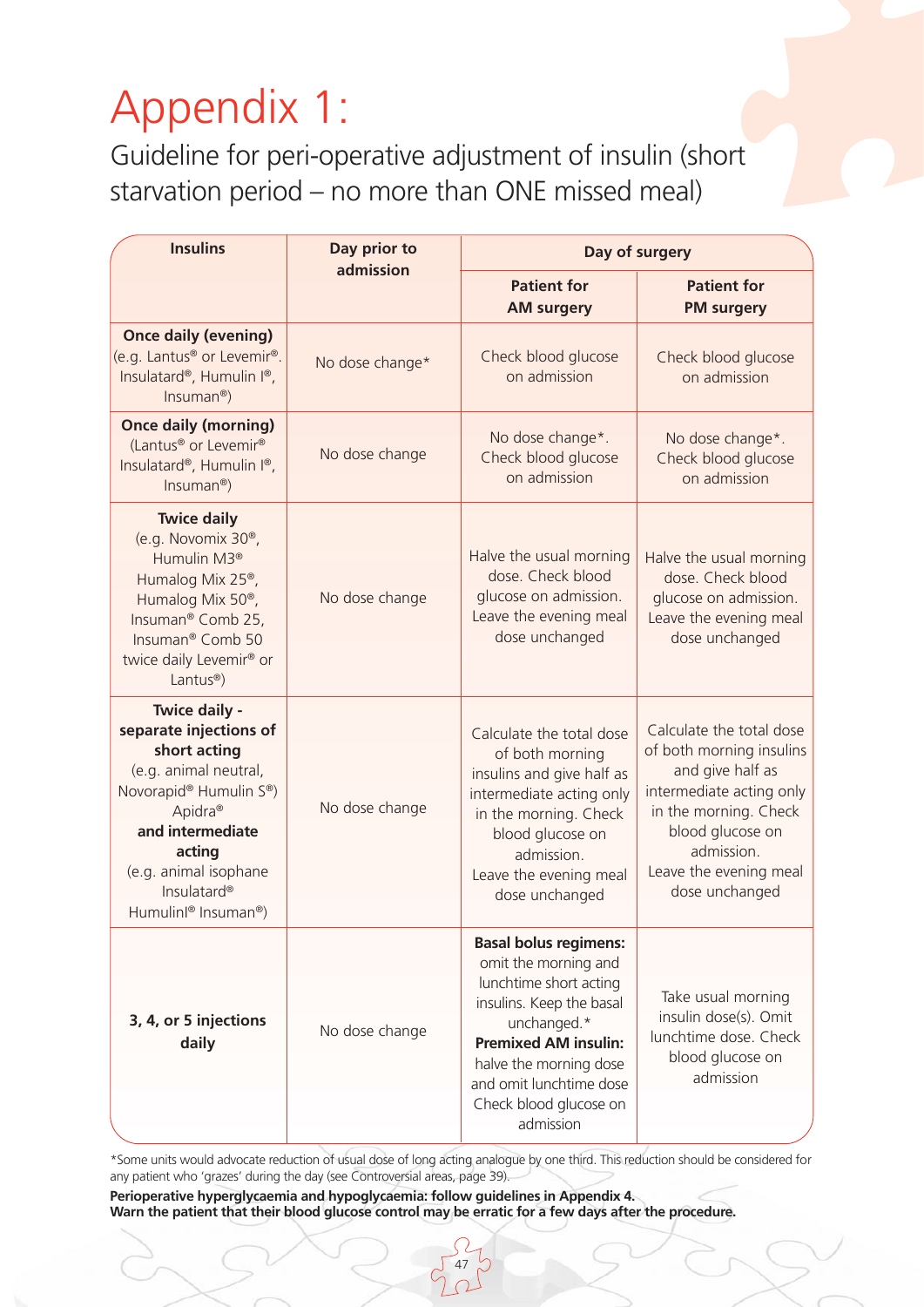# Appendix 2:

Guideline for peri-operative adjustment of non-insulin medication (short starvation period – no more than ONE missed meal)

| <b>Tablets</b>                                                              | Day prior to   |                                           | Day of surgery                                      |
|-----------------------------------------------------------------------------|----------------|-------------------------------------------|-----------------------------------------------------|
|                                                                             | admission      | <b>Patient for</b><br><b>AM surgery</b>   | <b>Patient for</b><br><b>PM surgery</b>             |
| <b>Acarbose</b>                                                             | Take as normal | Omit morning dose<br>if NBM               | Give morning dose if<br>eating                      |
| <b>Meglitinide</b><br>(repaglinide or<br>nateglinide)                       | Take as normal | Omit morning dose if<br><b>NBM</b>        | Give morning dose if<br>eating                      |
| <b>Metformin</b><br>(procedure not requiring<br>use of contrast media*)     | Take as normal | Take as normal                            | Take as normal                                      |
| Sulphonylurea<br>(e.g Glibenclamide,<br>Gliclazide, Glipizide, etc.)        | Take as normal | Once daily AM omit<br>Twice daily omit AM | Once daily AM omit<br>Twice daily omit<br>AM and PM |
| Pioglitazone                                                                | Take as normal | Take as normal                            | Take as normal                                      |
| <b>DPP IV inhibitor</b><br>(e.g. Sitagliptin,<br>Vildagliptin, Saxagliptin) | Take as normal | Omit on day of surgery                    | Omit on day of surgery                              |
| <b>GLP-1 analogue</b><br>(e.g. Exenatide,<br>Liraglutide)                   | Take as normal | Omit on day of surgery                    | Omit on day of surgery                              |

NB – nil by mouth, OD – once daily, BD – twice daily, TDS – three times daily, AM – morning, PM – afternoon

\* If contrast medium is to be used and eGFR less than 50 mls/min/1.73m2, metformin should be omitted on the day of the procedure and for the following 48 hours.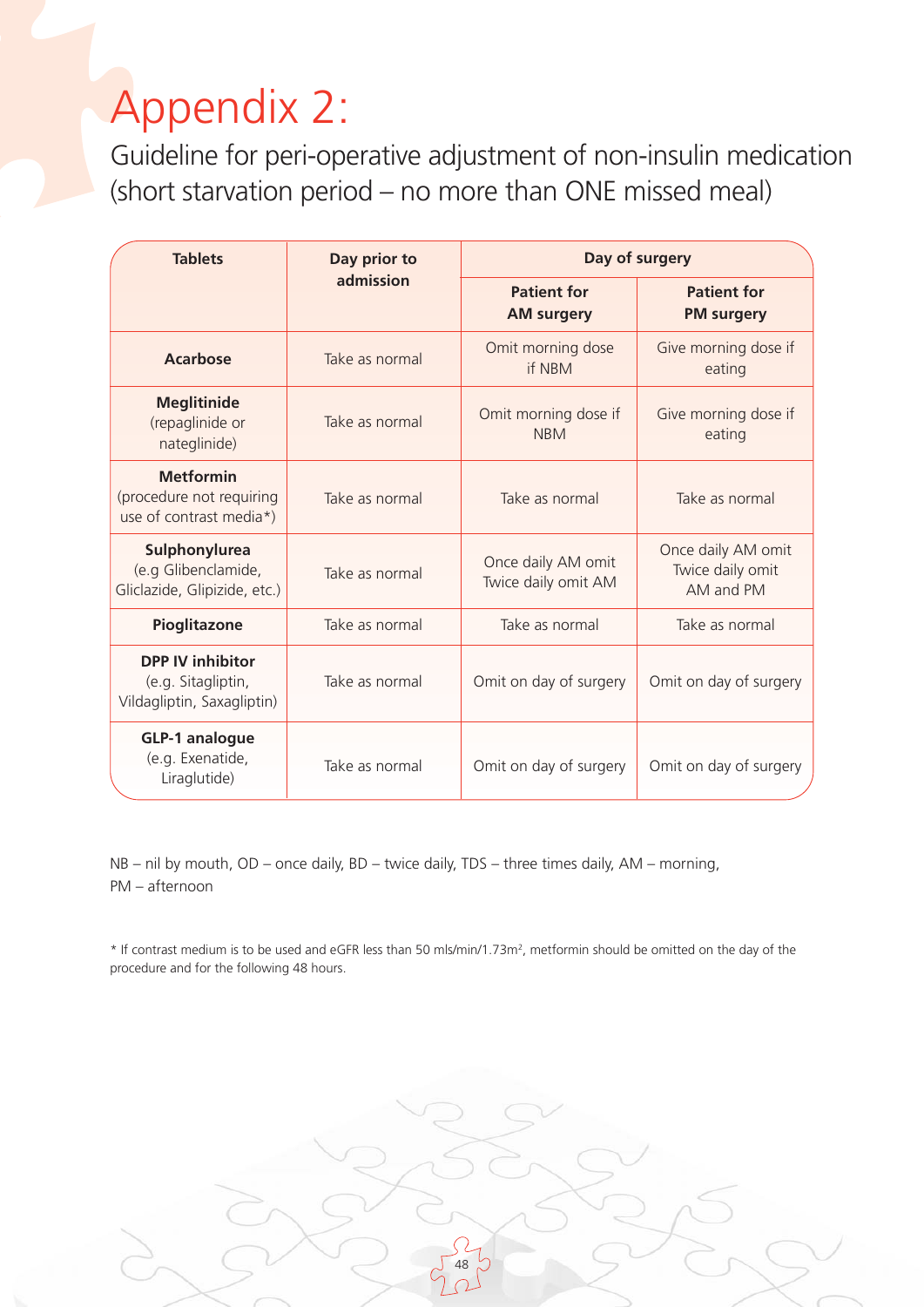# Appendix 3:

## Guidelines for suitability of patients with diabetes for day case surgery

Patients with diet controlled diabetes are all suitable for day case surgery if the procedure itself is suitable for day surgery and all other criteria are fulfilled.

People with diabetes controlled by oral or injected medication are suitable for day case surgery if:

- They fulfill all day case criteria
- They can be first / early on a morning or afternoon list.

See the algorithm below for guidance.

Give patients instructions for adjusting their dose of tablets or insulin (patient instruction leaflet).

#### 49 NO YES Patient with diabetes referred for surgery Consider IV insulin/glucose regime if appropriate Is the operation elective? Is the patient and procedure suitable for day of surgery admission? YES NO NO YES Will the patient starve for less than 12 hours (ie miss no more than 1 meal)? NO Consider referring patient to GP or diabetes clinic for stabilisation Is the patient and procedure suitable as a day case? YES Is surgery urgent? NO YES  $N<sub>O</sub>$ Book patient for day surgery Book patient for ward admission on preoperative day Book patient for day of surgery admission YES Is an HbA1c taken within the last 3 months <69 mmol/mol (8.5%)

### **Suitability of patients with diabetes for day surgery**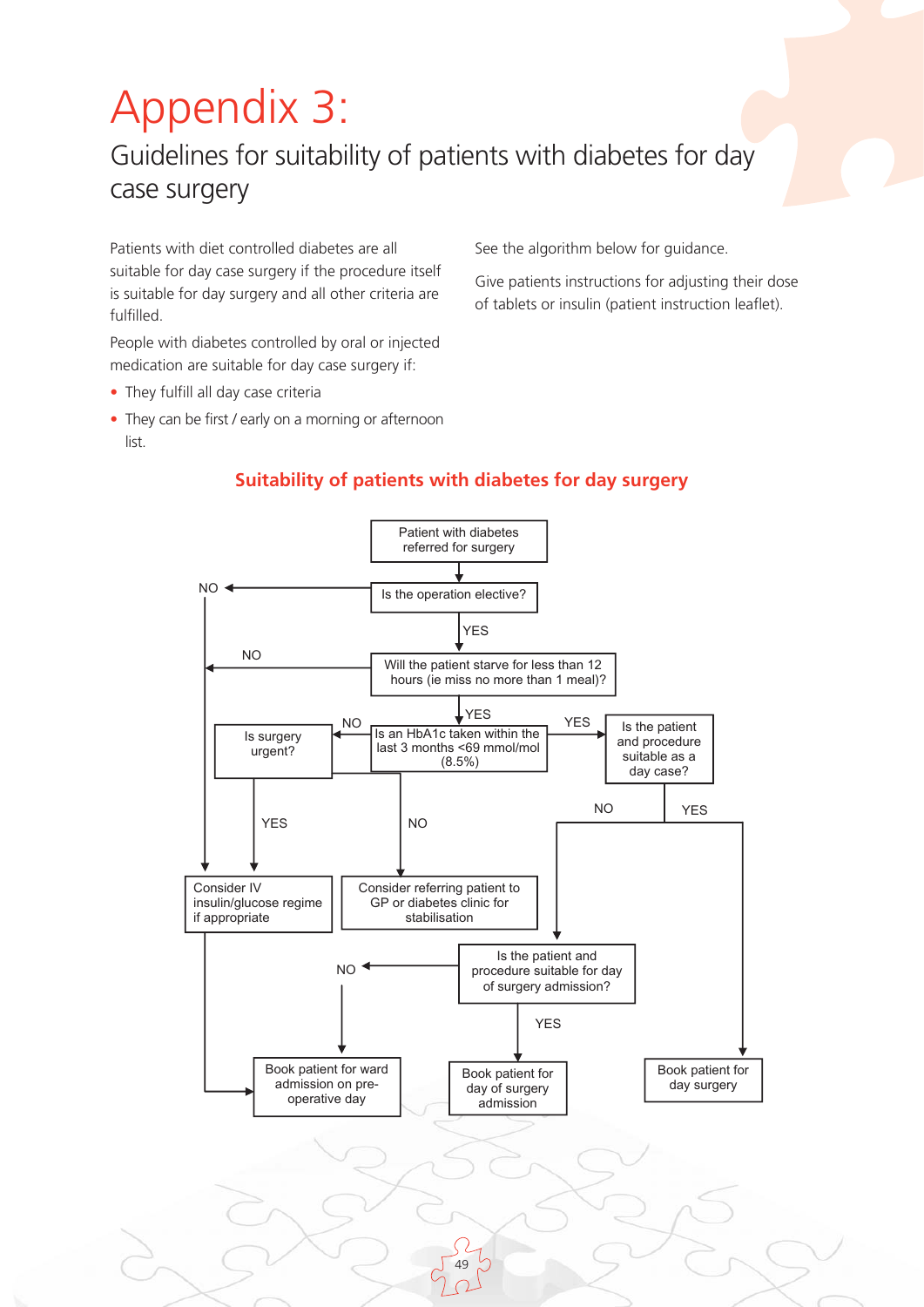## Appendix 4:

Guideline for peri-operative monitoring of diabetes and management of hyperglycaemia and hypoglycaemia in patients undergoing surgery with a short starvation period (one missed meal)

- These quidelines are for the management of wellcontrolled patients (HbA $_{1c}$  <69 mmol/mol or 8.5%) undergoing surgery with a short starvation period
- Medication should be managed as in Appendix 1 or 2, depending on usual treatment
- Patients who are not well controlled but in whom surgery cannot be postponed should have a VRIII
- Monitor capillary blood glucose on admission and hourly during the day of surgery. Aim for blood glucose level 6-10 mmol/L; 4-12 mmol/L is acceptable.

### **Management of hyperglycaemia**

- **Blood glucose greater than 12 mmol/L either pre or post surgery**
	- o Check capillary ketone levels using an appropriate bedside monitor if available
	- o If capillary blood ketones are greater than 3 mmol/L or urinary ketones greater than +++ cancel surgery, follow DKA guidelines and contact the diabetes specialist team or the on call medical team for advice.
- **Pre-operative hyperglycaemia:** (blood glucose greater than 12 mmol/L with blood ketones less than 3 mmol/L or urine ketones less than  $+++)$ 
	- **Type 1 diabetes:** give subcutaneous rapid acting analogue insulin (i.e. Novorapid®, Humalog® or Apidra®). Assume that 1 unit will drop blood glucose by 3 mmol/L BUT wherever possible take advice from the patient about the amount of insulin normally required to correct a high blood glucose. Recheck the blood glucose 1 hour later to ensure it is falling. If surgery cannot be delayed commence VRIII

- **Type 2 diabetes:** give 0.1 units/kg of subcutaneous rapid acting analogue insulin, and recheck blood glucose 1 hour later to ensure it is falling. If surgery cannot be delayed or the response is inadequate, commence VRIII.
- **Post-operative hyperglycaemia** (blood glucose greater than 12 mmol/L with blood ketones less than 3 mmol/L or urine ketones less than  $+++)$ 
	- **Type 1 diabetes:** give subcutaneous rapid acting analogue insulin. Assume that 1 unit will drop blood glucose by 3 mmol/L BUT wherever possible take advice from the patient about the amount of insulin normally required to correct a high blood glucose. Recheck the blood glucose 1 hour later to ensure it is falling. Repeat the subcutaneous insulin dose after 2 hours if the blood glucose is still above 12 mmol/L. In this situation the insulin dose selected should take into account the response to the initial dose – consider increasing the dose if the response is inadequate. Recheck the blood glucose after 1 hour. If it is not falling consider introducing VRIII
		- **Type 2 diabetes:** give 0.1 units/kg of subcutaneous rapid acting analogue insulin, and recheck blood glucose 1 hour later to ensure it is falling. Repeat the subcutaneous insulin after 2 hours if the blood glucose is still above 12 mmol/L. In this situation the insulin dose selected should take into account the response to the initial dose – consider doubling the dose if the response is inadequate. Repeat the blood glucose after another hour. If it is not falling consider introducing VRIII.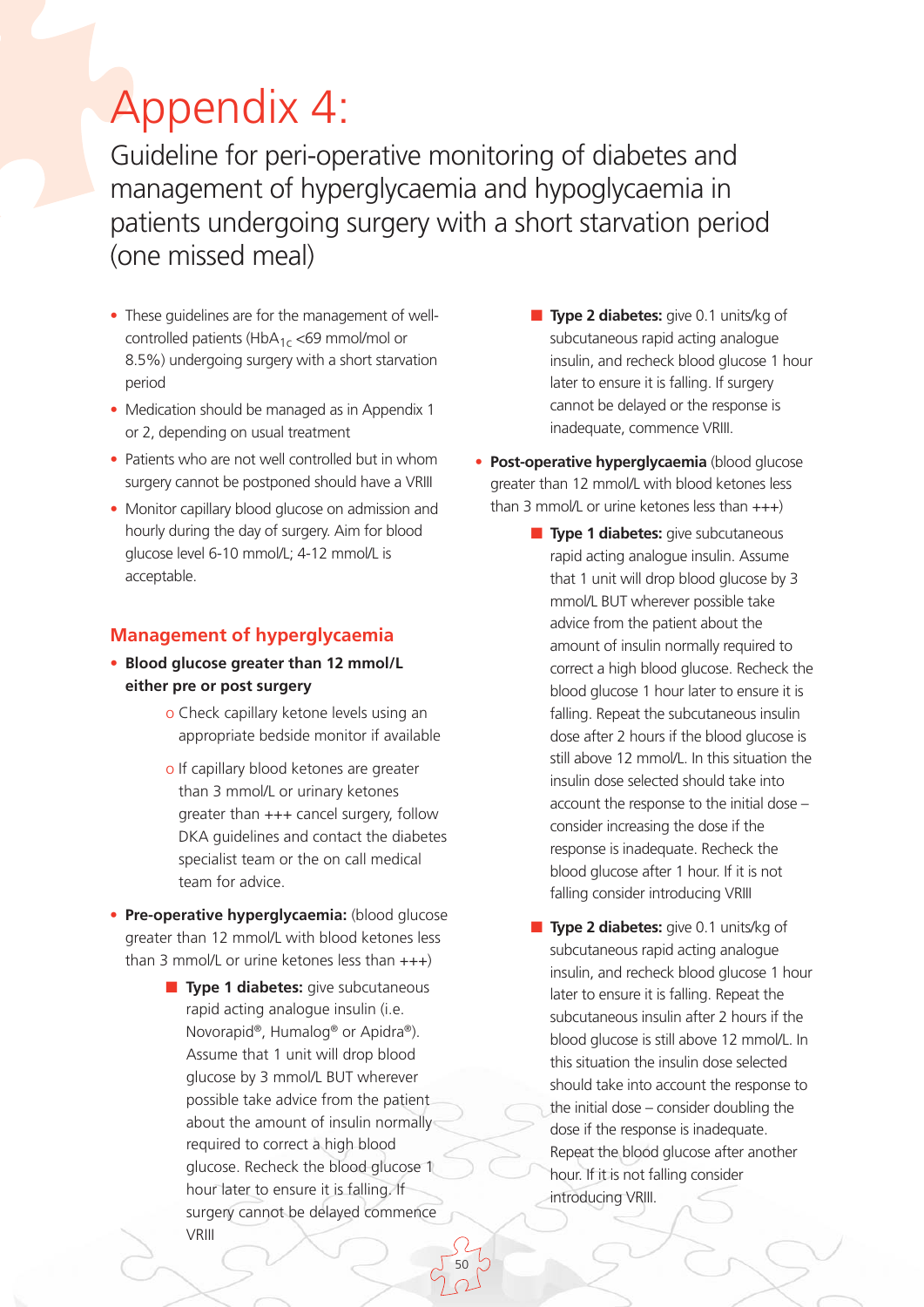### **Management of hypoglycaemia and hypoglycaemia risk**

- To avoid peri-operative hypoglycaemia consider the potential for hypoglycaemia if the admission capillary blood glucose in less than 6 mmol/L and respond as below. NB patients on diet alone are not at risk of hypoglycaemia and are excluded from the guideline below:
	- o If CBG is 4-6 mmol/L and the patient has symptoms of hypoglycaemia: Consider giving 50-100mls of 10% dextrose as a stat iv bolus and repeat the CBG after 15minutes
	- o If CBG is less than 4 mmol/L; give 80- 100 mls of 20% glucose and repeat the blood glucose after 15 minutes
	- o Try to avoid stopping the VRIII in patients with Type 1 diabetes. If it is stopped

recommence as soon as the blood glucose rises above 5 mmol/L

- o Persistent hypoglycaemia should be referred urgently to the diabetic specialist team or the on-call medical team
- o Increase frequency of blood glucose monitoring until normoglycaemia achieved and then revert to monitoring blood glucose hourly until the patient is eating and drinking.

These recommendations are at slight variance with the National Hypoglycaemia Guidelines<sup>57</sup>, but are designed to promote individualised care during the highly monitored peri-operative period.

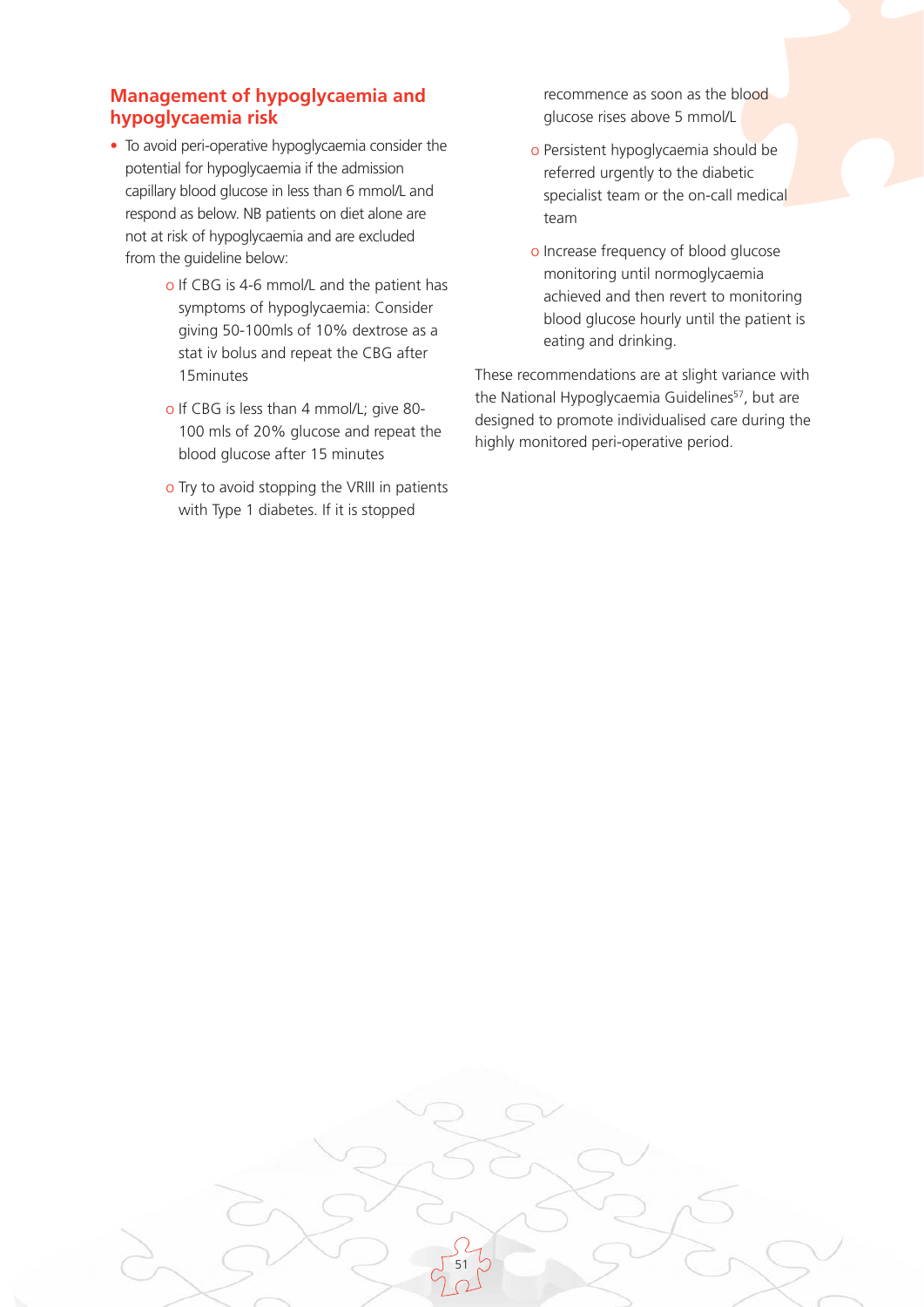# Appendix 5:

### Guideline for the use of a variable rate intravenous insulin infusion (VRIII)

### **Aim**

The aim of the VRIII is to achieve and maintain normoglycaemia (ideally, blood glucose levels between 6-10 mmol/L, although 4 to 12 mmol/L is acceptable).

### **Principles**

- There is no one fit for all
- **If the patient is already on a long acting insulin analogue (e.g. Levemir® or Lantus®) these should be continued (see Controversial areas, page 39 of the full document)**
- Heavier patients often require more insulin per hour
- Initial insulin infusion rate should be determined by the bedside capillary blood glucose (CBG) measurement
- Hourly bedside CBG measurement should be taken initially to ensure that the intravenous insulin infusion rate is correct
- If the blood glucose remains over 12 mmol/L for 3 consecutive readings and is not dropping by 3 mmol/L/hr or more the rate of insulin infusion should be increased
- If the blood glucose is less than 4 mmol/L, the insulin infusion rate should be reduced to 0.5 units per hour, and the low blood glucose should be treated as per the National Guideline for the Management of Hypoglycaemia in Adults with Diabetes<sup>57</sup> irrespective of whether the patient has symptoms. However, if the patient has continued on their long acting background insulin, then their VRII can be switched off, but the regular CBG measurements need to continue.

### **Indication for VRIII**

- Patients anticipated to have a long starvation period (i.e. 2 or more missed meals)
- Decompensated diabetes.

### **Administration**

- Make up a 50 ml syringe with 49.5mls of 0.9% sodium chloride solution
- The initial crystalloid solution to be coadministered with the VRIII is 0.45% saline with 5% glucose and 0.15% KCl. This should be given via an infusion pump
- Subsequently, the substrate solution to be used alongside the VRIII should be selected from:
	- o 0.45% saline with 5% glucose and 0.15% KCl, or
	- o 0.45% saline with 5% glucose and 0.3% KCl.
- Selection should be based on serum electrolytes which must be measured daily
- Very occasionally, the patient may develop hyponatraemia without overt signs of fluid or salt overload. In these rare circumstances it is acceptable to prescribe one of the following solutions as the substrate solution
	- o 0.9% saline with 5% glucose and 0.15% KCl
	- o 0.9% saline with 5% glucose and 0.3% KCl.
- The rate of fluid replacement must be set to deliver the hourly fluid requirements of the individual patient and should not be altered thereafter without senior advice
- Some patients will require additional concurrent crystalloid (via a second infusion line).

**Caution: do not infuse insulin without substrate unless in ITU/HDU setting.**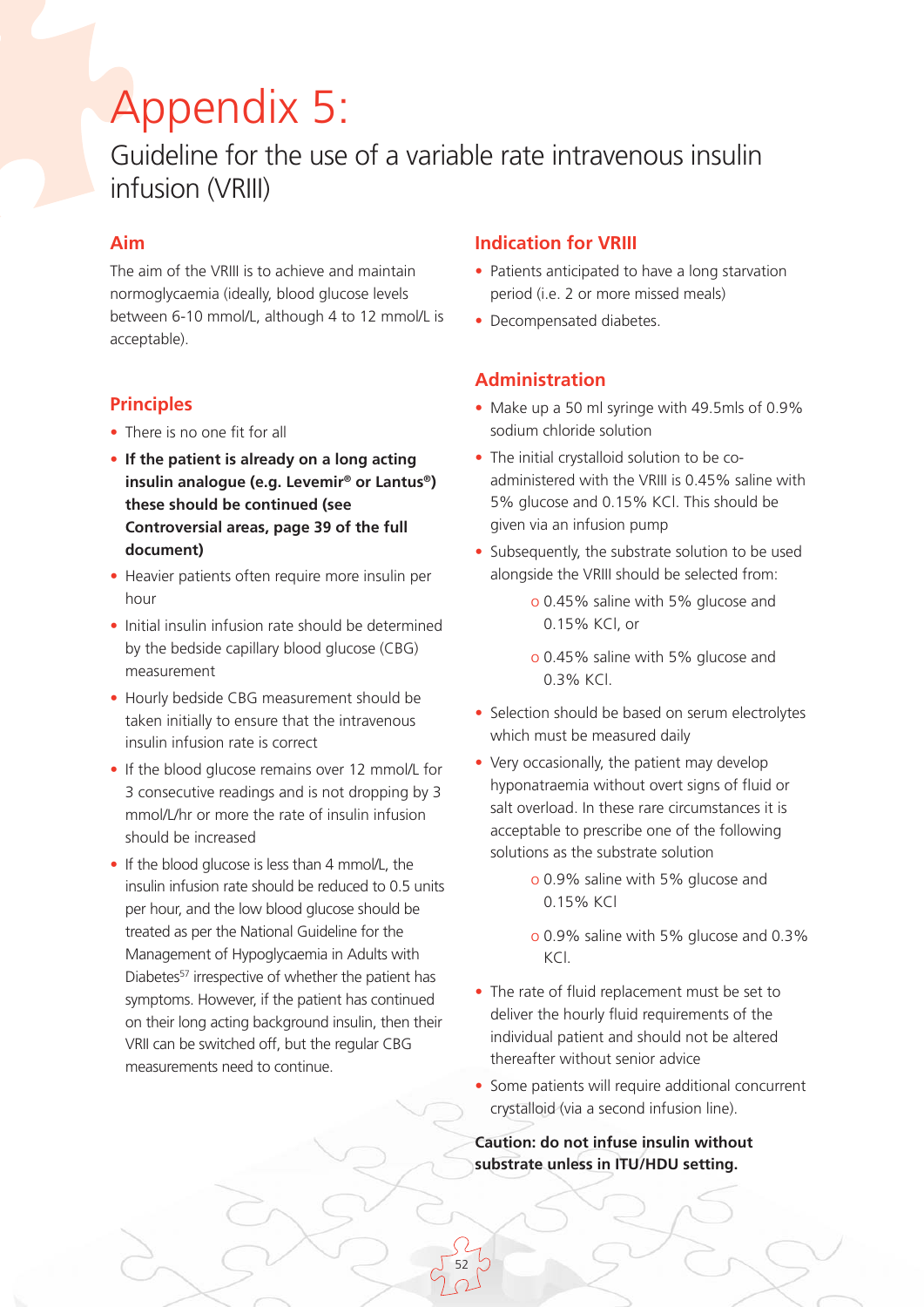### **Rate of insulin infusion**

| <b>Bedside capillary blood glucose</b><br>(mmol/L) | Initial rate of insulin infusion<br>(units per hour)                   |
|----------------------------------------------------|------------------------------------------------------------------------|
| <4.0                                               | 0.5<br>(0.0 if a long acting background insulin has<br>been continued) |
| $4.1 - 7.0$                                        |                                                                        |
| $7.1 - 9.0$                                        | $\overline{2}$                                                         |
| $9.1 - 11.0$                                       | 3                                                                      |
| $11.1 - 14.0$                                      | $\overline{4}$                                                         |
| $14.1 - 17.0$                                      | 5                                                                      |
| $17.1 - 20$                                        | 6                                                                      |
| >20                                                | Seek diabetes team or medical advice                                   |

**If increased doses of insulin are consistently being required (blood glucose above 15 and not falling) advice should be sought from the specialist diabetes team.**

### **Guidelines for setting up a variable rate intravenous insulin infusion**

- Intravenous fluid must be administered using a volumetric infusion pump
- Delivery of the substrate solution and the VRIII must be via a single cannula with appropriate one-way and anti-siphon valves
- Set the fluid replacement rate to deliver the hourly fluid requirements of the individual patient. The rate must not be altered thereafter without senior advice
- Insulin must be administered via a syringe pump alongside the substrate infusion
- Insulin should not be administered without substrate except on senior advice in an ITU/HDU setting
- Insulin must be infused at a variable rate to keep the blood glucose 6-10 mmol/L (acceptable range 4-12 mmol/L)
- Continue the substrate solution and VRIII intraoperatively and post-operatively until the patient is eating and drinking and back on their usual glucose lowering medication
- Additional fluid therapy may be required according to the specific needs of the patient for a given surgical procedure. Hartmann's solution is acceptable. Ideally the post-operative sodium intake should not exceed 200 mmol/day
- If the insulin and substrate solution are disconnected from the patient new solutions and new giving sets should be used to reduce the risk of nosocomial infection.

The recent British Consensus Guidelines for Intravenous Fluid Therapy for the Adult Surgical Patient (GIFTASUP) provide further excellent detailed guidance<sup>42</sup>.

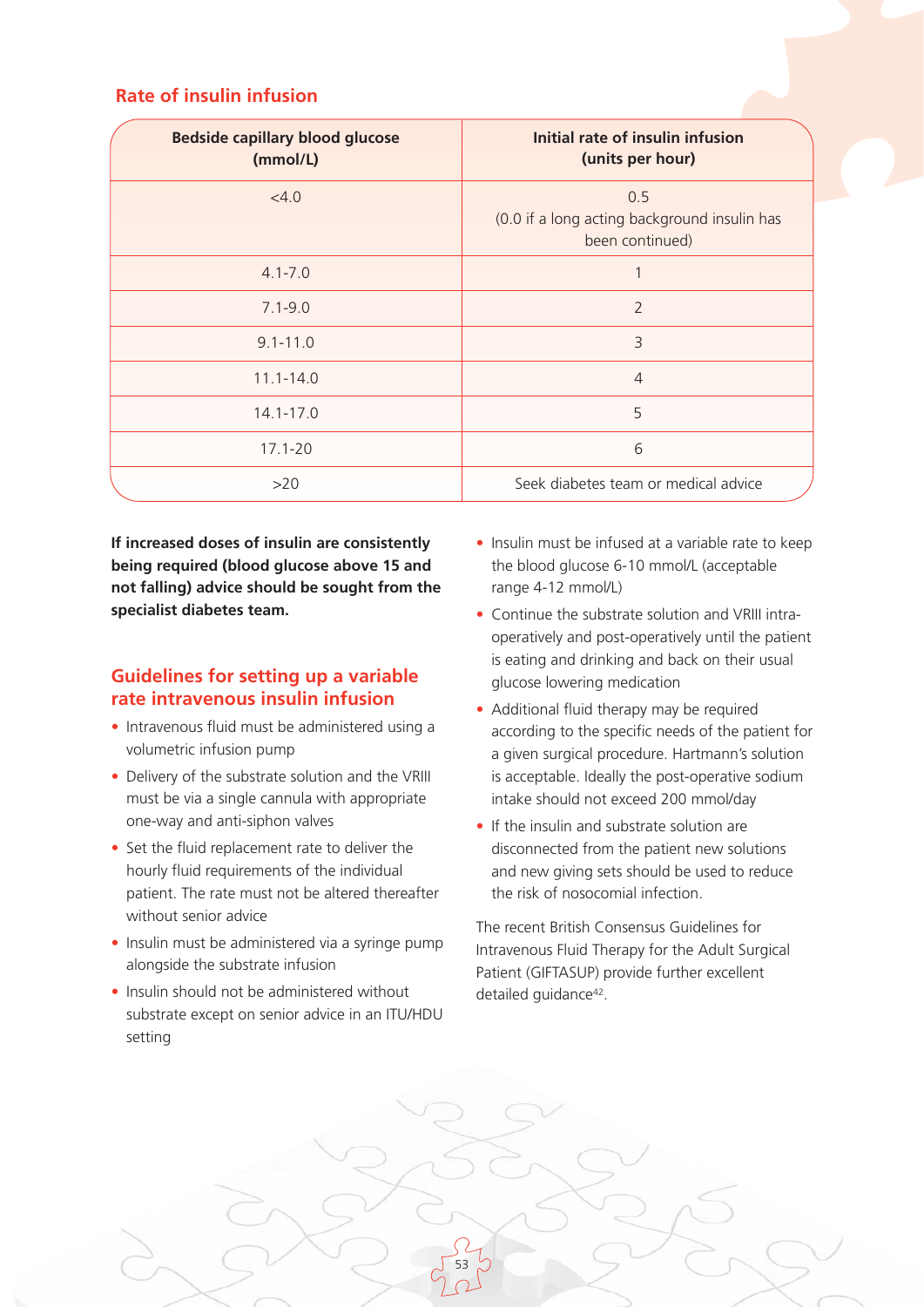# Appendix 6:

Advantages and disadvantages of intravenous solutions

|                                                                                                                                                                            | <b>Advantages</b>                                                                                                                                                                       | <b>Disadvantages</b>                                                                                                                                                                                                |
|----------------------------------------------------------------------------------------------------------------------------------------------------------------------------|-----------------------------------------------------------------------------------------------------------------------------------------------------------------------------------------|---------------------------------------------------------------------------------------------------------------------------------------------------------------------------------------------------------------------|
| 0.45% saline with 5% glucose<br>with 0.15% potassium chloride<br>at 83-125 ml/hr with a<br>continuous VRIII                                                                | • Constant supply of substrate<br>• Meets daily sodium and<br>potassium requirements<br>Safety profile of regimen<br>$\bullet$<br>demonstrated in the paediatric<br>diabetic population | Not widely available<br>$\bullet$<br>Hypotonic solution in vivo<br>$\bullet$<br>with reference to plasma and<br>may still predispose to<br>hyponatraemia<br>May exceed daily<br>$\bullet$<br>requirements of sodium |
| 0.9% saline with 5% glucose<br>with 0.15% potassium chloride<br>at 83-125 ml/hr with a<br>continuous VRIII                                                                 | • Constant supply of substrate<br>• Meets sodium and potassium<br>requirements<br>Safety profile of regimen<br>demonstrated in the<br>paediatric diabetic population                    | Not widely available<br>٠<br>• Will exceed daily sodium<br>chloride requirement and<br>predispose to oedema and<br>hyperchloraemic metabolic<br>acidosis                                                            |
| 0.18% saline with 4% glucose<br>with 0.15% potassium chloride<br>at 83-125 ml/hr with a<br>continuous VRIII                                                                | • Constant supply of substrate<br>• Meets daily sodium and<br>potassium requirements<br>• Widely available                                                                              | Associated with<br>$\bullet$<br>hyponatraemia. Use in<br>children has been curtailed by<br>the NPSA<br>Hypotonic solution in vivo<br>$\bullet$<br>with reference to plasma                                          |
| 5-10% glucose with 0.15%<br>potassium chloride at<br>125 ml/hr with a continuous VRIII                                                                                     | • Constant supply of substrate<br>• Widely available                                                                                                                                    | Does not provide any sodium<br>٠<br>Associated with<br>$\bullet$<br>hyponatraemia                                                                                                                                   |
| 5-10% glucose with 0.15%<br>potassium chloride at<br>125 ml/hr with additional 0.9%<br>saline at a variable rate to<br>correct the hyponatraemia and<br>a continuous VRIII | • Constant supply of substrate<br>• Widely available                                                                                                                                    | Requires 3 infusion pumps (1<br>$\bullet$<br>for the glucose, 1 for the<br>saline and 1 for the insulin)<br>May need multiple venous<br>٠<br>access<br>May lead to fluid overload<br>$\bullet$                      |
| 10% glucose with 0.15%<br>potassium chloride at 60 ml/hr<br>with additional 0.9% saline at<br>60 ml/hr with a continuous<br><b>VRIII</b>                                   | • Constant supply of substrate<br>• Widely available                                                                                                                                    | • Needs 3 infusion pumps (1<br>for the glucose, 1 for the<br>saline and 1 for the insulin)<br>May need multiple venous<br>access                                                                                    |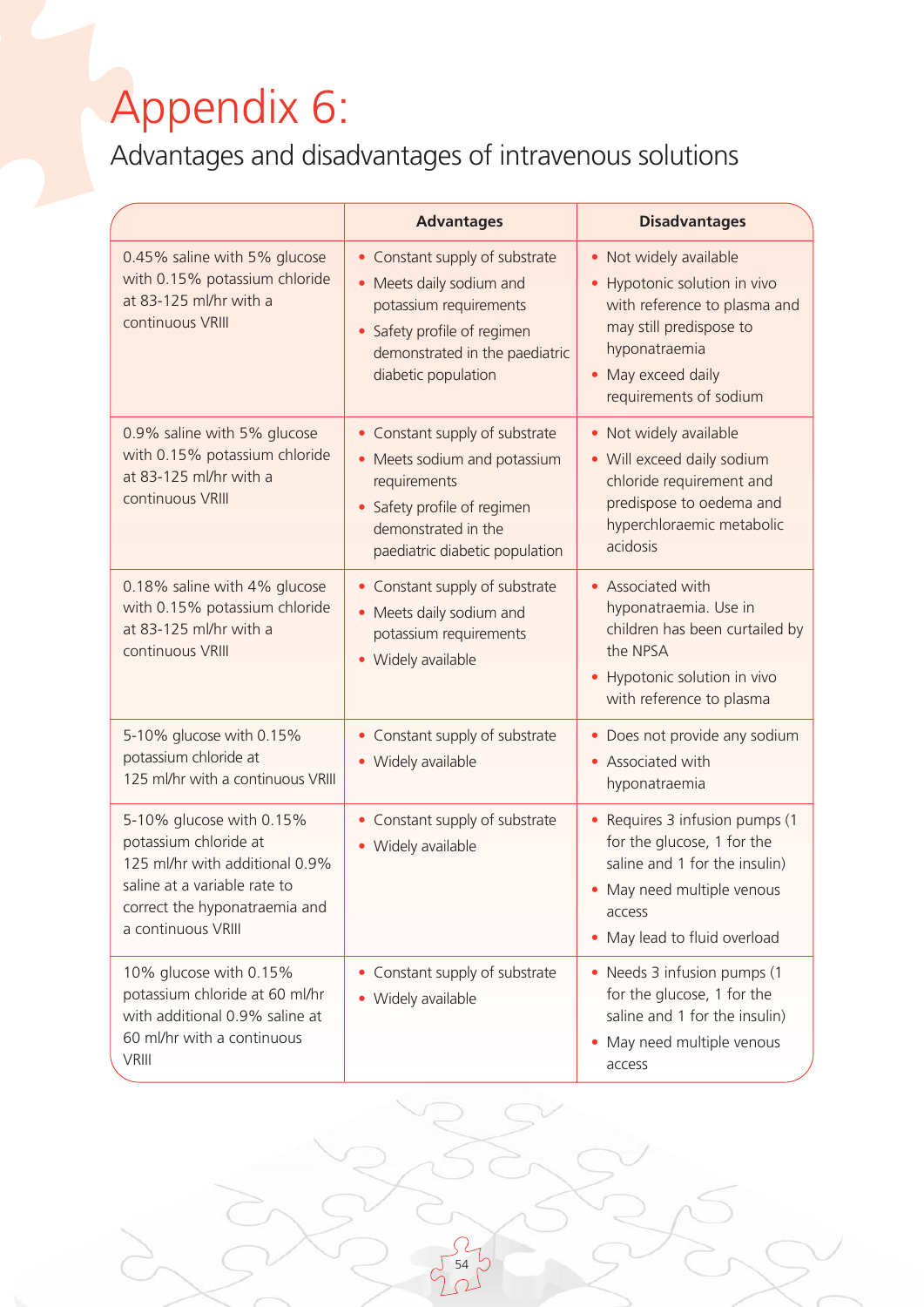|                                                                                                                                                                                                                                                                                                                                                                                                                                                                          | <b>Advantages</b>                                                                                                                                                                                                                                    | <b>Disadvantages</b>                                                                                                                                                                                                                                                                                                                  |
|--------------------------------------------------------------------------------------------------------------------------------------------------------------------------------------------------------------------------------------------------------------------------------------------------------------------------------------------------------------------------------------------------------------------------------------------------------------------------|------------------------------------------------------------------------------------------------------------------------------------------------------------------------------------------------------------------------------------------------------|---------------------------------------------------------------------------------------------------------------------------------------------------------------------------------------------------------------------------------------------------------------------------------------------------------------------------------------|
| 10% glucose with 0.15%<br>potassium chloride at 100ml/hr if<br>CBG less than 15mmol/L with a<br>continuous VRIII<br>0.9% saline with 0.15% KCl at<br>100 ml/hr if CBG more than<br>15mmol/L with a continuous<br><b>VRIII</b>                                                                                                                                                                                                                                            |                                                                                                                                                                                                                                                      | • Erratic supply of substrate<br>· Unpredictable administration<br>of sodium<br>Increased nursing workload<br>$\bullet$<br>and difficulties in maintaining<br>accurate fluid balance charts<br>with constant changes of fluid<br>bags according to CBG                                                                                |
| 500mls 10% glucose and<br>0.15% KCI with 5 units insulin if<br>CBG less than 6 mmol/L<br>500mls 10% glucose and<br>0.15% KCl with 10 units insulin if<br>CBG 6-10 mmol/L<br>500mls 10% glucose and<br>0.15% KCl with 15 units insulin<br>if CBG 10-20 mmol/L<br>500mls 10% glucose and<br>0.15% KCl with 20 units insulin<br>if CBG more than 20 mmol/L<br>All administered at 100-125<br>ml/hr and with additional 0.9%<br>saline to treat established<br>hyponatraemia | • Intrinsically safe as substrate<br>and insulin are co-<br>administered<br>Evidence to support its use                                                                                                                                              | Increased nursing workload<br>and difficulties in maintaining<br>accurate fluid balance charts<br>with constant changes of fluid<br>bags according to CBG<br>Hyponatraemia is a recognised<br>complication<br>May lead to fluid overload with<br>the co-administration of<br>additional 0.9% saline                                   |
| Hartmann's Solution                                                                                                                                                                                                                                                                                                                                                                                                                                                      | • Causes minimal metabolic and<br>electrolyte disturbance<br>• Provided the blood sugars are<br>controlled and stable without<br>the use of a VRIII, Hartmann's<br>solution can be safely used as<br>the sole fluid in all patients<br>with diabetes | • Has insufficient calories to<br>provide a safe substrate<br>solution when given with a<br>continuous infusion of insulin<br>Has insufficient potassium to<br>$\bullet$<br>run alongside a continuous<br>insulin infusion<br>Continuous use over several<br>$\bullet$<br>days will lead to salt retention<br>as well as hypokalaemia |

 $\frac{5}{55}$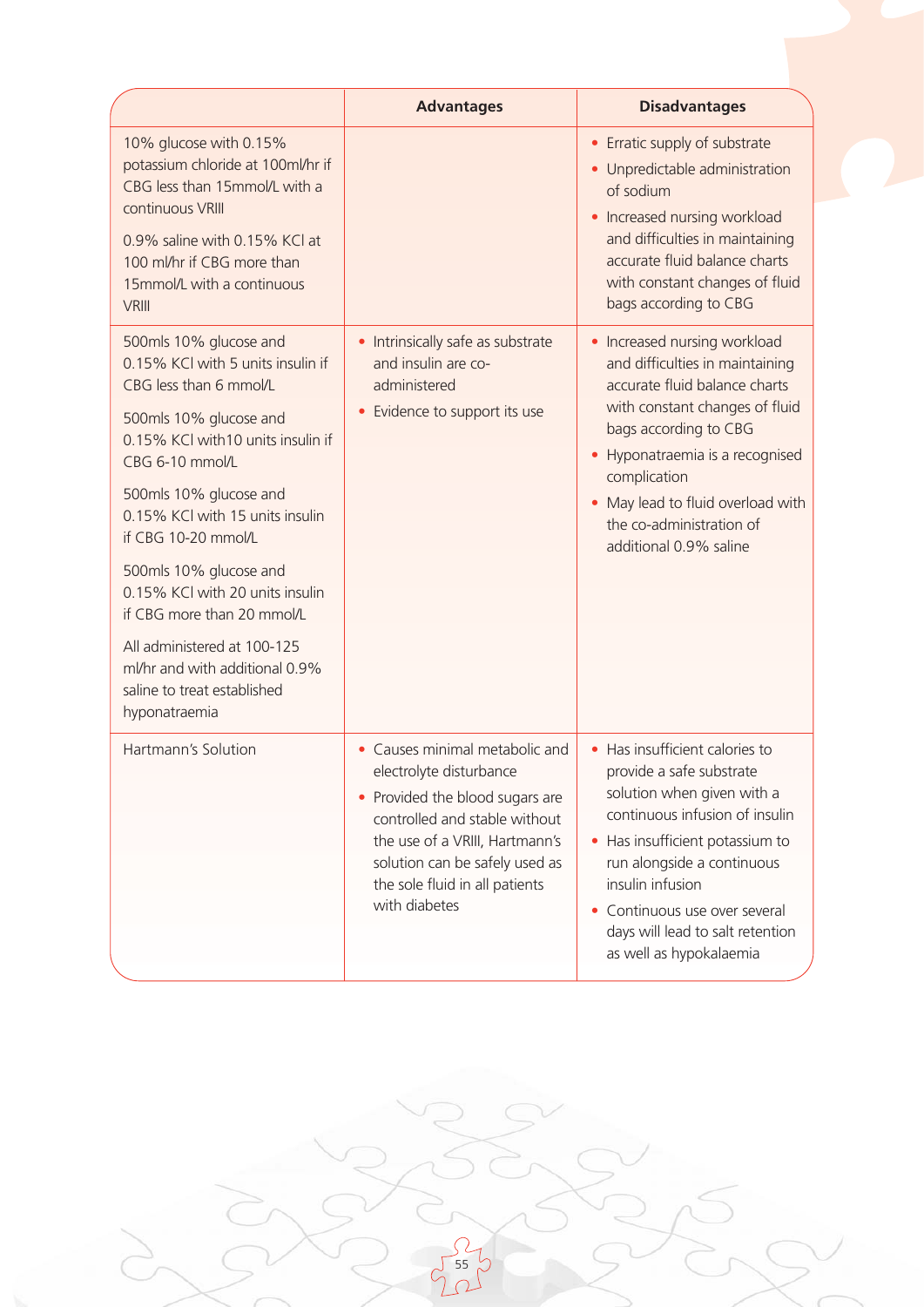# Appendix 7:

### Transferring from a VRIII to subcutaneous insulin or oral treatment

### **Restarting oral hypoglycaemic medication**

- Recommence oral hypoglycaemic agents at pre-operative doses once the patient is ready to eat and drink
- Be prepared to withhold or reduce sulphonylureas if the food intake is likely to be reduced
- Metformin should only be recommenced if the eGFR is greater than 50 mls/min/1.73m2.

### **Restarting subcutaneous insulin for patients already established on insulin**

- Conversion to subcutaneous insulin should be delayed until the patient is able to eat and drink without nausea or vomiting
- Restart the normal pre-surgical regimen. Be prepared to adjust the doses because the insulin requirement may change as a result of postoperative stress, infection or altered food intake
- Consult the diabetes specialist team if the blood glucose levels are outside the acceptable range (4-12 mmol/L) or if a change in diabetes management is required.

**The transition from intravenous to subcutaneous insulin should take place when the next meal-related subcutaneous insulin dose is due e.g. with breakfast or lunch.** 

#### **For the patient on basal bolus insulin**

There should be an overlap between the VRIII and the first injection of fast acting insulin. The fast acting insulin should be injected subcutaneously with the meal and the intravenous insulin and fluids discontinued 30 to 60 minutes later.

If the patient was previously on a long acting insulin analogue such as Lantus® or Levemir®, this should have been continued and thus the only action should be to restart their normal short acting insulin at the next meal as outlined above.

**If the basal insulin was stopped in error, the insulin infusion should be continued until some form of background insulin has been given.** If the basal insulin is normally taken once daily in the evening and the intention is to convert to subcutaneous insulin in the morning, give half the usual daily dose of basal insulin as isophane (e.g. Insulatard®, Humulin I®) in the morning; this will provide essential background insulin until the long acting analogue can be recommenced. Check for blood or urine ketones and glucose levels regularly (e.g. every 4 to 6 hours) during this transition phase.

Contact the diabetes team for advice.

### **For the patient on a twice daily fixedmix regimen**

The insulin should be re-introduced before breakfast or before the evening meal. Do not change to subcutaneous insulin at any other time. The VRIII should be maintained for 30 to 60 minutes after the subcutaneous insulin has been given.

### **For the patient on a continuous subcutaneous insulin infusion (CSII, 'pump')**

The subcutaneous insulin infusion should be recommenced at their normal basal rate. The VRIII should be continued until the next meal bolus has been given. Do not recommence the CSII at bedtime.

### **Calculating subcutaneous insulin dose in insulin-naïve patients**

(NB these are guidelines only and advice should be sought from the diabetes specialist team).

**Estimated total daily dose (TDD) of insulin** - this estimate is based on several factors, including the patient's sensitivity to insulin, degree of glycaemic control, insulin resistance, weight, and age.

Calculate the average hourly insulin dose by totalling the last 6 hours doses on the chart and dividing by 6 e.g. 12 units divide by  $6 = 2$  units/hour.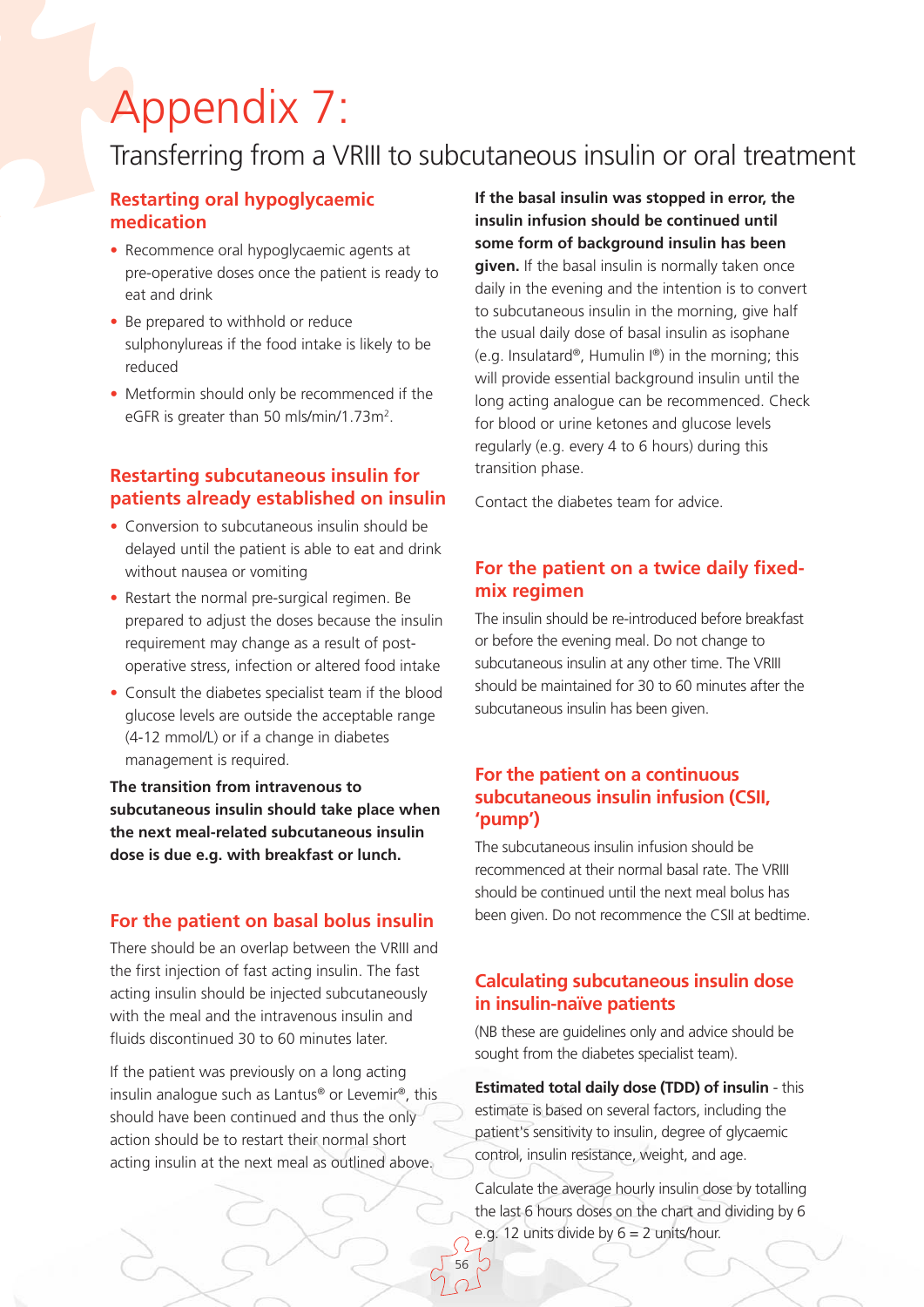This should then be multiplied by a factor of 20 (not 24 because of the risk of hypoglycaemia with the first dose) to get the total daily dose (TDD) insulin e.g. ~40 units.

### **Calculating a basal bolus (QDS) regimen**

Give approximately 50% of the TDD with the evening meal in the form of long acting insulin and divide the remaining dose to be given as rapid acting equally between pre-breakfast, pre-lunch and pre-evening meal.

The 1st dose of fast acting subcutaneous insulin should preferably be administered prior to breakfast or lunch. It should only be administered before the evening meal if monitoring can be guaranteed. Do not convert to a subcutaneous regimen at bed time.

**It is important that basal insulin is given before the insulin infusion is taken down. See guidance on previous page for transfer from the VRIII to basal bolus insulin.**

|                            | <b>Pre-breakfast</b> | <b>Pre-lunch</b> | <b>Pre-evening meal</b> | <b>Bedtime</b> |
|----------------------------|----------------------|------------------|-------------------------|----------------|
| Rapid acting insulin,      | 6 units              | 6 units          | 6 units                 |                |
| e.g. Apidra <sup>®</sup> / |                      |                  |                         |                |
| Humalog <sup>®</sup> /     |                      |                  |                         |                |
| NovoRapid®                 |                      |                  |                         |                |
| Long acting insulin,       |                      |                  |                         | 18 units       |
| e.g.                       |                      |                  |                         |                |
| Lantus®/Levemir®           |                      |                  |                         |                |

57

### **Calculating a twice daily (BD) regimen**

If a twice daily pre-mixed insulin regimen is to be used, two thirds of the total daily dose should be given at breakfast, with the remaining third given with the evening meal.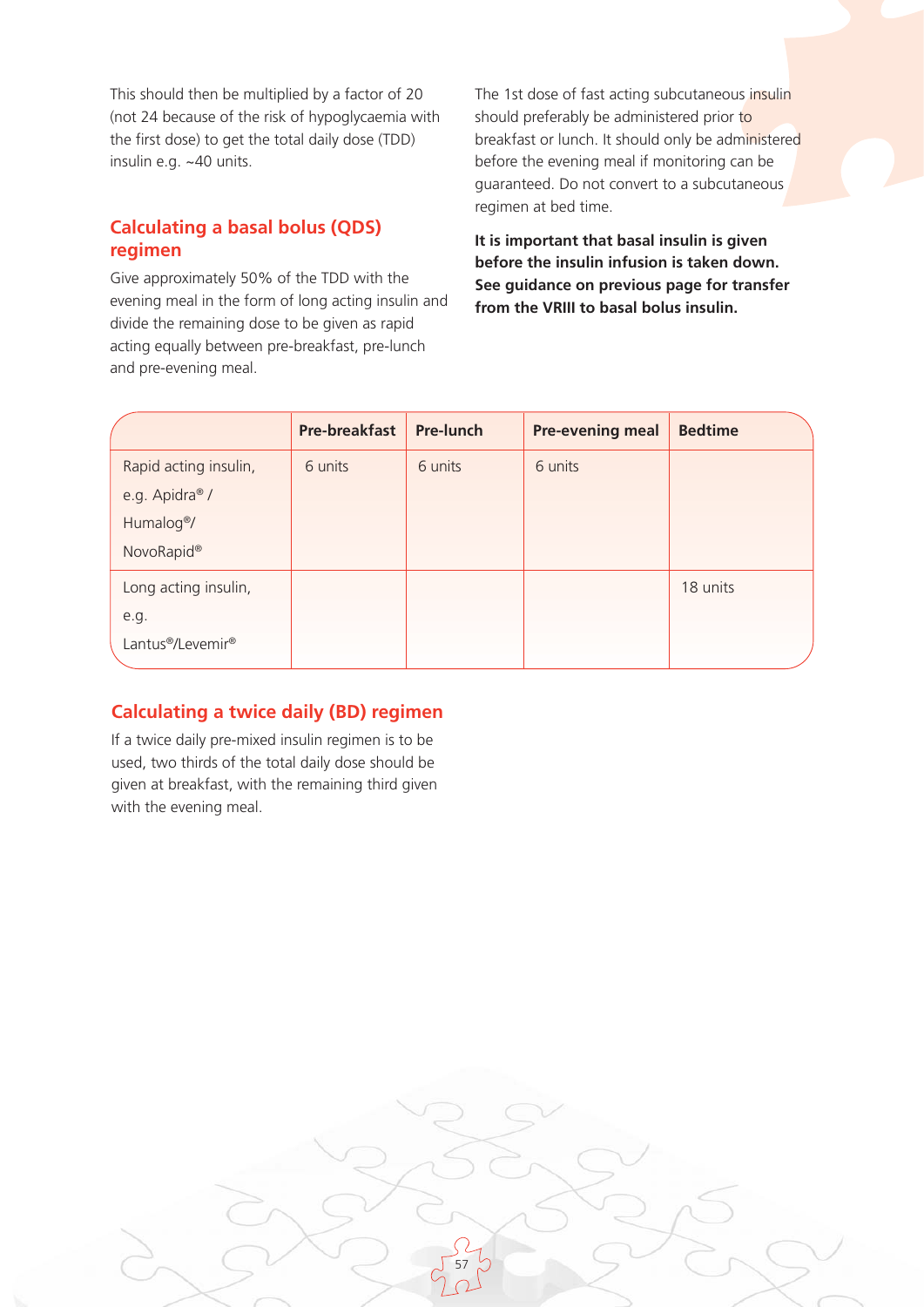# Appendix 8:

Examples of patient information leaflets for patients undergoing surgery or procedures requiring a period of starvation

58

**Patient instruction leaflet for people with diabetes controlled with tablets or by injections of GLP-1 agonists - Byetta® (exenatide) or Victoza® (liraglutide)** 

Before your operation or procedure.

**Please follow the instruction in the table below marked "What to do with your medication before surgery"**

If your operation is in the morning:

- Do not eat any food after midnight
- Drink clear fluids such as black tea or coffee, sugarfree squash or water up to 5 am.

If your operation is in the afternoon:

- Fat breakfast before 7 am and take no food after this time
- Drink clear fluids such as black tea or coffee, sugarfree squash or water up to 10 am
- When you travel to and from the hospital for your operation carry some glucose tablets or a sugary drink.

If you have any symptoms of a low blood sugar such as sweating, dizziness, blurred vision or shaking please test your blood sugar if you are able to do so. If it is less than 4 mmol/L take 4 glucose tablets or 150 mls of the sugary drink (this is the same as half a standard sized can of non-diet cola). Please tell staff at the hospital that you have done this because it is possible that your surgery may have to be rearranged for another day.

- After your operation you will be offered food and drink when you feel able to eat. If you are eating and drinking normally you should resume taking your normal tablets the morning after surgery. However, your blood glucose levels may be higher than usual for a day or so
- When you get home, if you feel nauseated or vomit and are unable to eat, please refer to the sick day rules leaflet
- If you do not improve quickly and usually attend the hospital for diabetes care please telephone the Diabetes Team on [insert telephone number] during office hours Monday – Friday. Outside these hours please contact your GP practice or out of hours service. If you usually see your GP about your diabetes please phone your GP practice.

### Remember to bring with you to hospital

- Glucose tablets or a sugary drink
- Blood glucose testing equipment (if you usually monitor your blood glucose)
- The tablets you usually take for your diabetes.

Instructions for taking your diabetes medication before your operation [to be completed by assessing nurse].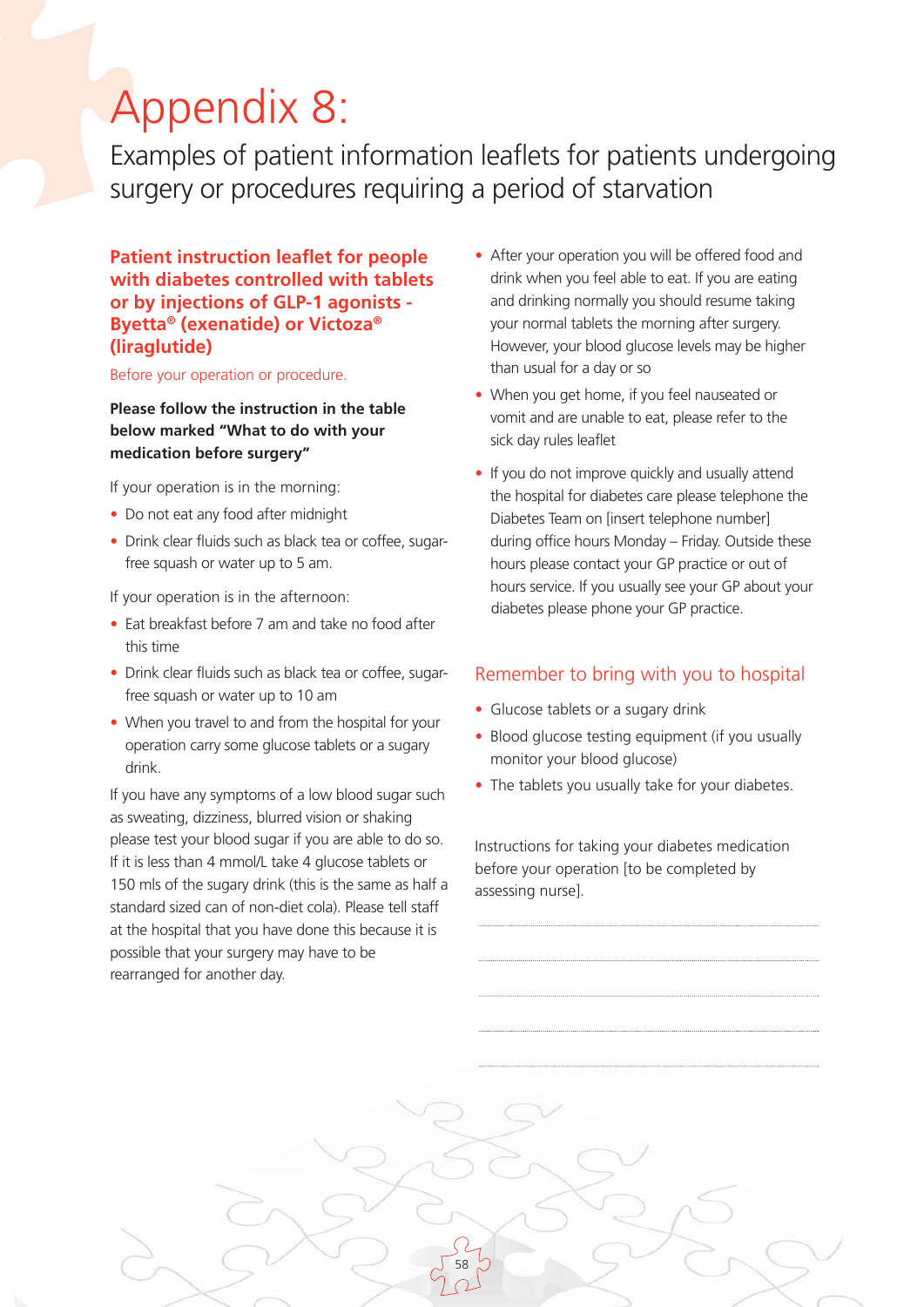### **What to do with your medication before the surgery**

| <b>Tablets</b>                                                                                                                                                                                                            | Day before going | Day of surgery                                                                                                                                    |                                                                                                                                                   |
|---------------------------------------------------------------------------------------------------------------------------------------------------------------------------------------------------------------------------|------------------|---------------------------------------------------------------------------------------------------------------------------------------------------|---------------------------------------------------------------------------------------------------------------------------------------------------|
|                                                                                                                                                                                                                           | into hospital    | If your surgery is<br>in the morning                                                                                                              | If your surgery is<br>in the afternoon                                                                                                            |
| <b>Acarbose</b>                                                                                                                                                                                                           | Take as normal   | Omit morning dose if<br>you have been told to<br>fast from midnight.                                                                              | Take your morning<br>dose if eating<br>breakfast. Do not take<br>your lunchtime dose.                                                             |
| <b>Meglitinide</b><br>(repaglinide or<br>nateglinide)                                                                                                                                                                     | Take as normal   | Omit morning dose if<br>you have been told to<br>fast from midnight.                                                                              | Take your morning<br>dose if eating<br>breakfast. Do not take<br>your lunchtime dose.                                                             |
| <b>Metformin</b><br>If you are due to have<br>contrast media this may<br>need to be stopped on<br>the day of the procedure<br>and not taken for a<br>further 48 hours (your<br>doctor should tell you<br>this in advance) | Take as normal   | If taken once a day - do<br>not stop.<br>If taken twice a day- do<br>not stop.<br>If taken three times a<br>day omit your<br>lunchtime dose only. | If taken once a day -<br>do not stop.<br>If taken twice a day-<br>do not stop.<br>If taken three times a<br>day omit your<br>lunchtime dose only. |
| Sulphonylureas<br>(glibenclamide,<br>glipizide,<br>gliclazide/gliclazide MR,<br>glimepiride, gliquidone)                                                                                                                  | Take as normal   | If taken once a day in<br>the morning - omit this<br>dose.<br>If taken twice a day,<br>omit the morning dose.                                     | If taken once a day in<br>the morning $-$ omit<br>this dose.<br>If taken twice a day,<br>omit both doses.                                         |
| <b>Thiazolidinediones</b><br>(Pioglitazone)                                                                                                                                                                               | Take as normal   | Take as normal                                                                                                                                    | Take as normal                                                                                                                                    |
| <b>DPP-IV inhibitors</b><br>(Sitagliptin, saxagliptin,<br>vildagliptin)                                                                                                                                                   | Take as normal   | Omit your morning<br>dose.                                                                                                                        | Omit your morning<br>dose.                                                                                                                        |
| You should restart taking your normal tablets the morning after surgery.<br>However, your blood glucose may be higher than usual for a day or so.                                                                         |                  |                                                                                                                                                   |                                                                                                                                                   |

**If you are taking Byetta® (exenatide) or Victoza® (liraglutide) by injection these medications should not be taken the day of surgery and restarted once once you start eating and drinking normally.**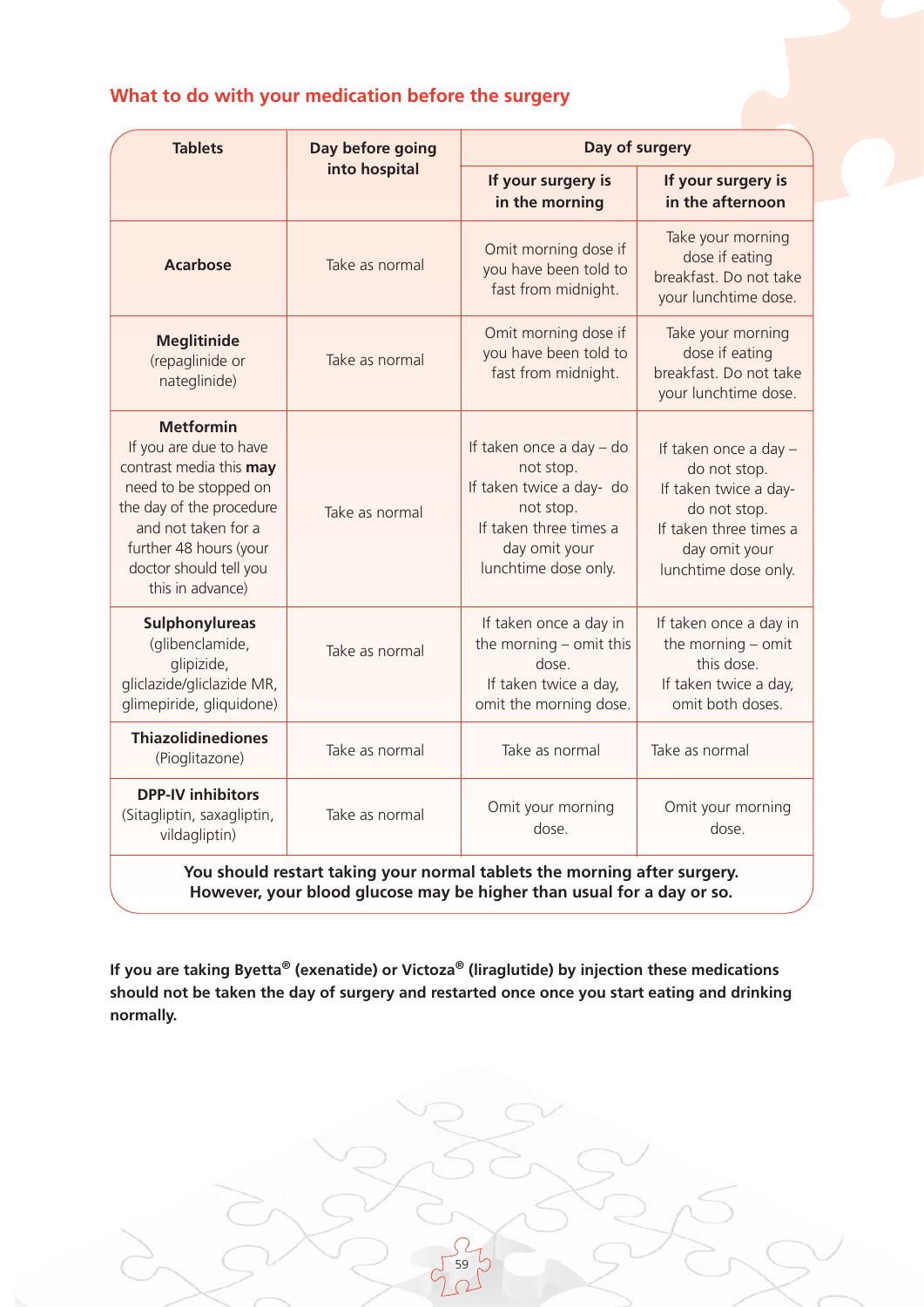**Patient instruction leaflet for people with insulin (or insulin and tablet) controlled diabetes undergoing surgery or a procedure requiring a period of starvation**

[To be adapted depending on the procedure]

#### Before your operation (or procedure)

### **Please follow the instruction in the table below marked "What to do with your insulin before surgery (or procedure)."**

If your operation (procedure) is in the morning:

- Do not eat any food after midnight
- Drink clear fluids such as black tea or coffee, sugarfree squash or water up to 5 am.

If your operation (procedure) is in the afternoon:

- Eat breakfast before 7 am and take no more food after this time
- Drink clear fluids such as black tea or coffee, sugarfree squash or water up to 10 am
- When you travel to and from the hospital for your operation carry some glucose tablets or a sugary drink.

If you have any symptoms of a low blood sugar such as sweating, dizziness, blurred vision or shaking please test your blood sugar if you are able to do so. If it is less than 4 mmol/L take 4 glucose tablets or 150 mls of the sugary drink (this is the same as half a standard sized can of non-diet cola). Please tell staff at the hospital that you have done this because it is possible that your surgery may have to be rearranged for another day.

- After your operation (procedure) your blood sugar will be checked and additional insulin given if necessary
- After your operation (procedure) you will be offered food and drink when you feel able to eat.

If you are eating and drinking normally you should restart taking your normal insulin (and tablets) the next morning. However, your blood glucose levels may be higher than usual for a day or so.

- When you get home, if you feel feel sick or are sick and are unable to eat, please refer to the sick day rules leaflet
- If you do not improve quickly and usually attend the hospital for diabetes care please telephone the Diabetes Team on [telephone number] during office hours Monday – Friday. Outside these hours please contact your GP practice or out of hours service. If you usually see your GP about your diabetes please phone your GP practice.

### Remember to bring with you to hospital

- Glucose tablets or sugary drink
- Blood glucose testing equipment you usually use
- Insulin (and tablets) you usually take for your diabetes.

Instructions for taking insulin before your operation [to be completed by assessing nurse].

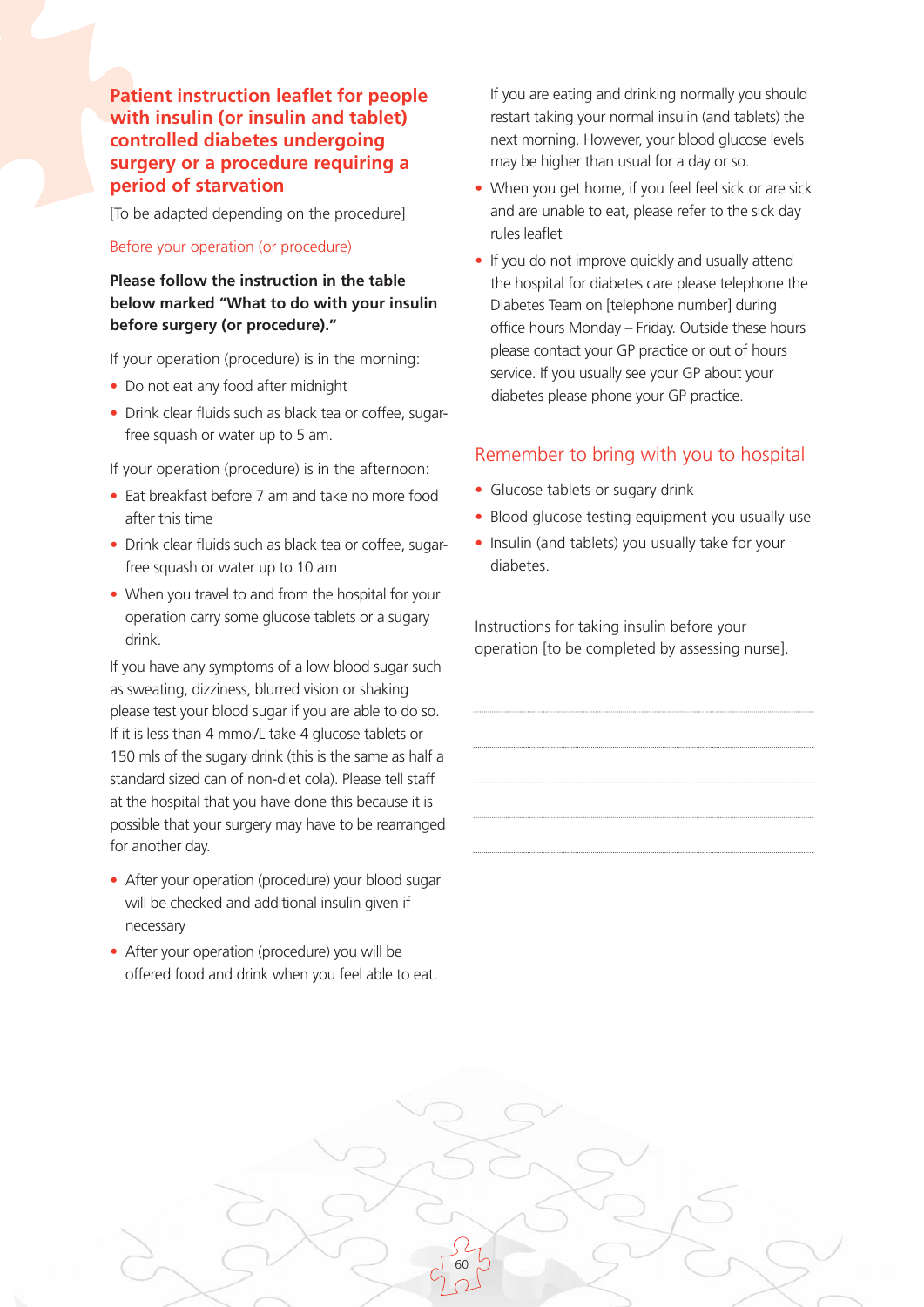### **What to do with your insulin before surgery (procedure)**

| <b>Insulins</b>                                                                                                                              | Day before going<br>into hospital | Day of surgery                                                                                                                                                                                                                                                                                                                                                                          |                                                                                                                                                                                             |
|----------------------------------------------------------------------------------------------------------------------------------------------|-----------------------------------|-----------------------------------------------------------------------------------------------------------------------------------------------------------------------------------------------------------------------------------------------------------------------------------------------------------------------------------------------------------------------------------------|---------------------------------------------------------------------------------------------------------------------------------------------------------------------------------------------|
|                                                                                                                                              |                                   | If your surgery is<br>in the morning                                                                                                                                                                                                                                                                                                                                                    | If your surgery is<br>in the afternoon                                                                                                                                                      |
| <b>Once daily (evening)</b><br>(Lantus <sup>®</sup> /Glargine or<br>Levemir/Detemir®)<br>Insulatard® or Humulin I®                           | No dose change                    | No dose change<br>necessary*.                                                                                                                                                                                                                                                                                                                                                           | No dose adjustment<br>necessary*.                                                                                                                                                           |
| <b>Once daily (morning)</b><br>(Lantus <sup>®</sup> /Glargine or<br>Levemir/Detemir <sup>®</sup> )<br>Insulatard® or Humulin I®              | No dose change                    | Take your normal dose*.<br>Your blood glucose will<br>be checked on<br>admission.                                                                                                                                                                                                                                                                                                       | Take your normal<br>dose*. Your blood<br>glucose will be<br>checked on admission.                                                                                                           |
| <b>Twice daily</b><br>(Novomix 30 <sup>®</sup> , Humulin<br>M3 <sup>®</sup> , Humalog Mix 25 <sup>®</sup> ,<br>Humalog Mix 50 <sup>®</sup> ) | No dose change                    | Halve the usual dose.<br>Your blood glucose will<br>be checked on<br>admission.<br>Resume your normal<br>insulin with your<br>evening meal.                                                                                                                                                                                                                                             | Halve the usual dose.<br>Your blood glucose will<br>be checked on<br>admission.<br>Resume your normal<br>insulin with your<br>evening meal.                                                 |
| 3, 4, or 5 injections<br>daily                                                                                                               | No dose change                    | Do not take your<br>morning dose of short<br>acting insulin if no<br>breakfast is eaten.<br>If you normally take a<br>long acting basal insulin<br>in the morning you<br>should take your normal<br>dose*. If you normally<br>take a pre-mixed insulin<br>the dose should be<br>halved. Do not take<br>your lunchtime dose.<br>Resume your normal<br>insulin with your<br>evening meal. | Take usual morning<br>insulin dose(s). Do not<br>take lunchtime dose.<br>Your blood glucose will<br>be checked on<br>admission.<br>Resume your normal<br>insulin with your<br>evening meal. |
|                                                                                                                                              |                                   | You should restart taking your normal insulin the morning after surgery (procedure).<br>However, your blood glucose may be higher than usual for a day or so.                                                                                                                                                                                                                           |                                                                                                                                                                                             |

\*Some units would recommend reduction of usual dose of long acting analogue by one third, particularly if you take regular snacks during the day.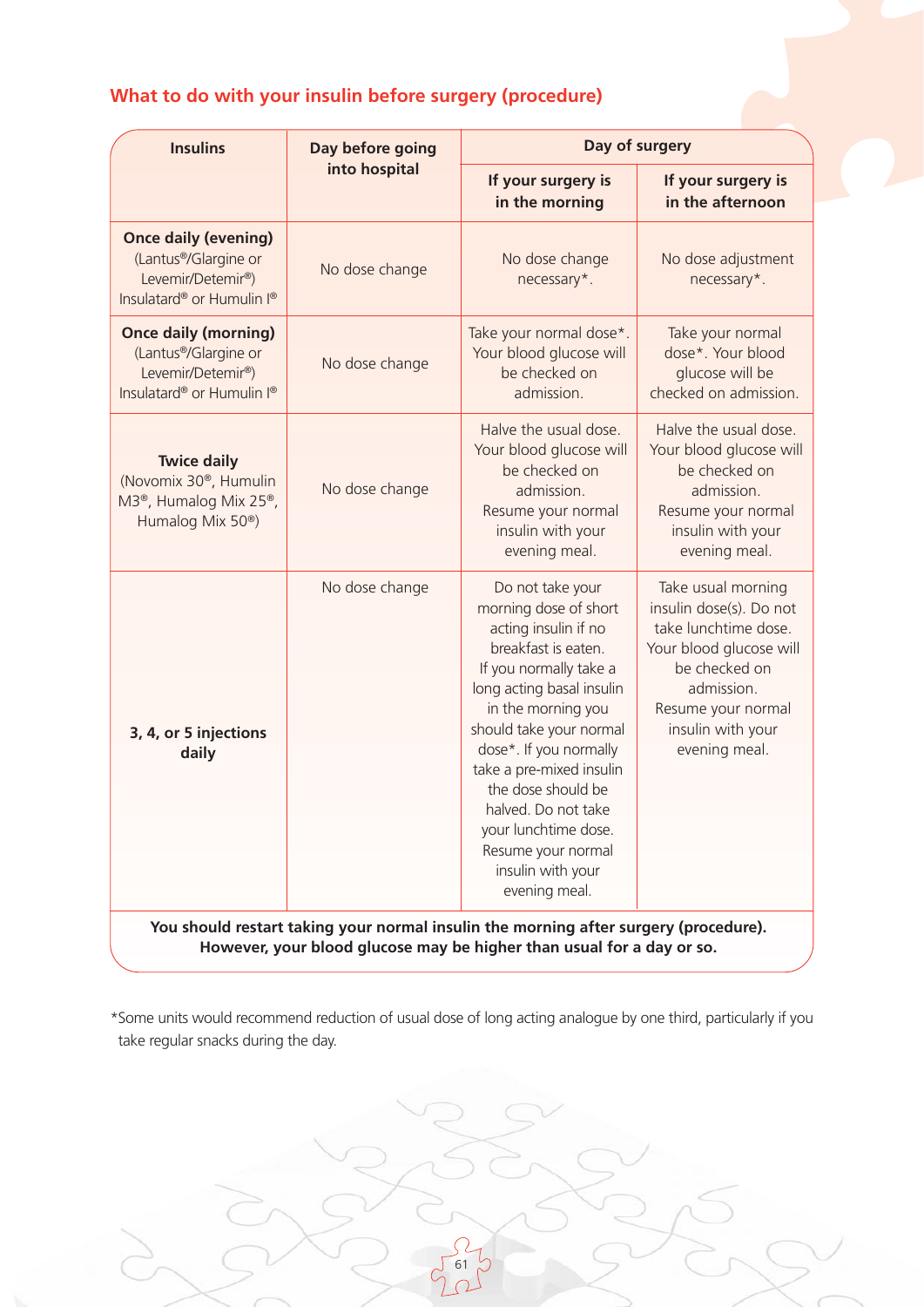# Appendix 9:

Example of instructions for non-operative procedures requiring a period of starvation (no more than one missed meal)

62

### **Gastroscopy / Bronchoscopy**

• Follow quidelines for surgery as in leaflets above.

### **Colonoscopy**

#### **Day before procedure: insulin-treated patients**

- Follow the advice provided about low residue food
- Take the bowel preparation as instructed
- Take additional clear fluid, and sugary drinks such as Lucozade® or clear fruit juice to maintain the blood glucose levels
- Test your blood glucose levels before administering insulin
- Take half the usual dose of short acting (Novorapid®/Humalog®/Actrapid®/Humulin S®) or mixed insulin (Novomix 30®/Humulin M3®/Humalog Mix 25®)
- Take the usual dose of long-acting insulin (Lantus®/Levemir®).

### **Day before procedure: non insulin treated patients**

• Do not take any diabetes tablets.

### **Day of procedure: insulin treated or non insulin treated patients**

Please refer to the guidelines for the day of surgery (procedure) (Appendix 8). However, if the colonoscopy is due for the afternoon, then halve the morning dose of insulin(s).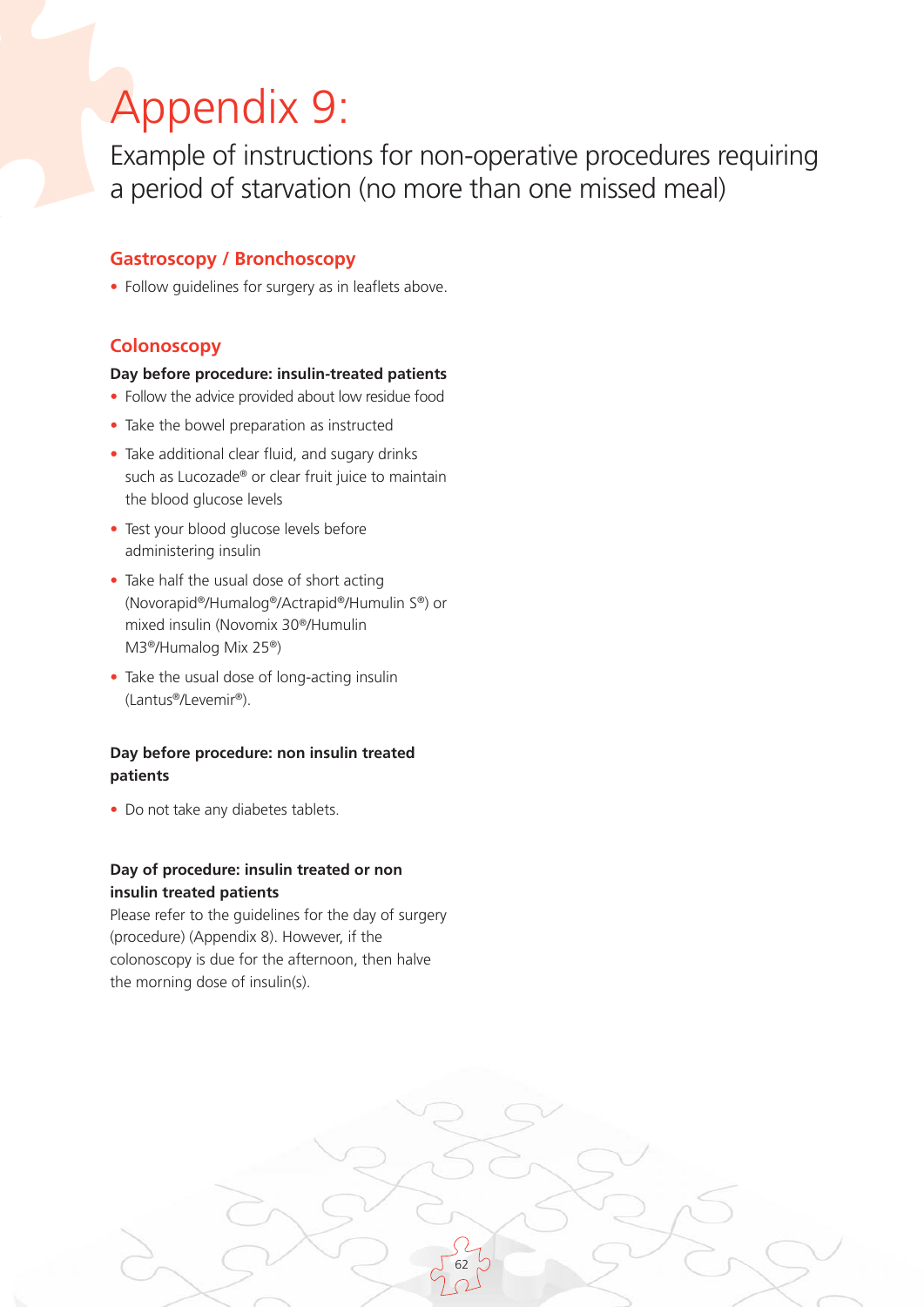# Appendix 10:

## Sick Day Rules for People with Diabetes

These are a guide only, local practice may vary.

### **What should I do if I am unwell?**

- **NEVER** stop taking your insulin or tablets illness usually increases your body's need for insulin
- **TEST** your blood glucose level every 2 hours, day and night
- **TEST** your urine for ketones every time you go to the toilet or your blood ketones every 2 hours if have the equipment to do this
- **DRINK** at least 100 mls water/sugar free fluid every hour – you must drink at least 2.5 litres per day during illness (approximately 5 pints)
- **REST** and avoid strenuous exercise as this may increase your blood glucose level during illness
- **EAT** as normally as you can. If you cannot eat or if you have a smaller appetite than normal, replace solid food during illness, with one of the following:
	- 400 mls milk
	- 200 mls carton fruit juice
	- 150-200 mls non-diet fizzy drink

63

• 1 scoop ice cream.

### **When should I call the Diabetes Specialist Nurses or my GP?**

- **CONTINUOUS** diarrhoea and vomiting, and/or high fever
- **UNABLE** to keep down food for 4 hours or more
- **HIGH** blood glucose levels with symptoms of illness (above 15 mmol/L - you may need more insulin)
- **KETONES** at ++2 or +++3 in your urine or 1.5 mmol/L blood ketones or more. (You may need more insulin). In this case, contact the person who normally looks after your diabetes immediately.

**OUTSIDE NORMAL WORKING HOURS consult the local out of hours service or go to your local hospital A&E department.**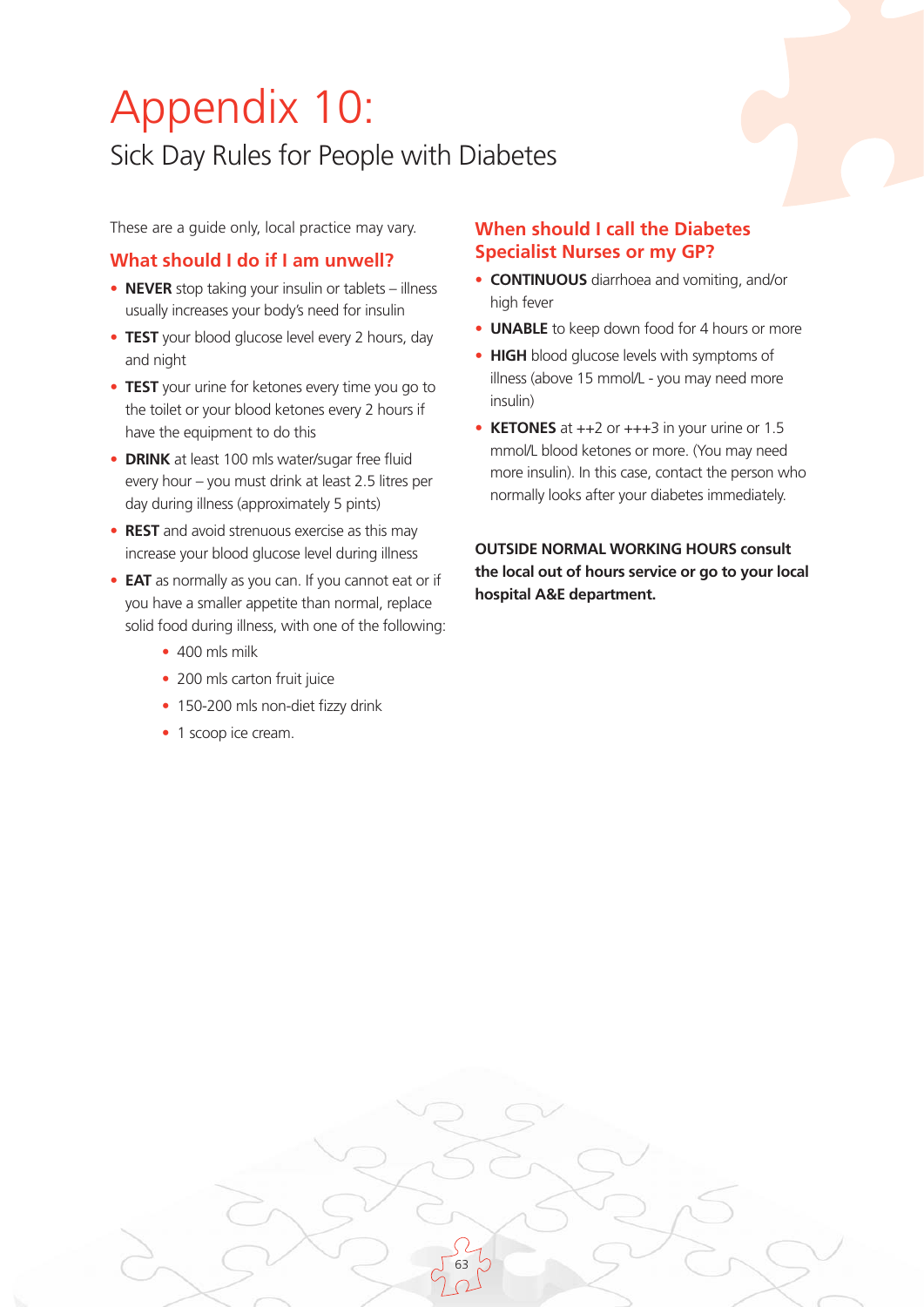# Appendix 11:

Discharge letter: Advice for patients with diabetes who are discharged following a surgical procedure

- Take your insulin or other medication as advised in the information leaflet
- Monitor your blood glucose if you have the equipment to do so – 4 times per day if possible. You should test more frequently if you are unwell, feeling or being sick
- Your blood glucose may be higher than usual. This is not a concern if you are feeling well
- If you are feeling unwell (particularly if you are being sick and unable to take food or medication) contact your usual diabetes team/GP surgery

Tel: ......................................................

• If outside normal working hours contact the out of hours service

Tel: ......................................................

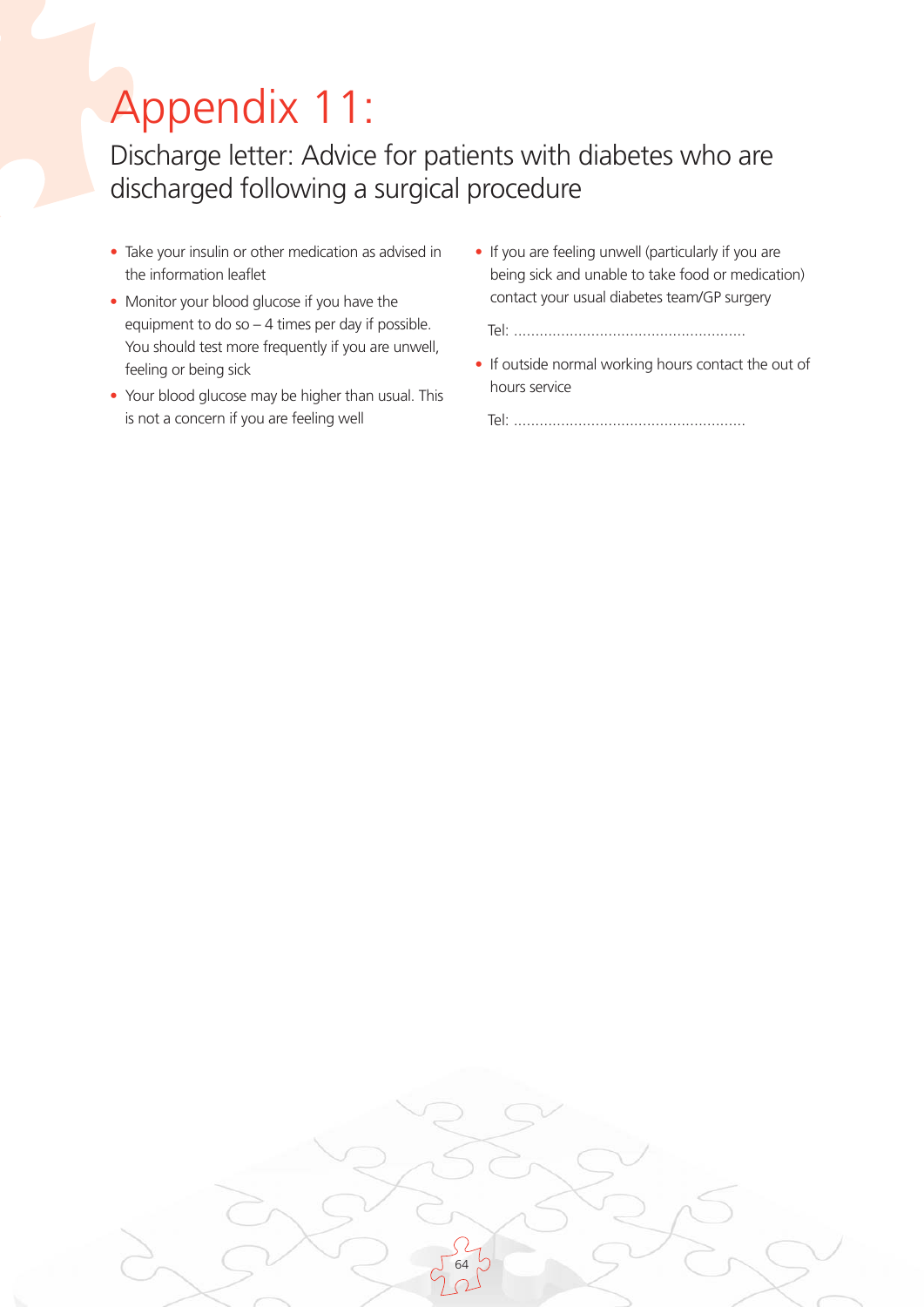# Appendix 12:

### GP letter with recommendations for referral of patients for surgery

Dear *Local GP*

Poor glycaemia control is associated with greater post-operative morbidity and mortality. By optimising pre-operative diabetes control you can help reduce the risk of post-operative mortality by 50%.

You may be aware of the recent publication from NHS Diabetes, **'Management of adults with diabetes undergoing surgery and elective procedures: improving standards'.** The recommendations contained within this document aim to streamline the management of the surgical patient with diabetes. There is emphasis on optimising the patient's condition before referral for surgery, promoting day surgery where possible, avoiding the unnecessary use of intravenous insulin, and encouraging a rapid return to the patient's usual diet and diabetes management.

#### *We are writing to ask for your help in implementing these recommendations at a local level.*

Please could you provide the following information when referring a patient with diabetes for a surgical opinion:

#### **Up-to-date current diabetes care**

- Duration and type of diabetes
- Place of usual diabetes care (primary or secondary care)
- Other co-morbidities
- Treatment
	- o For diabetes oral agents/ insulin doses and frequency
	- o For other co-morbidities

#### **Specific complications of diabetes**

- At risk foot
- Renal impairment
- Cardiac disease

#### **Recent values for**

- BMI
- BP
- $HbA_{1c}$
- eGFR

#### **Importance of good glycaemia control prior to surgery**

There is evidence that poor pre-operative glycaemic control is associated with greater post-operative mortality and morbidity after elective surgery **In view of this we recommend that every effort be made to achieve an HbA1c below 69 mmol/mol (8.5%) prior to surgery.** To avoid the risk of postponement or cancellation, please review the treatment of any patient with an  $HbA_{1c}$  above this target to improve diabetes control. You may wish to consider referral to the local diabetes team. If there is a reason why control cannot be improved, please make this clear so that the risks and benefits of surgery can be assessed.

We will start to use this approach to assess patients pre-operatively from ..........(date).

For further information please contact the Diabetes Specialist Nurse Team on ……………………….(tel no.).

We look forward to working together with you to improve surgical outcomes for patients with diabetes.

65

Yours sincerely

Medical Director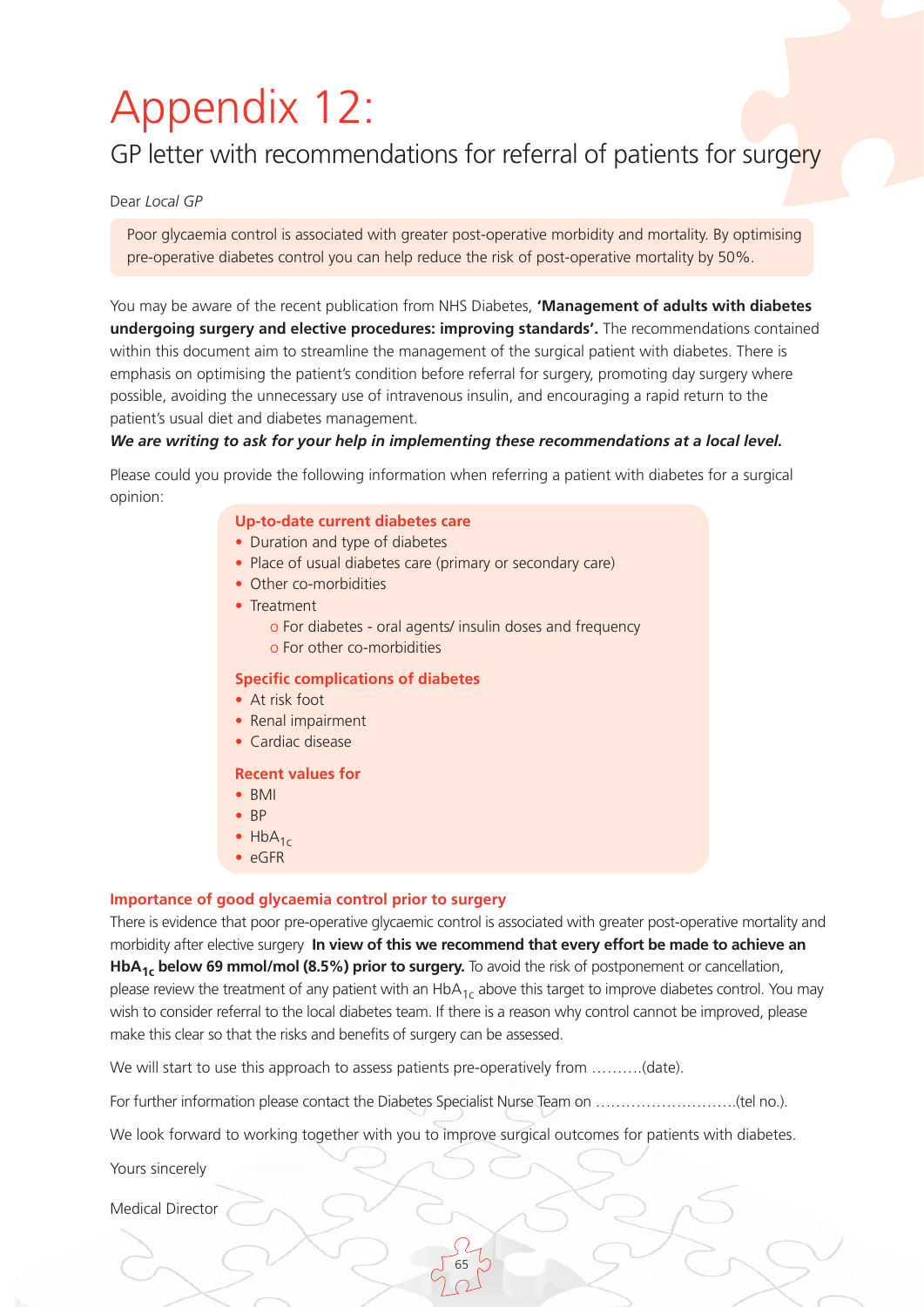# References

- 1. Rayman G. Inpatient audit. *Diabetes Update.* http://www.diabetes.org.uk/upload/Professionals/publications/Comment\_Inpatient%20audit\_new.pdf. 2010.
- 2. Moghissi ES, Korytkowski MT, Dinardo MM, Hellman R, Hirsch IB, Inzucchi S et al. American Association of Clinical Endocrinologists and American Diabetes Association consensus statement on inpatient glycemic control. *Diabetes Care* 2009;**32**:1119-31.
- 3. Frisch A, Chandra P, Smiley D, Peng L, Rizzo M, Gatcliffe C et al. Prevalence and clinical outcome of hyperglycemia in the perioperative period in noncardiac surgery. *Diabetes Care* 2010;**33**:1783-8.
- 4. Cullinane M, Gray A J, Hargraves C M, Lansdown M, Martin I C, and Schubert M. Who operates when? II: the 2003 report of the National Confidential Enquiry into Perioperative Deaths. http://www.ncepod.org.uk/pdf/2003/03full.pdf. 2003.
- 5. Cuthbertson BH, Amiri AR, Croal BL, Rajagopalan S, Brittenden J, Hillis GS. Utility of B-type natriuretic peptide in predicting medium-term mortality in patients undergoing major non-cardiac surgery. *Am.J.Cardiol.* 2007;**100**:1310-3.
- 6. O'Brien MM, Gonzales R, Shroyer AL, Grunwald GK, Daley J, Henderson WG et al. Modest serum creatinine elevation affects adverse outcome after general surgery. *Kidney Int*. 2010;**62**:585-92.
- 7. Lee TH, Marcantonia ER, Mangione EJ, Polanczyk CA, Cook EF, Sugarbaker DJ et al. Derivation and prospective validation of a simple index for prediction of cardiac risk of major noncardiac surgery. *Circulation* 1999;**100**:1043-9.
- 8. Furnary AP, Zerr KJ, Grunkemeier GL, Starr A. Continuous intravenous insulin infusion reduces the incidence of deep sternal wound infection in diabetic patients after cardiac surgical procedures. *Ann.Thorac.Surg*. 1999;**67**:352-62.
- 9. Hamblin PS, Topliss DJ, Chosich N, Lording DW, Stockigt JR. Deaths associated with diabetic ketoacidosis and hyperosmolar coma. 1973-1988. *Med.J.Aust.* 1989;**151**:441-2.
- 10. Stamler J, Vaccaro O, Neaton JD, Wentworth D. Diabetes, other risk factors, and 12-yr cardiovascular mortality for men screened in the multiple risk factor intervention trial. *Diabetes Care* 1993;**16**:434-44.
- 11. Veglio M, Chinaglia A, Cavallo-Perin P. QT interval, cardiovascular risk factors and risk of death in diabetes. *J.Endocrinol.Invest.* 2004;**27**:175-81.
- 12. Gordois A, Scuffham P, Shearer A, Oglesby A, Tobian JA. The health care costs of diabetic peripheral neuropathy in the US *Diabetes Care* 2003;**26**:1790-5.
- 13. Jhanji S, Thomas B, Ely A, Watson D, Hinds CJ, Pearce RM. Mortality and utilisation of critical care resources amongst high-risk surgical patients in a large NHS trust. *Anaesthesia* 2008;**63**:695-700.
- 14. Pearce RM, Harrison DA, James P, Watson D, Hinds C, Rhodes A *et al*. Identification and characterisation of the high-risk surgical population in the United Kingdom. *Critical Care (London)* 2006;**10**:R10.
- 15. Diabetes UK. Collation of inpatient experiences 2007. http://www.diabetes.org.uk/Documents/Professionals/Surveys/Collation%20of%20Inpatient%20Experiences%20F inalfinal.doc. 2007.
- 16. Health Care Commission. The views of people with diabetes: key findings from the 2006 survey. http://www.cqc.org.uk/\_db/\_documents/Diabetes\_survey\_2006\_summary.pdf. 2007.
- 17. Levetan CS, Passaro M, Jablonski K, Kass M, Ratner RE. Unrecognised diabetes among hospitalised patients. *Diabetes Care* 1998;**21**:246-9.
- 18. NHS Institute for Innovation and Improvement. Think glucose: inpatient care for people with diabetes. http://www.institute.nhs.uk/quality\_and\_value/think\_glucose/welcome\_to\_the\_website\_for\_thinkglucose.html. 2010.
- 19. Sampson MJ, Brennan C, Dhatariya K, Jones C, Walden E. A national survey of in-patient diabetes services in the United Kingdom. *Diabetic Med.* 2007;**24**:643-9.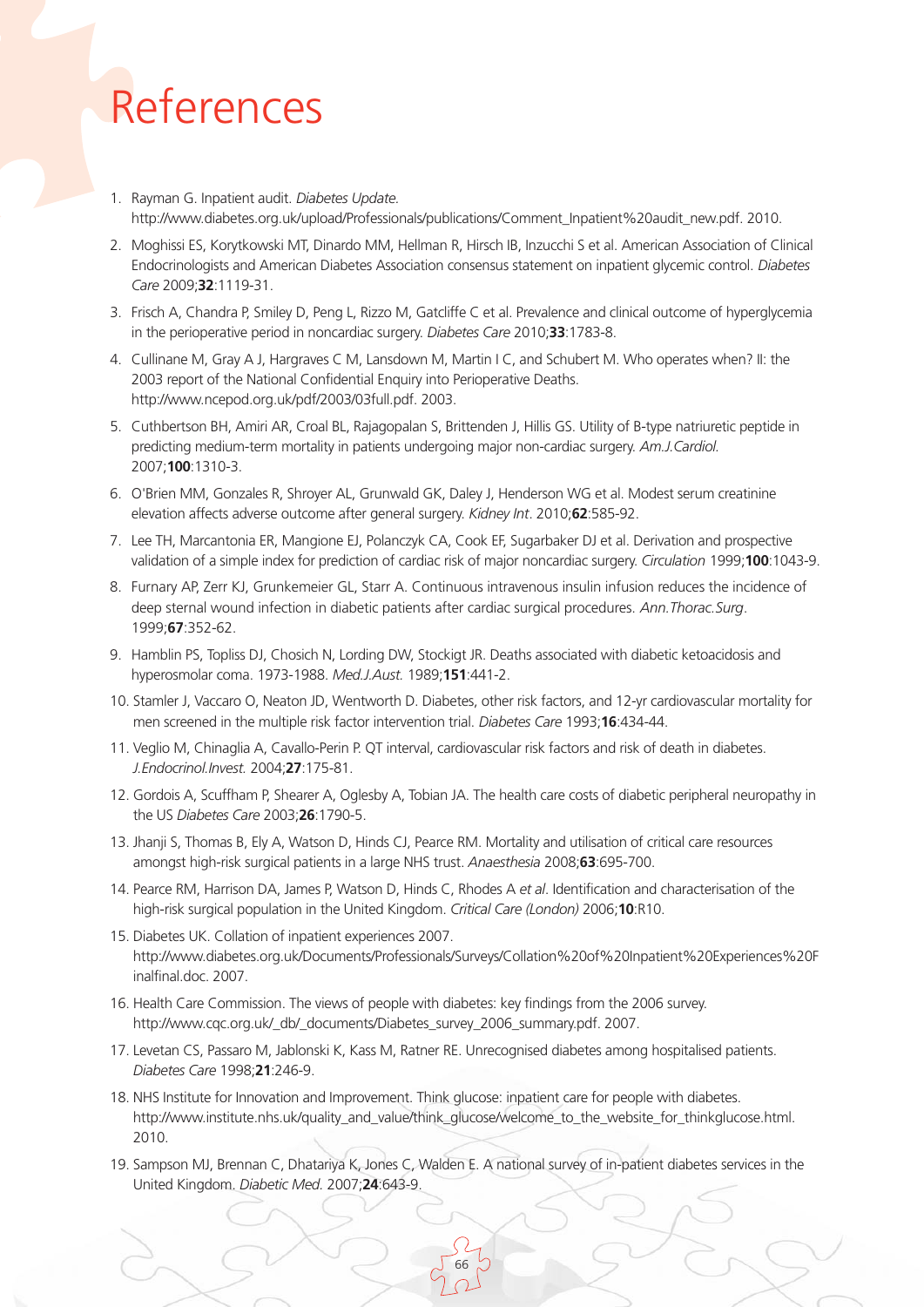- 20. Wexler DJ, Meigs JB, Cagliero E, Nathan DM, Grant RW. Prevalence of hyper- and hypoglycemia among inpatients with diabetes:a national survey of 44 US hospitals. *Diabetes Care* 2007;**30**:367-9.
- 21. National Patient Safety Agency. Insulin safety: reducing harm associated with the unsafe use of insulin products. http://www.patientsafetyfirst.nhs.uk/Content.aspx?path=/interventions/relatedprogrammes/medicationsafety/insuli n/. 2010.
- 22. Fowler D, Rayman G, and NHS Diabetes. Safe and effective use of insulin in hospitalised patients. http://www.diabetes.nhs.uk/publications\_and\_resources/reports\_and\_guidance/. 2010.
- 23. Department of Health. National service framework for diabetes. http://www.dh.gov.uk/en/Publicationsandstatistics/Publications/PublicationsPolicyAndGuidance/Browsable/DH\_409 6591. 2003.
- 24. Sampson MJ, Singh H, Dhatariya KK, Jones C, Walden E, Bradley C. Psychometric validation and use of a novel diabetes in-patient treatment satisfaction questionnaire. *Diabetic Med.* 2009;**26**:729-35.
- 25. Diabetes UK. Improving inpatient diabetes care : what care adults with diabetes should expect when in hospital. http://www.diabetes.org.uk/Documents/Position%20statements/Inpatient\_position\_statement\_Updated\_June\_200 9.doc. 2009.
- 26. National Patient Safety Agency. Patient safety observatory report 4: safety in doses. http://www.nrls.npsa.nhs.uk/resources/patient-safety-topics/medicationsafety/?entryid45=59822&q=0%c2%acsafety+in+doses%c2%ac. 2010.
- 27. Desborough JP. The stress response to trauma and surgery. *Br.J.Anaesth.* 2000;**85**:109-17.
- 28. Alberti KG,Thomas DJ. The management of diabetes during surgery. *Br.J.Anaesth.* 1979;**51**:693-710.
- 29. Thomas DJ, Platt HS, Alberti KG. Insulin-dependent diabetes during the peri-operative period: an assessment of continuous glucose-insulin-potaium infusion, and traditional treatment. *Anaesthesia* 1984;**39**:629-37.
- 30. Department of Health. National service framework for diabetes: care of people with diabetes during admission to hospital. http://www.dh.gov.uk/en/Publicationsandstatistics/Publications/PublicationsPolicy AndGuidance/Browsable/DH\_4903302. 2007.
- 31. Flanagan D, Moore E, Baker S, Wright D, Lynch P. Diabetes care in hospital: the impact of a dedicated inpatient care team. *Diabetic Med.* 2008;**25**:147-51.
- 32. Sampson MJ, Crowle T, Dhatariya K, Dozio N, Greenwood RH, Heyburn PJ et al. Trends in bed occupancy for inpatients with diabetes before and after the introduction of a diabetes inpatient specialist nurse service. *Diabetic Med.* 2006;**23**:1008-15.
- 33. Davies M, Dixon S, Currie CJ, Davis RE, Peters JR. Evaluation of a hospital diabetes specialist nursing service: a randomised controlled trial. *Diabetic Med.* 2001;**18**:301-7.
- 34. Cavan DA, Hamilton P, Everett J, Kerr D. Reducing hospital inpatient length of stay for patients with diabetes. *Diabetic Med.* 2001;**18**:162-4.
- 35. Flanagan D, Ellis J, Baggot A, Grimsehl K, English P. Diabetes management of elective hospital admissions. *Diabetic Med.* 2010;**27**:1289-94.
- 36. Department of Health. Delivering enhanced recovery: helping patients to get better sooner after surgery. http://www.dh.gov.uk/prod\_consum\_dh/groups/dh\_digitalassets/@dh/@en/@ps/documents/digitalasset/dh\_115156 .pdf. 2010.
- 37. Department of Health. Helping patients to get better sooner after surgery. http://system.improvement.nhs.uk/ImprovementSystem/ViewDocument.aspx?path=Cancer%2fNational%2fWebsit e%2fSummary%20of%20ERPP%20(3).pdf. 2010.
- 38. Lassen K, Soop M, Nygren J, Cox PB, Hendry PO, Spies C et al. Consensus review of optimal perioperative care in colorectal surgery: enhanced recovery after surgery (ERAS) group recommendations. *Arch.Surg.* 2009;**144**:961-9.
- 39. Varadhan KK, Neal KR, Dejong CH, Fearon KC, Ljungqvist O, Lobo DN. The enhanced recovery after surgery (ERAS) pathway for patients undergoing major elective open colorectal surgery: A meta-analysis of randomised controlled trials. *Clin.Nutr.* 2010;**29**:434-40.
- 40. British Association of Day Surgery. BADS directory of procedures. London: British Association of Day Surgery, 2009.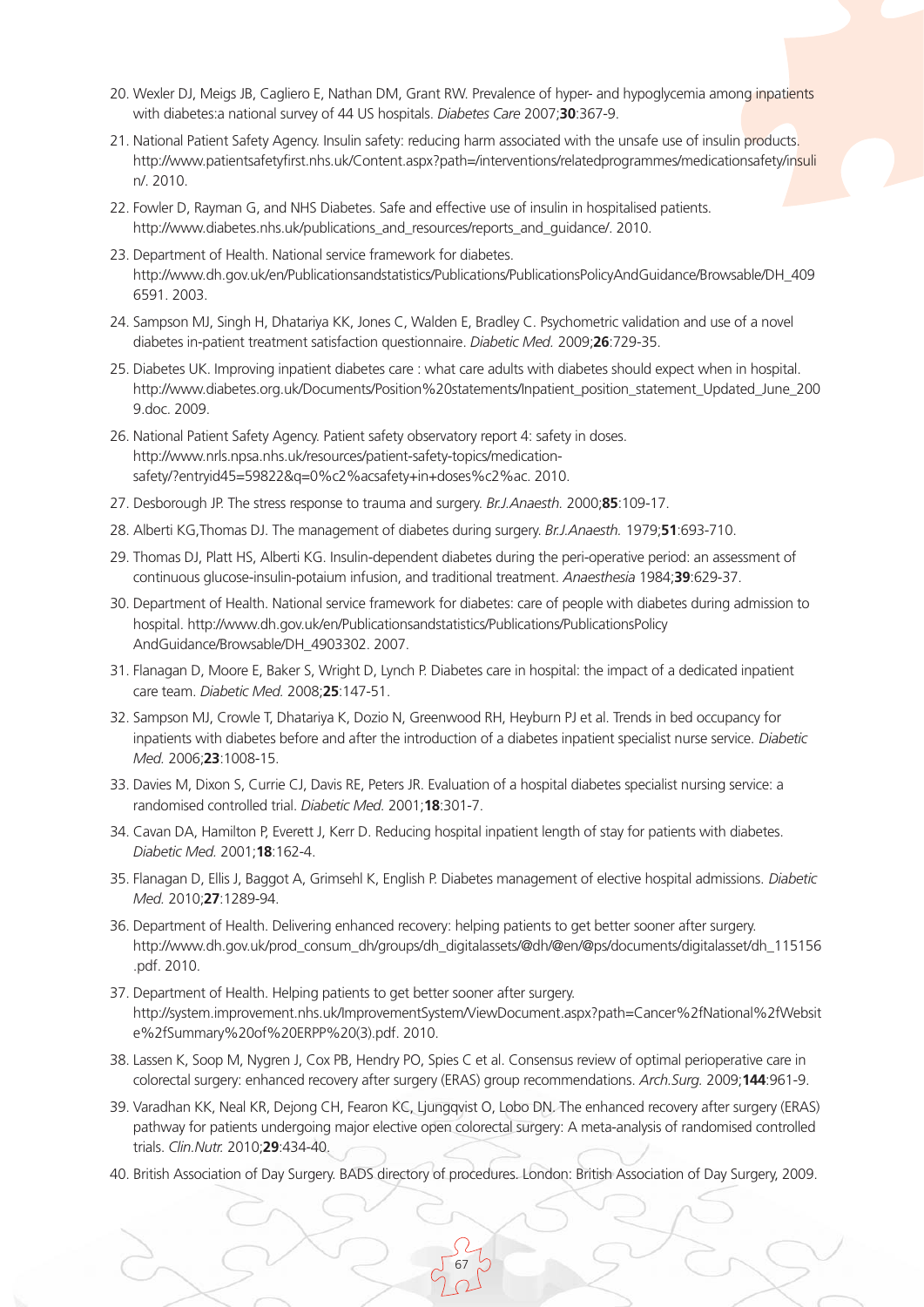- 41. National Institute for Health and Clinical Excellence. Reducing the risk of venous thromboembolism (deep vein thrombosis and pulmonary embolism) in patients admitted to hospital. http://guidance.nice.org.uk/CG92. 2010.
- 42. Powell-Tuck J, Gosling P, Lobo D N, Allison S P, Carlson G L, Gore M, Lewington A J, Pearse R M, and Mythen M G. British consensus guidelines on intravenous fluid therapy for adult surgical patients (GIFTASUP). http://www.bapen.org.uk/pdfs/bapen\_pubs/giftasup.pdf. 2009.
- 43. Groudine SB,.Phan B. Significant hyperkalemia after discontinuation of an insulin pump. *J.Clin.Anesth.* 2005;**17**:630-2.
- 44. Royal College of Anaesthetists and Association of Anaesthetists of Great Britain and Ireland. Good practice guide: a guide for departments of anaesthesia, critical care and pain management. http://www.rcoa.ac.uk/docs/goodpractice(oct2006).pdf. 2006.
- 45. NHS Evidence Women's Health Specialist Collection. The CEMACH/OAA diabetes project: a national audit of anaesthetic records and care for women with Type 1 or Type 2 diabetes undergoing caesarean section. Centre for Maternal and Child Enquiries. http://www.oaaanaes.ac.uk/assets/\_managed/editor/File/Reports/CMACE\_OAA\_diabetes\_report\_2010.pdf. 2010.
- 46. Pierre S, Corno G, Benais H, Apfel CC. A risk score-dependent antiemetic approach effectively reduces postoperative nausea and vomiting: a continuous quality improvement initiative. *Can.J.Anesthesia* 2004;**51**:320-5.
- 47. Gold BS, Kitz DS, Lecky JH, Neuhaus JM. Unanticipated admission to the hospital following ambulatory surgery. *JAMA* 1989;**262**:3008-10.
- 48. Apfel CC, Korttila K, Abdalla M, Kerger H, Turan A, Vedder I et al. A factorial trial of six interventions for the prevention of postoperative nausea and vomiting. *N.Eng.J.Med.* 2004;**350**:2441-51.
- 49. National Institute for Health and Clinical Excellence. Diabetes in pregnancy: management of diabetes and its complications from pre-conception to the postnatal period. http://www.nice.org.uk/cg63. 2008.
- 50. Sato H, Carvalho G, Sato T, Lattermann R, Matsukawa T, Schricker T. The association of preoperative glycemic control, intraoperative insulin sensitivity, and outcomes after cardiac surgery. *J Clin Endocrinol Metab* 2010;**95**:4338-44.
- 51. NHS Diabetes and Diabetes UK. Putting feet first: commissioning specialist services for the management and prevention of diabetic foot disease in hospitals. http://www.diabetes.org.uk/Documents/Reports/Putting\_Feet\_First\_010709.pdf. 2010.
- 52. Winterstein AG, Hatton RC, Gonzalez-Rothi R, Johns TE, Segal R. Identifying clinically significant preventable adverse drug events through a hospital's database of adverse drug reaction reports. *Am.J.Health-Syst.Pharm.* 2002;**59**:1742-9.
- 53. Cohen LS, Sedhom L, Salifu M, Friedman EA. Inpatient diabetes management: examining morning practice in an acute care setting. *Diabetes Educator* 2007;**33**:483-92.
- 54. Hellman R. A systems approach to reducing errors in insulin therapy in the inpatient setting. *Endocr.Pract.* 2004;**10**:100-8.
- 55. Varghese P, Gleason V, Sorokin R, Senholzi C, Jabbour S, Gottlieb JE. Hypoglycemia in hospitalised patients treated with antihyperglycemic agents. *J.Hosp.Med.* 2010;**2**:234-40.
- 56. Hammer M, Lammert M, Mejias SM, Kern W, Frier BM. Costs of managing severe hypoglycaemia in three European countries. *J.Med.Econ.* 2009;**12**:281-90.
- 57. Stanisstreet D, Walden E, Jones C, Graveling A, Amiel S A, Crowley C, Dhatariya K, Frier B, and Malik R. The hospital management of hypoglycaemia in adults with diabetes mellitus. http://www.diabetes.nhs.uk/publications\_and\_resources/reports\_and\_guidance/. 2010. London, Joint British Diabetes Societies Inpatient Care Group for NHS Diabetes.

- 58. Institute for Safe Medication Practices (USA). ISMP's list of high-alert medications. http://www.ismp.org/Tools/highalertmedications.pdf. 2008.
- 59. National Patient Safety Agency. Safety in doses: improving the use of medicines in the NHS. http://www.nrls.npsa.nhs.uk/resources/patient-safety-topics/medicationsafety/?entryid45=61625&q=0%c2%acsafety+in+doses%c2%ac. 2009.
- 60. United States Pharmacopeia. USP Patient safety CAPS link. Insulin errors: a common problem. http://www.usp.org/pdf/EN/patientSafety/capsLink2003-07-01.pdf. 2003.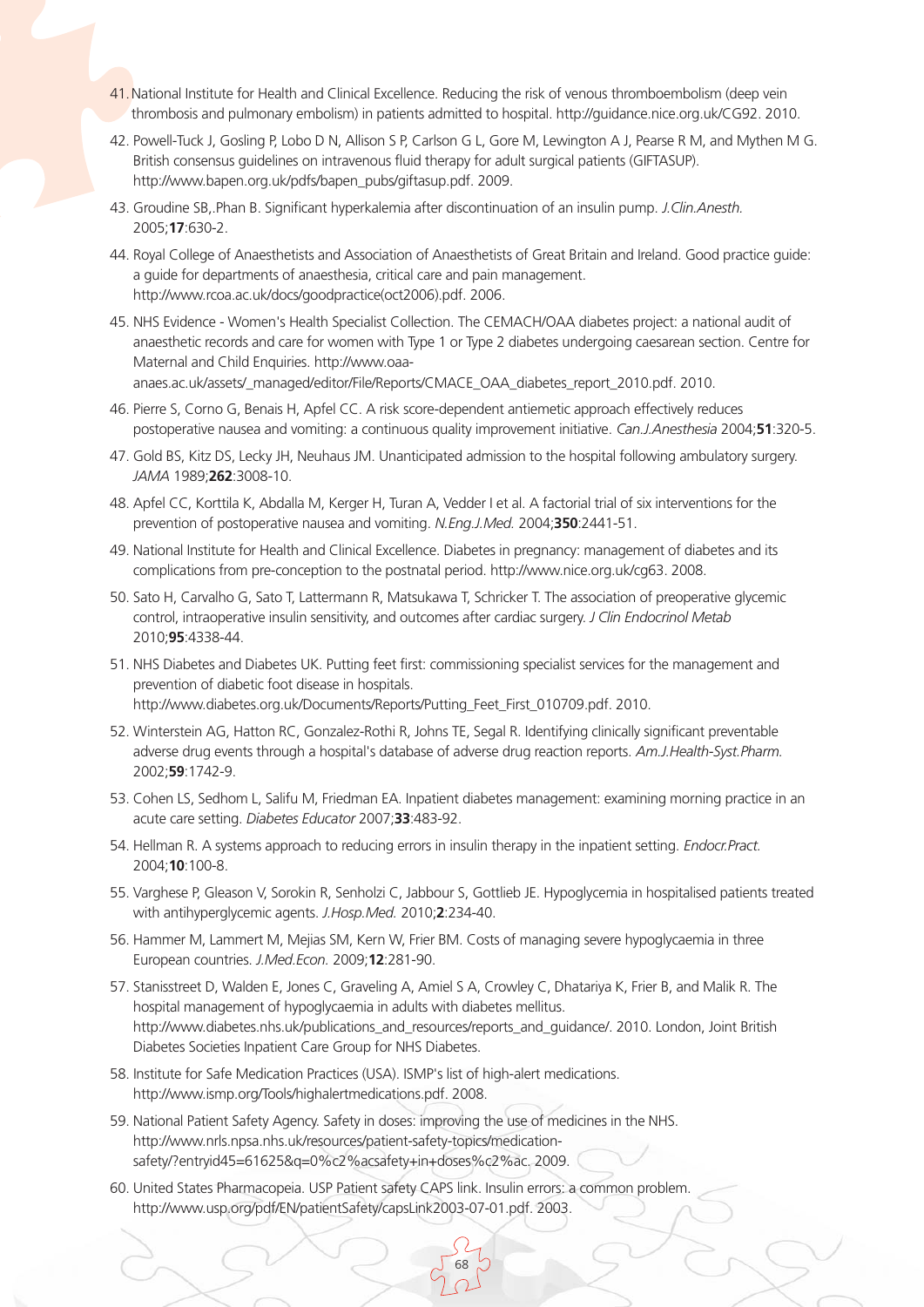- 61. Department of Health. The "never events" list 2011/12: policy framework for use in the NHS. www.dh.gov.uk/prod\_consum\_dh/groups/dh\_digitalassets/documents/digitalasset/dh\_124580.pdf. 2011.
- 62. National Patient Safety Agency. Safer administration of insulin. http://www.diabetes.nhs.uk/safe\_use\_of\_insulin/. 2010.
- 63. Hirsch IB. Sliding scale insulin: time to stop sliding. *JAMA* 2009;**301**:213-4.
- 64. Training, research and education for nurses in diabetes (TREND) UK. An integrated career & competency framework for diabetes nursing (Second Edition). http://www.trend-uk.org/2010.
- 65. Dunning T. Care of people with diabetes: a manual of nursing practice. Oxford (UK): Blackwell Publishing, 2003.
- 66. Borrill C, Shapiro D, Garrod S, Carter A, and Health Care Team Effectiveness Project. Team working and effectiveness in health care. Aston Centre for Health Service Organisation Research. http://www.itslifejimbutnotasweknowit.org.uk/files/Team\_effectiveness.pdf. 2001.
- 67. Nettles AT. Patient education in the hospital. *Diabetes Spectr* 2005;**18**:44-8.
- 68. Etzweiler D. Diabetes education. *Diabetes Mellitus*, pp 309-11. Indianapolis, Ind.: Eli Lilly & Co, 1966.
- 69. Van den Berghe G, Wouters P, Weekers F, Verwaest C, Bruyninckx F, Schetz M et al. Intensive insulin therapy in the surgical intensive care unit. *N.Eng.J.Med*. 2001;**345**:1359-67.
- 70. Gandhi GY, Nuttall GA, Abel MD, Mullany CJ, Schaff HV, Williams BA et al. Intraoperative hyperglycemia and perioperative outcomes in cardiac surgery patients. *Mayo Clin.Proc.* 2005;**80**:862-6.
- 71. Lipshutz AK,Gropper MA. Perioperative glycemic control: an evidence-based review. *Anesthesiology* 2009;**110**:408-21.
- 72. Gandhi GY, Nuttall GA, Abel MD, Mullany CJ, Schaff HV, O'Brien PC et al. Intensive intraoperative insulin therapy versus conventional glucose management during cardiac surgery: a randomised trial. *Ann.Intern.Med.* 2007;**146**:233-43.
- 73. Vriesendorp TM, Morelis QJ, DeVries JH, Legemate DA, Hoekstra JB. Early post-operative glucose levels are an independent risk factor for infection after peripheral vascular surgery: a retrospective study. *Eur.J.Vasc.Endovasc.Surg.* 2004;**28**:520-5.
- 74. Bilotta F, Spinelli A, Giovannini F, Doronzio A, Delfini R, Roas G. The effect of intensive insulin therapy on infection rate, vasospasm, neurologic outcome, and mortality in neurointensive care unit after intracranial aneurysm clipping in patients with acute subarachnoid hemorrhage: A randomised prospective pilot trial. *J.Neurosurg.Anesthesiol.* 2010;**19**:156-60.
- 75. Langouche L, Vanhorebeek I, Vlasselaers D, Vander Perre S, Wouters PJ, Skogstrand K et al. Intensive insulin therapy protects the endothelium of critically ill patients. *J.Clin.Invest.* 2005;**115**:2277-86.
- 76. Martinez MA, Williams KA, Pronovost PJ. Thinking like a pancreas: perioperative glycemic control. *Anesth.Analg.* 2007;**104**:4-6.
- 77. Monnier L, Mas E, Ginet C, Michel F, Villon L, Cristol JP et al. Activation of oxidative stress by acute glucose fluctuations compared with sustained chronic hyperglycemia in patients with Type 2 diabetes. *JAMA* 2006;**295**:1681-7.
- 78. Dronge AS, Perkal MF, Kancir S, Concato J, Aslan M, Rosenthal RA. Long-term glycemic control and postoperative infectious complications. *Arch.Surg.* 2006;**141**:375-80.
- 79. Marchant MH, Viens NA, Cook C, Vail TP, Bolognesi MP. The impact of glycemic control and diabetes mellitus on perioperative outcomes after total joint arthroplasty. *J Bone Joint Surg Am* 2009;**91**:1621-9.
- 80. Walid MS, Newman BF, Yelverton JC, Nutter JP, Ajjan M, Robinson JS. Prevalence of previously unknown elevation of glycosylated hemoglobin in spine surgery patients and impact on length of stay and total cost. *J.Hosp.Med.* 2010;**5**:E10-E14.
- 81. O'Sullivan CJ, Hynes N, Mahendran B, Andrews EJ, Avalos G, Tawfik S et al. Haemoglobin A1c (HbA1C) in nondiabetic and diabetic vascular patients:is HbA1C an independent risk factor and predictor of adverse outcome? *Eur.J.Vasc.Endovasc.Surg.* 2006;**32**:188-97.
- 82. Gustafsson UO, Thorell A, Soop M, Ljungqvist O, Nygren J. Haemoglobin A1c as a predictor of postoperative hyperglycaemia and complications after major colorectal surgery. *Br.J.Surg.* 2009;**96**:1358-64.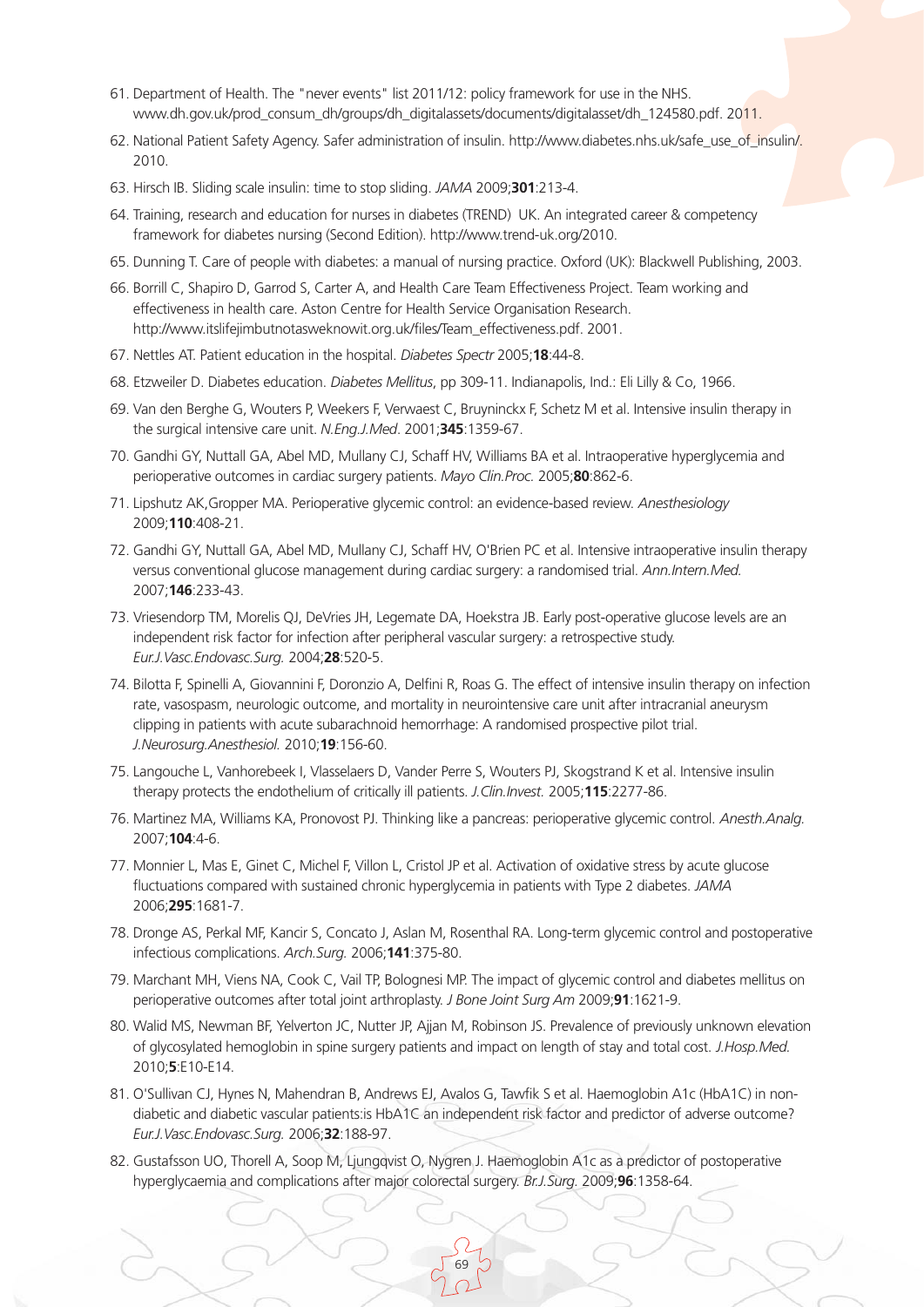- 83. Halkos ME, Lattouf OM, Puskas JD, Kilgo P, Cooper WA, Morris CD et al. Elevated preoperative hemoglobin A1c level is associated with reduced long-term survival after coronary artery bypass surgery. *Ann.Thorac.Surg.* 2008;**86**:1431-7.
- 84. Alserius T, Anderson RE, Hammar N, Nordqvist T, Ivert T. Elevated glycosylated haemoglobin (HbA1c) is a risk marker in coronary artery bypass surgery. *Scand.Cardiovasc.J.* 2008;**42**:392-8.
- 85. Department of Health. National service framework for diabetes: additional material. http://www.dh.gov.uk/en/Publicationsandstatistics/Publications/PublicationsPolicyAndGuidance/Browsable/DH\_49 03333. 2007.
- 86. Kumar R, McKinney WP, Raj G, Heudebert GR, Heller HJ, Koetting M et al. Adverse cardiac events after surgery: assessing risk in a veteran population. *J.Gen.Intern.Med.* 2001;**16**:507-18.
- 87. Eldridge AJ,Sear JW. Peri-operative management of diabetic patients: any changes for the better since 1985? *Anaesthesia* 1996;**51**:45-51.
- 88. Hall GM. Management of diabetes during surgery: 30 years of the Alberti regimen. *Br.J.Anaesth.* 2009;**103**:789-91.
- 89. Smiley DD,Umpierrez GE. Perioperative glucose control in the diabetic or nondiabetic patient. *South.Med.J.* 2006;**99**:580-9.
- 90. The diabetes team, University Hospitals of Leicester NHS Trust. Surgery and procedures in patients with diabetes. www.leicestershirediabetes.org.uk/documents/UHL%20Surgery%20and%20Procedures%20in%20Patients%20 with%20Diabetes%20Jan%2007.pdf. 2007.
- 91. The diabetes team, Darent Valley Hospital. Diabetes and day surgery guidelines. http://www.dvh.nhs.uk/downloads/documents/MCVBKTHTJM\_Diabetes\_and\_Day\_Surgery\_Guidelines.pdf. 2006.
- 92. British Association of Day Surgery. Day surgery and the diabetic patient. http://www.daysurgeryuk.net/bads/joomla/files/Handbooks/DaySurgeryDiabetic.pdf. 2004.
- 93. Lipp A. Chapter 4 Diabetes. In Lipp A, ed. *Ten dilemmas in pre-operative assessment for day surgery,* pp 10-3. British Association of Day Surgery, 2009.
- 94. Modi A, Lipp A, Dhatariya K. An audit of a new diabetic management regime suitable for day and short stay surgery. *Journal of One-Day Surgery* 2009;**19**:A2.
- 95. Walsh SR,Walsh CJ. Intravenous fluid-associated morbidity in postoperative patients. *Ann.R.Coll.Surg.Engl.* 2005;**87**:126-30.
- 96. Lobo DN, Dube MG, Neal KR, Simpson J, Rowlands BJ, Allison SP. Problems with solutions: drowning in the brine of an inadequate knowledge base. *Clin.Nutr.* 2001;**20**:125-30.
- 97. Lobo DN, Dube MG, Neal KR, Allison SP, Rowlands BJ. Peri-operative fluid and electrolyte management: a survey of consultant surgeons in the UK. *Ann.R.Coll.Surg.Engl.* 2002;**84**:156-60.
- 98. Varadhan KK,Lobo DN. A meta-analysis of randomised controlled trials of intravenous fluid therapy in major elective open abdominal surgery: getting the balance right. *Proc.Nutr.Soc.* 2010;**69**:488-98.
- 99. Walsh SR, Cook EJ, Bentley R, Farooq N, Gardner-Thorp J, Tang T et al. Perioperative fluid management: prospective audit. *Int.J.Clin.Pract.* 2008;**62**:492-7.
- 100. Callum K G, Gray A J, Hoile R W, Ingram G S, Martin I C, Sherry K M, and Whimster F. Extremes of age: the 1999 report of the National Confidential Enquiry into Perioperative Deaths. http://www.ncepod.org.uk/pdf/1999/99full.pdf. 1999. National Confidential Enquiry into Perioperative Death.
- 101. Dagogo-Jack S,Alberti K. Management of diabetes mellitus in surgical patients. *Diabetes Spectr* 2002;**15**:44-8.
- 102. Achinger SG, Moritz ML, Ayus JC. Dysnatremias: why are patients still dying? *South.Med.J.* 2006;**99**:353-62.
- 103. National Patient Safety Agency. Reducing the risk of hyponatraemia when administering intravenous infusions to children. http://www.nrls.npsa.nhs.uk/resources/?EntryId45=59809. 2007.
- 104. Lobo DN, Stanga Z, Simpson JA, Anderson JA, Rowlands BJ, Allison SP. Dilution and redistribution effects of rapid 2-litre infusions of 0.9% (w/v) saline and 5% (w/v) dextrose on haematological parameters and serum biochemistry in normal subjects: a double-blind crossover study. *Clin.Sci.* 2001;101:173-9.
- 105. Hoorn EJ, Lindemans J, Zietse R. Development of severe hyponatraemia in hospitalised patients: treatmentrelated risk factors and inadequate management. *Nephrol.Dial.Transplant.* 2006;**21**:70-6.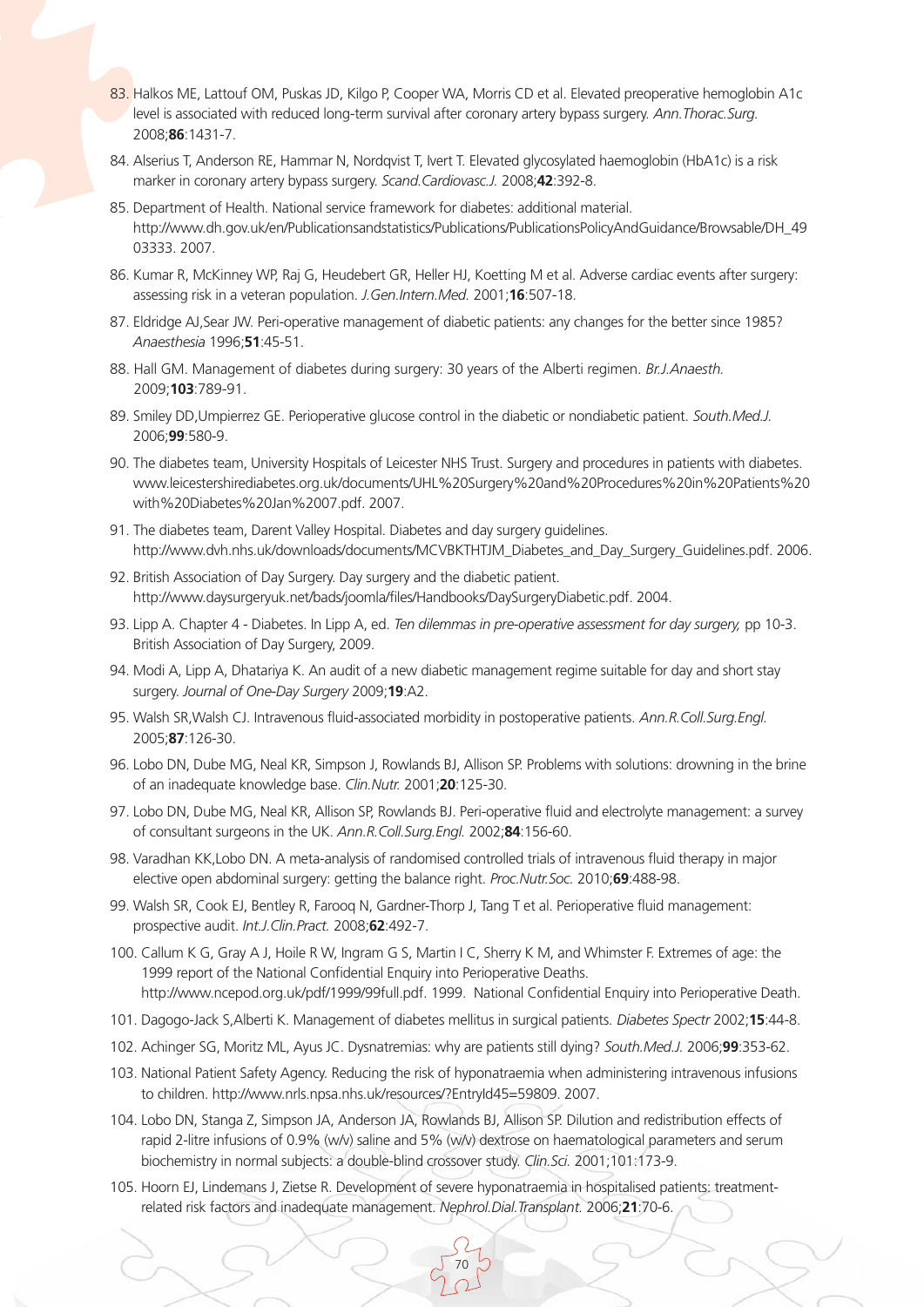- 106. Arieff AI. Hyponatremia, convulsions, respiratory arrest, and permanent brain damage after elective surgery in healthy women. *N.Eng.J.Med.* 1986;**314**:1529-35.
- 107. Chung HM, Kluge R, Schrier RW, Anderson RJ. Postoperative hyponatremia: a prospective study. *Arch.Intern.Med.* 1986;**146**:333-6.
- 108. Arieff AI, Ayus JC, Fraser CL. Hyponatraemia and death or permanent brain damage in healthy children. *BMJ* 1992;**304**:1218-22.
- 109. Bhadresha S, Leyden KM, Ellis SL. World Health Organisation checklist and glycaemic control. *Anaesthesia* 2009;**64**:1372.
- 110. Panel on Dietary Reference Values of the Committee on Medical Aspects of Food Policy. Dietary reference values for food energy and nutrients for the United Kingdom. 1991. London, HMSO.
- 111. National Patient Safety Agency. Potassium solutions: risks to patients from errors occurring during intravenous administration. http://www.nrls.npsa.nhs.uk/resources/?entryid45=59882. 2002.
- 112. Simpson AK, Levy N, Hall GM. Peri-operative iv fluids in diabetic patients: don't forget the salt. *Anaesthesia* 2008;**63**:1043-5.
- 113. North Central London (NCL) Paediatric Diabetes Network. Clinical guideline: diabetic children undergoing surgery. http://www.gosh.nhs.uk/clinical\_information/clinical\_guidelines/cmg\_guideline\_00000. 2007.
- 114. Thomas DJ,Alberti KG. Hyperglycaemic effects of Hartmann's solution during surgery in patients with maturity onset diabetes. *Br.J.Anaesth.* 1978;**50**:185-8.
- 115. The Electronic Medicines Compendium. Metformin summary of product characteristics. http://www.medicines.org.uk/EMC/medicine/23576/SPC/Metformin+500mg+Tablets/. 2010.
- 116. Duncan AI, Koch CG, Xu M, Manlapaz M, Batdorf B, Pitas G et al. Recent metformin ingestion does not increase in-hospital morbidity or mortality after cardiac surgery. *Anesth.Analg.* 2007;**104**:42-50.
- 117. Royal College of Radiologists. Metformin: updated guidance for use in diabetics with renal impairment. http://www.rcn.org.uk/\_data/assets/pdf\_file/0011/258743/BFCR097\_Metformin.pdf. 2009.
- 118. National Institute for Health and Clinical Excellence. Type 2 diabetes (partially updated by CG87). http://www.nice.org.uk/cg87.
- 119. British Medical Association, Royal Pharmaceutical Society of Great Britain. British National Formulary. London: 2010.